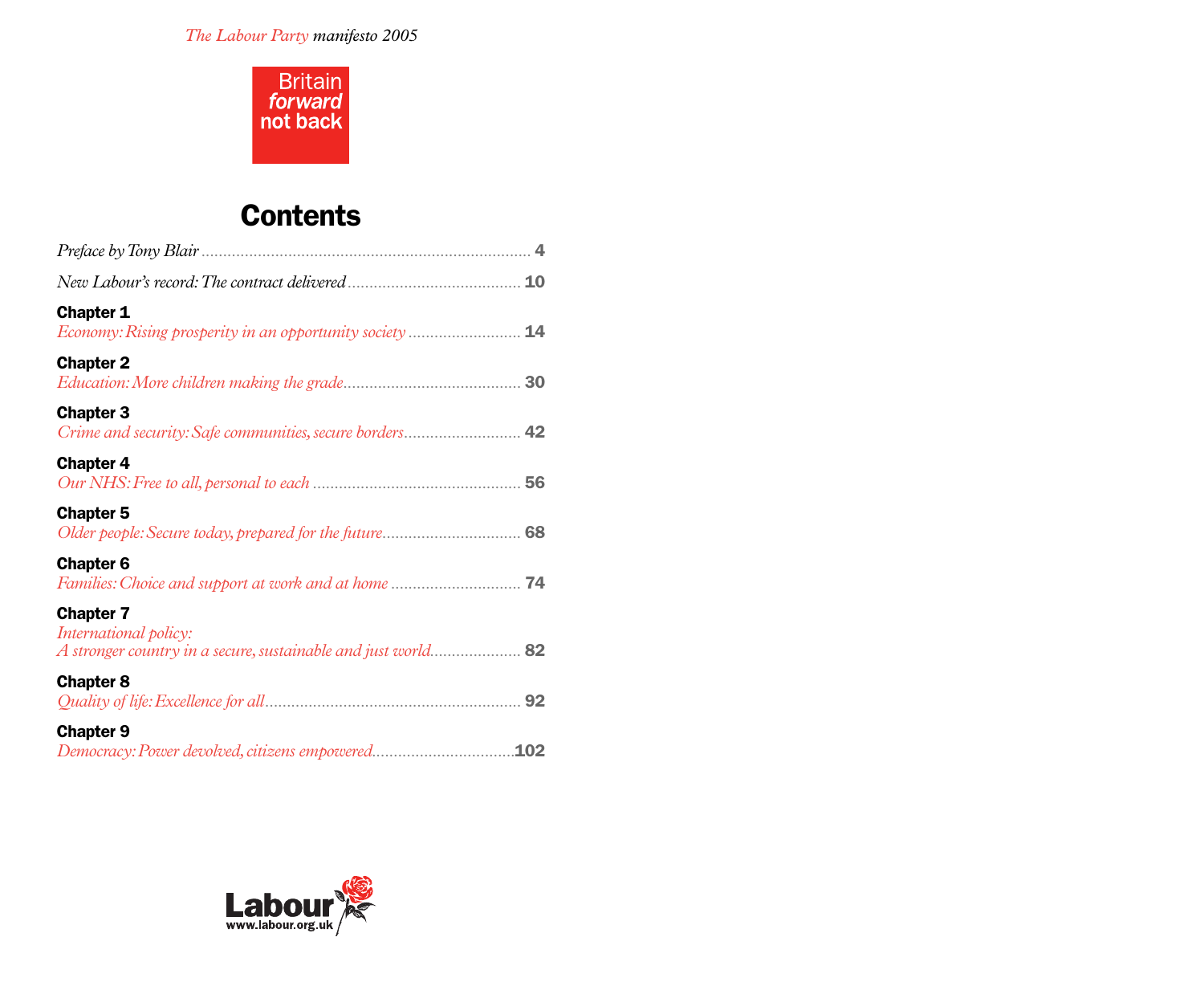

## **Britain** forward not back

## **Preface Tony Blair**

**New Labour's 2005 manifesto applies the unchanging values of our party to the new priorities of the British people. It is a plan to improve the lives of hardworking families and prepare our country for success in a fast-changing world. Our case rests on one idea more than any other – that it is the duty of government to provide opportunity and security for all in a changing world. Every chapter relates back to that goal: breaking down the barriers that stop people fulfilling their talent, extending opportunity to every corner of the United Kingdom, building communities strong and safe for those who play by the rules. On the firm foundations we have laid since 1997, our programme will embed a new progressive consensus in our country. This preface is my personal message.**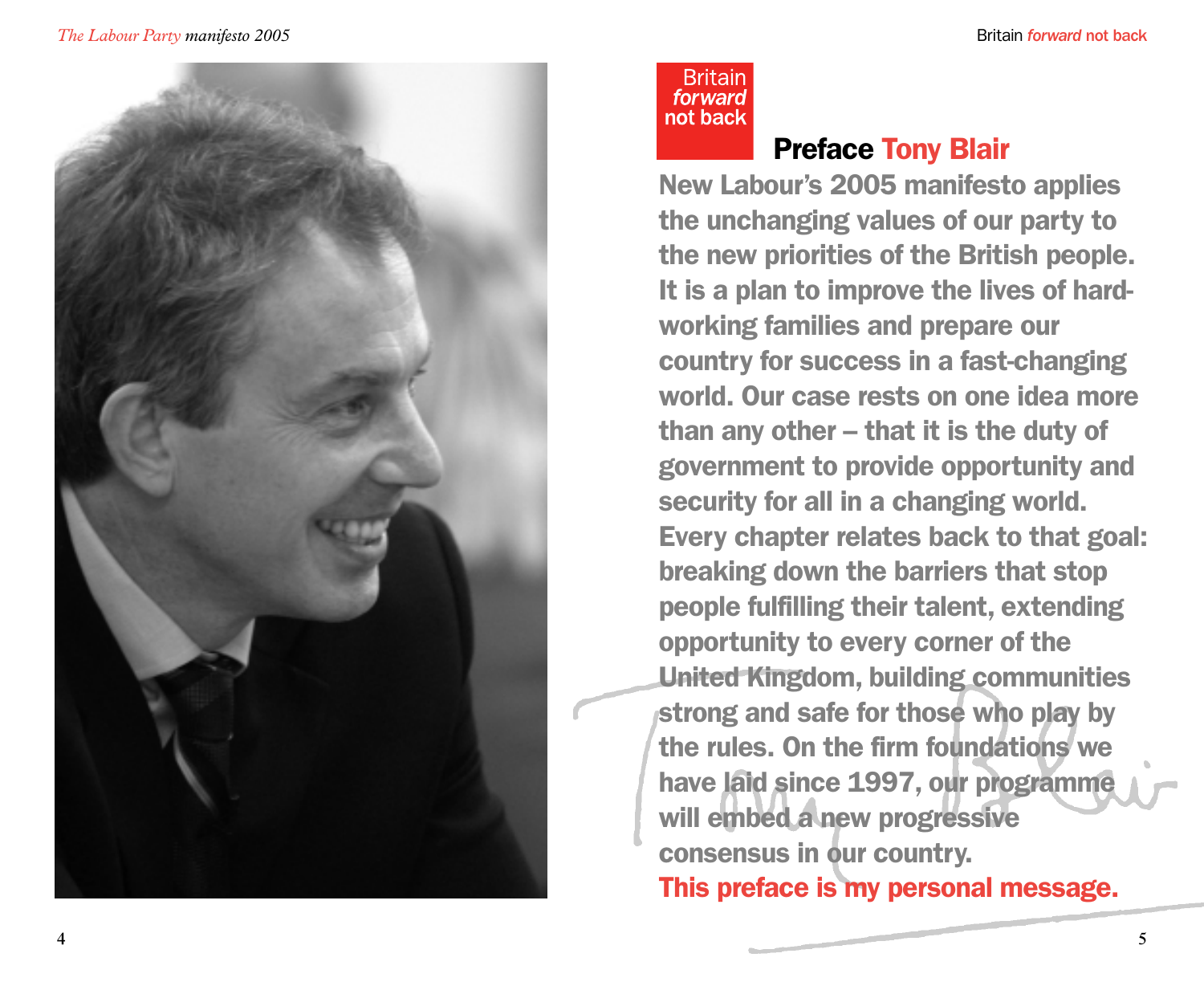**Eight years ago, I offered new leadership – fresh, idealistic, energetic, but untested.You voted for change and gave me the chance to serve. In our first term we banished the demons of ten per cent interest rates, mass unemployment, wages of £1.50 an hour, and outside toilets in our schools. We put Labour values into action. And we banished Labour demons too:we showed we could run the economy well, cut crime, and stand up for Britain abroad.We proved our competence.**

Four years ago, I said we needed to continue the modernisation of our economy, coupled with investment and reform to achieve change in public services. At the end of this second term we have delivered an unprecedented period of stability and growth, we have increased investment and we have embarked on a radical programme of reform to put the people themselves in the driving seat of our public services. We have made difficult decisions – about health policy, student finance, and secondary school reform. In the process we have proved our resilience. Now we go to the people not only having delivered on our promises, but also setting new and more ambitious goals for our public services and our country.

#### **But Britain can be better still.**

I know the change is possible. Not just because I have studied the statistics, but because I have seen it with my own eyes, across the length and breadth of the United Kingdom.

I have spoken to NHS staff in Coventry, Edinburgh and Swansea, who tell me how their new hospital and the new funding is letting them improve care for their patients.

I have heard teachers in Bexley, Middlesbrough and Sheffield tell me how they no longer have to work in crumbling classrooms without books and computers – and pupils show me, with pride, round their sparkling new school.

I have met youngsters in Blackpool and London whose lives have been transformed by the New Deal – once written off, they are now full of confidence and ambition.

I've been to communities in Southampton and Darlington where the Sure Start programme is helping overcome disadvantage and seen for myself the remarkable revival of our great cities.

I have met aid workers in Africa who tell me how this country is improving the lives of the poorest on our planet.

These are not the fantasy of politicians.They are the stories of real life in our country and abroad. Not for everyone. Not everywhere. But for enough people and in enough places for us to know it is not a fluke. Personal prosperity and the good society; the fruit of partnership between the British people and a government on their side.

## **Now we have to decide whether to go forward or back.**

Britain is on the right track.We will not change direction. Neither will we rest on our laurels. Our third-term opportunity is to build on the progress we have made.That progress, first as a party then in government began with the insight that the only way to advance decent progressive values was to develop a new policy agenda. Our understanding of the world and the great changes underway in our society led us to reject the false choices of the past.This is the foundation stone of new Labour.

I believe that in our third term we can embed a new progressive consensus. One that reflects the mission of our movement, and the hopes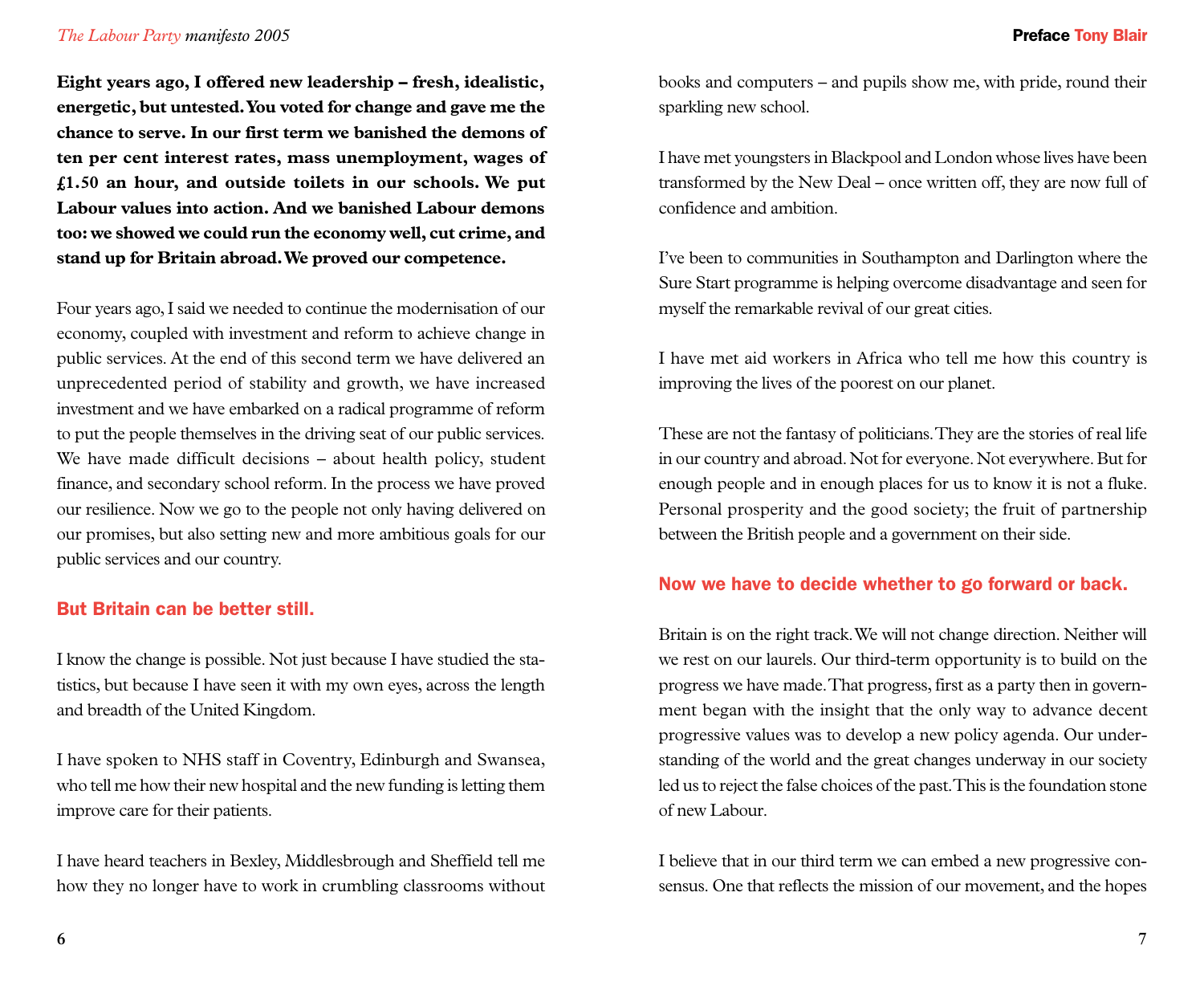and values of our people.And as much as the pursuit of this consensus represents an unprecedented opportunity for progressive politics, so it will be bitterly opposed by those who seek to take us back to the divisions of the past.

In our third term we will forge an even stronger bond between the goals of economic progress and social justice. No going back to fiscal irresponsibility. No going back to a Conservative government that says mass unemployment is a price worth paying. Going forward instead to an opportunity economy, spreading prosperity through high employment and welfare reform, spreading opportunity through widening access to university and training, spreading ownership through the Child Trust Fund and expanding homeownership.

In our third term we will make public services safe for a generation. No going back to one-size-fits-all monolithic services. No going back to the Tory years of cuts and privatisation. Going forward instead to services free to all, personal to each: breaking once and for all the dropout culture in education and the waiting-list culture in health, by raising investment and driving innovation through diversity of provision and power in the hands of the patient, the parent and the citizen.

In our third term we will cement a new social contract with rights matched by responsibilities. No going back to 'no such thing as society'. Going forward instead to power and resources in the hands of the law-abiding majority. A government committed both to abolishing child poverty and to putting the values of individual responsibility and duty at the very heart of policy.

In our third term we will show that our national interest can only be pursued by engaging with the world's great challenges. No going back to a Britain marginalised and weak. Going forward to a stronger country in a safer, fairer world. Leading on Africa, leading on the environment, at the heart of Europe, working together to tackle terror and spread peace and justice.

We do not duck the tough choices – from independence for the Bank of England to the tax rise we made for the NHS, to the war in Iraq.We made decisions because we believed them right – not because they were destined to be popular.

But we refuse to accept false choices.The British people never wanted to choose between wealth creation and social justice.They never wanted to choose between national security and overseas aid.They never wanted to choose between equal rights and protection from crime. These are the false choices that landed us with economic decline and social division.

The British people have the capacity to make this a great country. Our ideals are undimmed: extend opportunity to all, demand responsibility from all, secure justice for all. Our policies are refreshed: never has a governing party proposed a more wide-ranging programme of change for the country. Our vision is clear: a country more equal in its opportunities, more secure in its communities, more confident in its future. It is our social contract: we help you, you help yourself; you benefit and the country benefits.

**So now, I fight my last election as Leader of my party and Prime Minister of our country. My call is a passionate one: let's together make irreversible the positive changes that are happening in our country.Let's make the values of social justice and a fair deal for all the governing ideal of our country not just for some time but for all time. People freed from barriers of class, building a better future for themselves and for the country. Self-interest and national interest together.**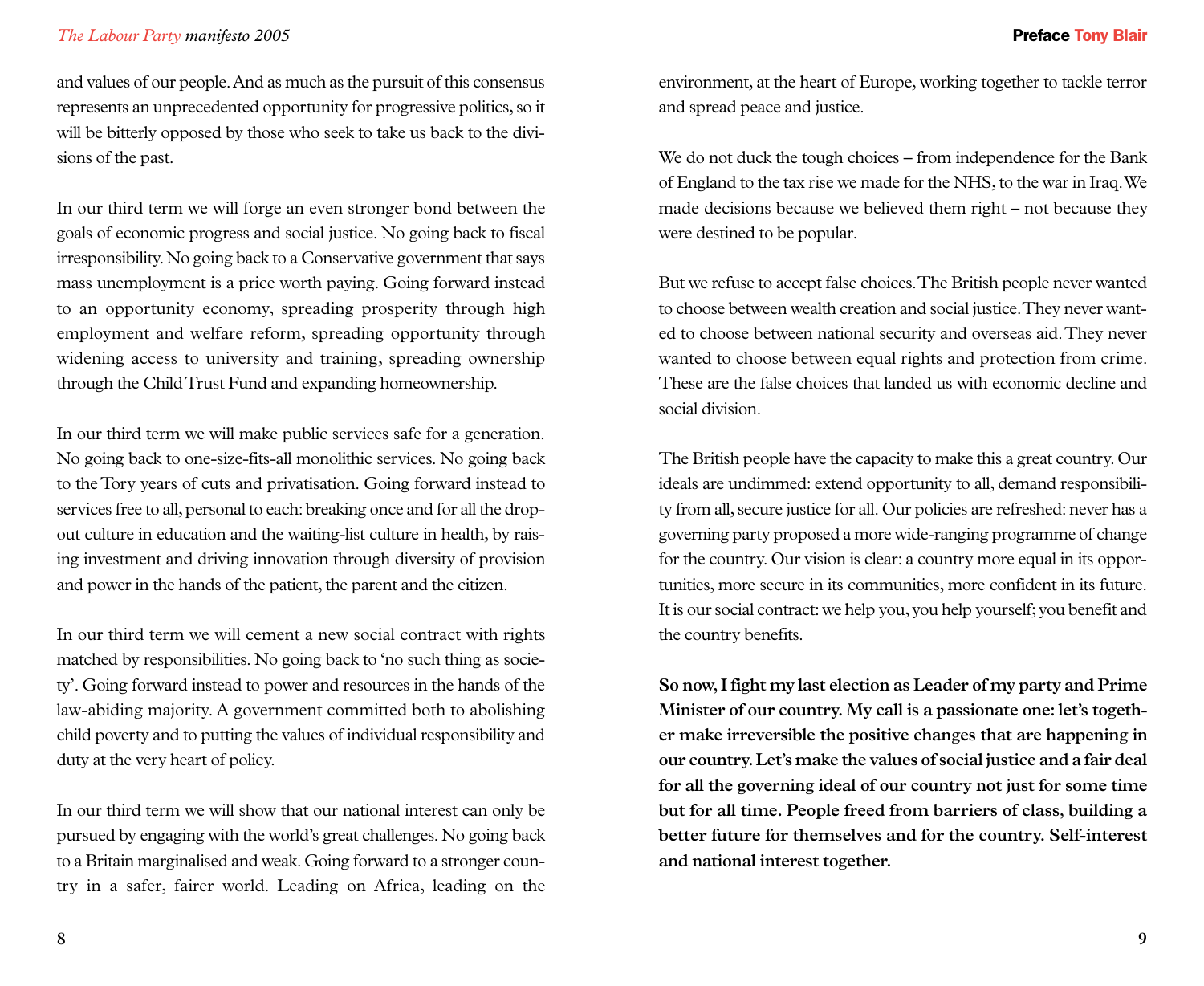

## **New Labour's record:**

## **The contract delivered**

**Our country is changing for the better, because we fulfilled the promises of our 1997 and 2001 manifestos. Here is what has changed.**

## ■ **Prosperity for all**

Britain now has a stable, growing economy with the lowest inflation since the 1960s.

Since 1997, two million more people are in work, and the UK has the lowest unemployment for 30 years.Tax credits and the minimum wage are ensuring that work pays for everyone.

Because of this we are saving  $f<sub>i</sub>$  5 billion a year on the costs of unemployment – that's  $f_1$ 84 for every citizen in Britain – money that is being invested in frontline services such as schools and hospitals.

There are over one million more homeowners, saving on average nearly £4,000 a year, thanks to the lowest mortgage rates for 40 years.

Since 1997, average incomes have increased by 19 per cent and the income of a typical family has increased by 17 per cent, with living standards rising in double digits for every part of the income spectrum.

There are 300,000 more businesses, providing jobs and increased prosperity.

There are two million fewer children and nearly two million fewer pensioners living in absolute poverty.

## ■ **World-class public services**

Investment in public services is up – an extra  $\ell$ , 1,000 per pupil per year in real terms since 1997, and spending on the NHS has more than doubled to £69 billion.There are over 28,000 more teachers and 105,000 extra teaching assistants and support staff.The National Health Service now has 79,000 more nurses and over 27,000 more doctors.And public servants – from nurses to police officers – are better rewarded for their work.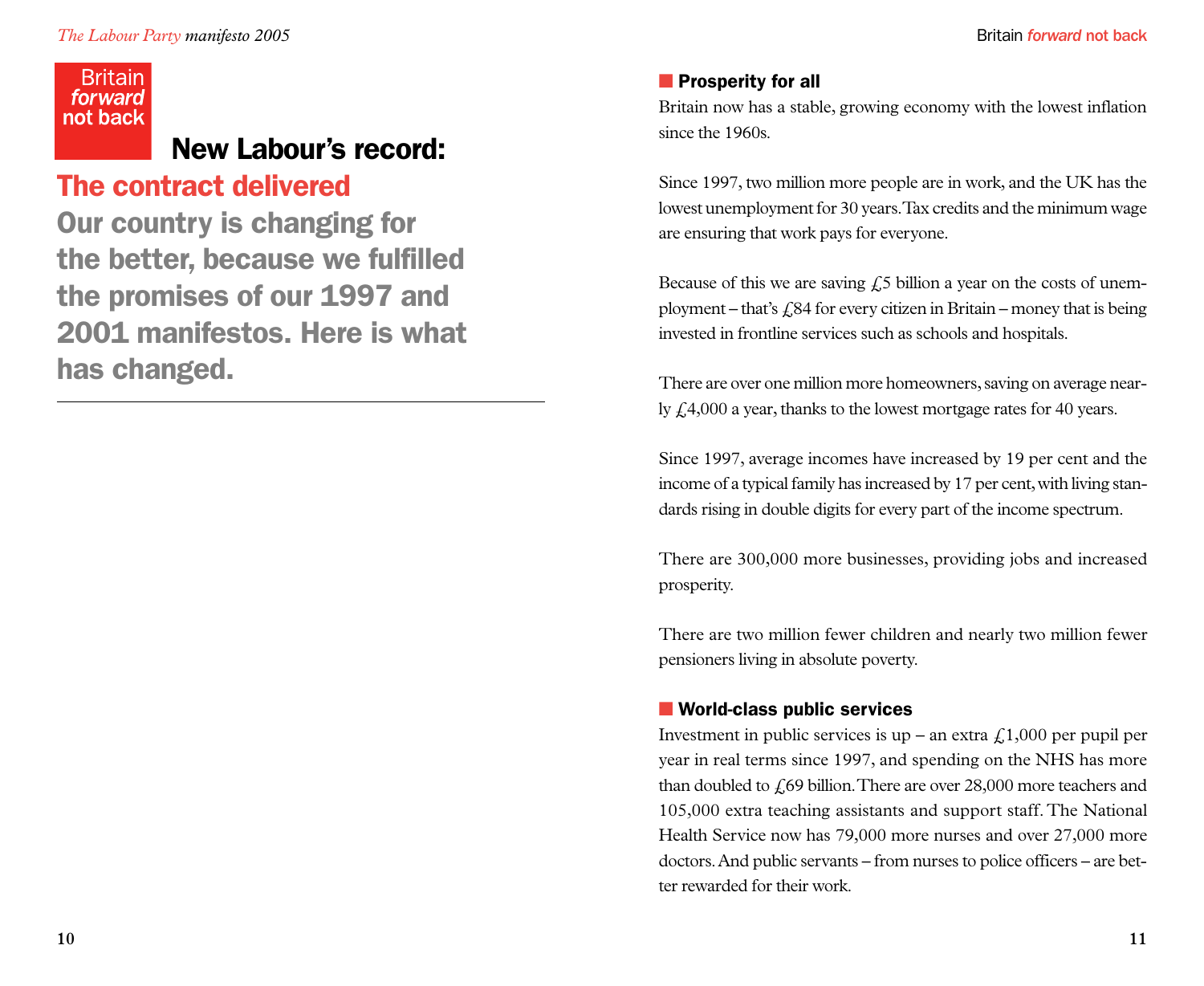#### **New Labour's record: The contract delivered**

Our ten-year-old pupils are ranked third best in the world in literacy and are the fastest improving in numeracy.

Since the introduction of free entry, visits to our national museums and galleries have risen by 75 per cent.

Deaths from heart disease are down by 27 per cent and cancer deaths are down by 12 per cent.

## ■ **A modern welfare state**

Thanks to our New Deal, long-term youth unemployment has been virtually eradicated, with over half a million young people helped into work.

By October 2005, families with children will be on average  $f<sub>1</sub>1,400$  a year better off as a result of our tax and benefit measures compared to 1997.

Thanks to our reforms pensioner households are on average  $\ell$ 1,500 a year better off, rising to  $\text{\textsterling}2,000$  for the poorest third.

Maternity leave has increased to 26 weeks and maternity pay has almost doubled.

There are 1.2 million more older people in employment.The employment rate for people aged between 50 and pension age has increased by over five percentage points to 70 per cent.

## ■ **Strong and safe communities**

Crime has fallen by 30 per cent overall, with almost five million fewer crimes a year than in 1997.

There are record numbers of police, nearly 13,000 more, assisted by 4,600 new Community Support Officers.

New powers to tackle anti-social behaviour have been introduced, with nearly 4,000 Anti-Social Behaviour Orders issued so far and nearly 66,000 fixed penalty notices.

We have halved the time from arrest to sentencing for persistent young offenders.

More than 80 per cent of initial decisions on asylum claims are now processed in two months.

#### ■ **Britain strong in the world**

Britain's interests are at the heart of an enlarged European Union, with economic reform putting jobs first.

Our international aid budget for the world's poorest countries has more than doubled.

We have successfully pressed for the restarting of world trade talks which will focus on the needs of developing countries.

Our strong, effective and responsive armed forces are ensuring the defence of Britain's interests.

We introduced greenhouse-gas trading to cut pollution – the first country to do so – reducing emissions by 9.8 million tonnes in the first two years.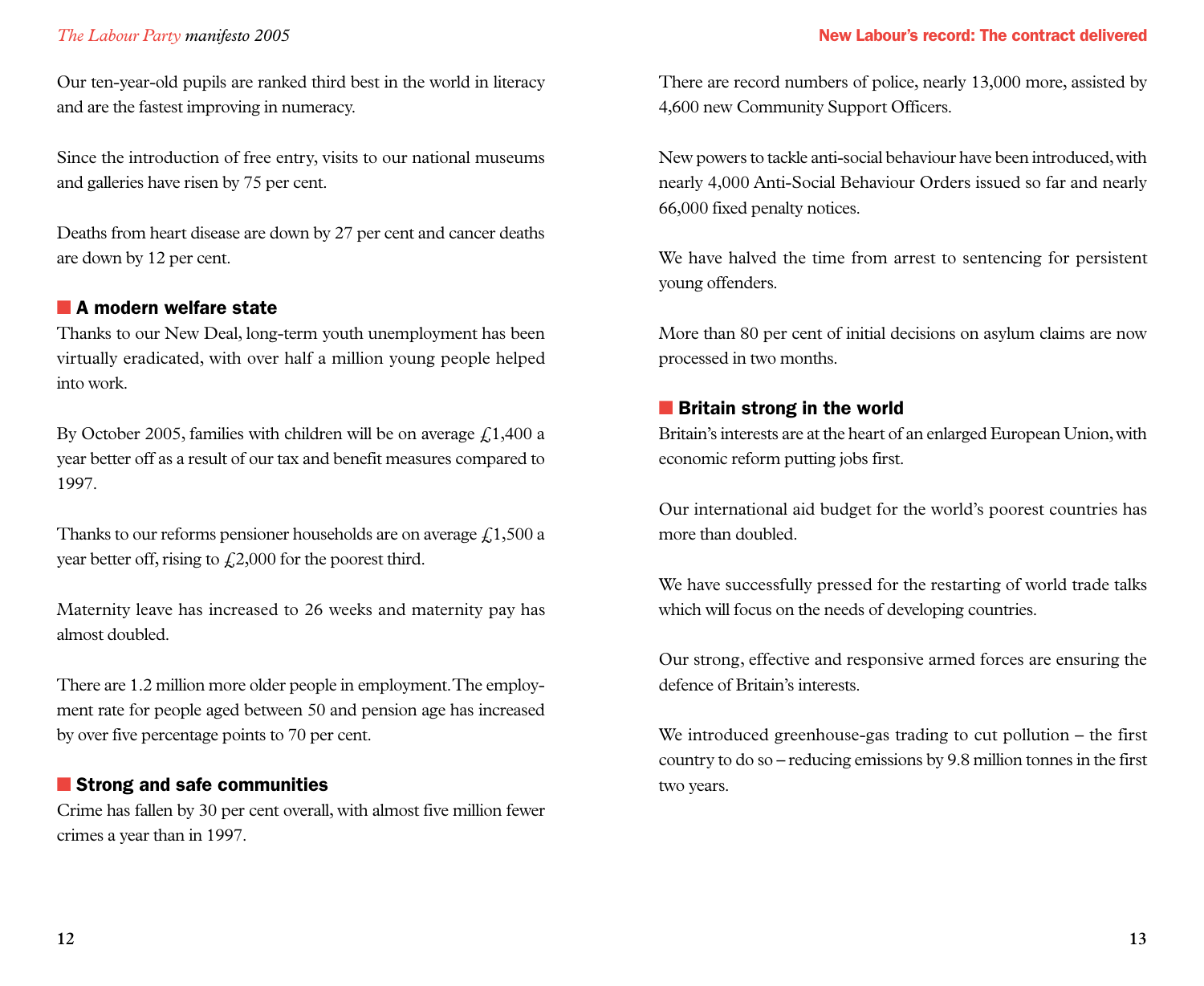

## **Chapter 1**

## **Economy: Rising prosperity in an opportunity society**

**Forward to increased prosperity, not back to boom and bust**

- 1979-1997: Interest rates average over ten per cent
- 1997-2005: Britain, the fourth largest economy in the world, with the longest ever period of continuous growth
	- 2010: Full employment in every region and nation

**Labour's economic record is unprecedented – the highest employment ever, longest period of uninterrupted growth in modern history, lowest sustained interest and inflation rates for a generation. Our economic policies will build on the platform of stability and growth in three ways: entrenching a lowdebt/high-employment economy which generates investment in public services; supporting enterprise and wealth creation by making Britain the best place to do business; and helping every part of Britain and every person in Britain to contribute to and gain from the strength of our economy. And as we work globally to tackle climate change we recognise the challenge and the opportunity of achieving sustainable development at home.**

## ■ **The new Labour case**

Our economic record has finally laid to rest the view that Labour could not be trusted with the economy.We are winning the argument that economic dynamism and social justice must go hand in hand. In the future the countries that do best will be those with a shared purpose about the long-term changes and investments they need to make – and have the determination to equip their people for that future. So, we approach new challenges with a progressive strategy for growth. In our third term we will build new ladders of social mobility and advancement on the firm foundations of stability, investment and growth.

## ■ Low debt and high employment

In the last eight years we have pioneered a British way to economic stability.Our economy has grown in every quarter with this Government. Interest rates have averaged 5.3 per cent since 1997, saving mortgage payers on average nearly  $f(4,000)$  per year compared to the Tory years.

Only with Labour, which constructed this framework, will this continue.We will maintain our inflation target at two per cent.We will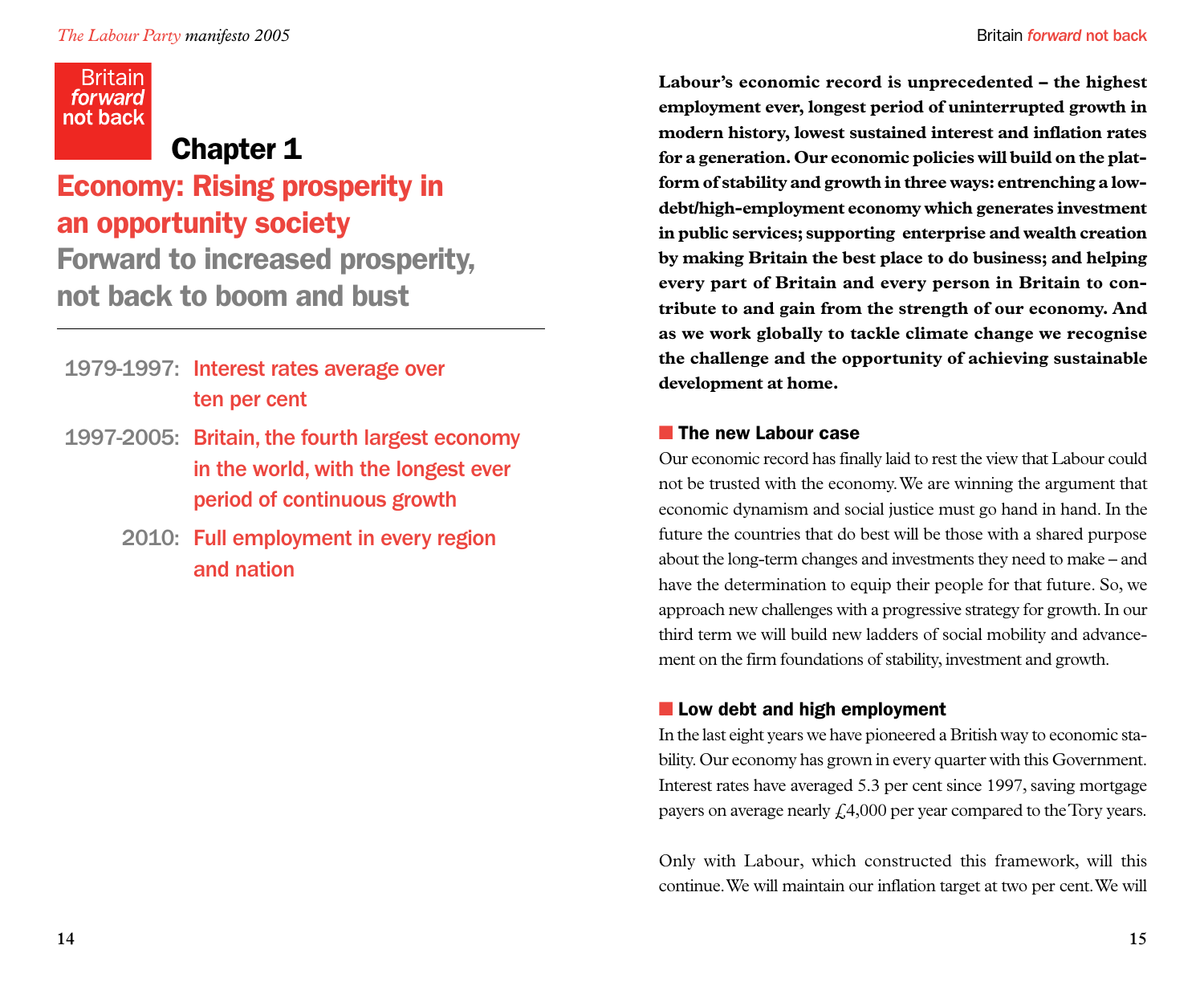continue to meet our fiscal rules: over the economic cycle, we will borrow only to invest, and keep net debt at a stable and prudent level.

## ■ Public spending and taxation

The longest period of uninterrupted economic growth in modern times has enabled the Government to deliver the longest period of sustained investment in public services for a generation. Social security bills for unemployment have been halved since 1997, saving  $f$ . 5 billion a year, and we are also saving  $f_4$  billion a year on debt interest payments. Over the ten-year period 1997-98 to 2007-08, real-terms investment per year in education will have risen by 4.8 per cent and in health by 6.5 per cent.

# *'We are winning the argument that economic dynamism and social justice must go hand in hand.'*

Every pound we invest goes further because of our drive for efficiency and reform. Labour will complete the implementation of Sir Peter Gershon's recommendations to improve public-service efficiency and root out waste, liberating over  $\mathcal{L}21$  billion for investment in frontline services.

Labour believes tax policy should continue to be governed by the health of the public finances, the requirement for public investment and the needs of families, business and the environment.

We will not raise the basic or top rates of income tax in the next Parliament. We renew our pledge not to extend VAT to food, children's

clothes, books, newspapers and public transport fares.We will continue to make targeted tax cuts for families and to support work. As a result of personal tax and benefit measures introduced since 1997, by October 2005 families with children will be on average  $f(1,400)$  a year better off in real terms. Living standards in Britain have been rising, on average, by 2.5 per cent per year since 1997 – a total increase of nearly 20 per cent.

We want a tax regime that supports British business.That is why we have cut corporation tax to its lowest ever level, introduced the best regime of capital gains tax in any industrialised country, and introduced a new Research and Development tax credit.

## ■ **Full employment**

Our goal is employment opportunity for all – the modern definition of full employment. Britain has more people in work than ever before, with the highest employment rate in the G7. Our long-term aim is to raise the employment rate to 80 per cent. And, as we move more people from welfare to work, the savings on unemployment benefits will go towards investing more in education.

We will make work pay.With Labour's tax credits a family with two children pays no net tax until their earnings reach  $f(21,000)$ .

We will implement the recommendations of the Low Pay Commission to raise the minimum wage to  $\sqrt{5.05}$  from October 2005 and  $\sqrt{5.35}$ from October 2006.

The New Deals and the creation of JobCentre Plus have made a major contribution to cutting unemployment. The active welfare state created since 1997 is working.

The Tories trebled the number on incapacity benefits.We will help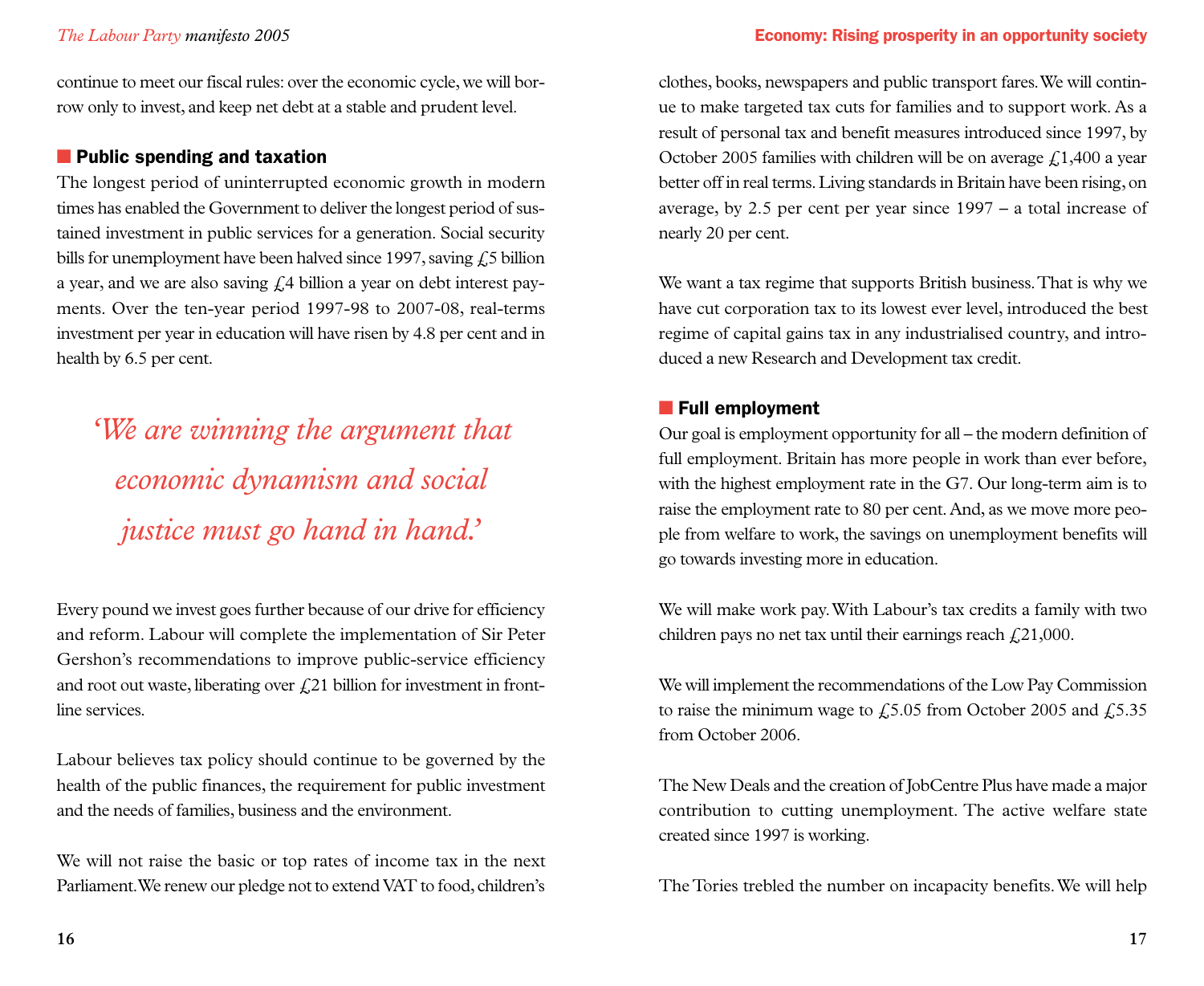people who can work into rehabilitation and eventually into employment, recognising the practical assistance to disabled people of the Access to Work scheme.We will build on the successful Pathways to Work programme and reform Incapacity Benefit, with the main elements of the new benefit regime in place from 2008.The majority of claimants with more manageable conditions will be required to engage in both work-focused interviews and in activity to help them prepare for a return to work.Those with the most severe conditions will also be encouraged to engage in activity and should receive more money than now.We will continue to welcome new independent and voluntary sector partners to provide job-seeking services.

## ■ **Supporting enterprise**

Government does not create wealth but it must support the wealth creators.That is why our priorities are the national infrastructure of skills, science, regulation and planning, and transport. The economy of the future will be based on knowledge, innovation and creativity.That applies both to manufacturing and services.

In a fast changing global economy, government cannot postpone or prevent change.The modern role for government – the case for a modern employment and skills policy – is to equip people to succeed, to be on their side, helping them become more skilled, adaptable and flexible for the job ahead rather than the old Tory way of walking away leaving people unaided to face change.

Successful manufacturing industries are vital to our future prosperity. The Labour Government backs manufacturing: from launch investment for Airbus A380 Super Jumbo to the successful Manufacturing Advisory Service helping 13,000 of our smaller manufacturing businesses in its first year.In a third term we will continue to do so.

Public procurement is a big opportunity for business in Britain and

*'In our third term we will build new ladders of social mobility and advancement on the firm foundations of stability, investment and growth.'*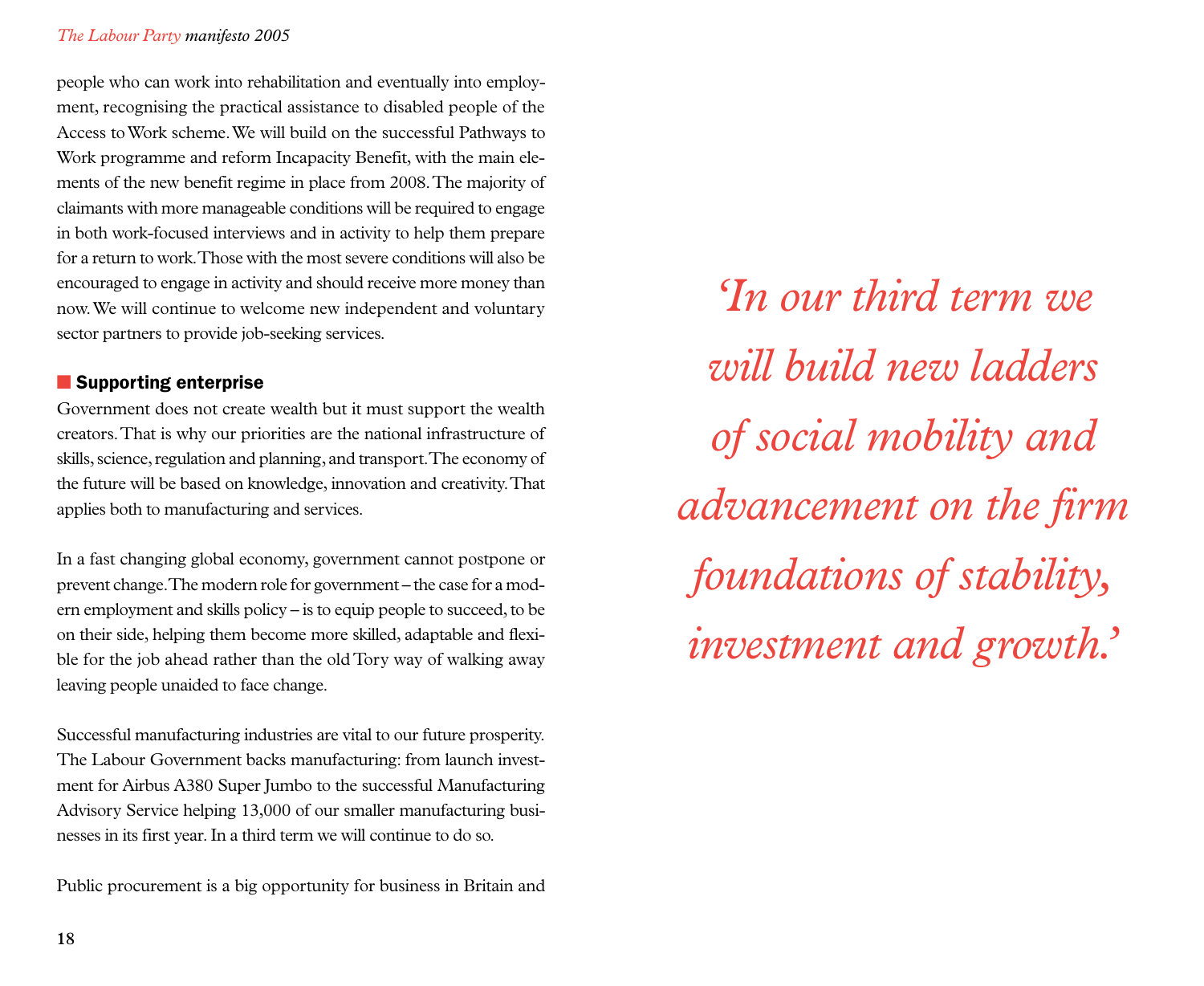#### **Economy: Rising prosperity in an opportunity society**

the source of many jobs.We will promote a public procurement strategy that safeguards UK jobs and skills, under EU rules, to ensure that British industry can compete fairly with the rest of Europe.

Britain has some of the strongest capital markets in the world.We are determined they – and our financial services industry – should prosper.We will ensure that companies have the right framework of corporate governance and relationships with the institutions that invest our pension funds and savings in them.

## ■ **Skills at work**

Our reforms to 14-19 education (see chapter 2) will raise the quality and quantity of apprenticeships and vocational education.We are now putting in place a comprehensive and ambitious strategy to help everyone get on at work:

- *\*All adults to get free access to basic skills in literacy,language and numeracy.*
- *\* A new national programme, working with employers, to ensure that employees who did not reach GCSE standard (level 2) at school will get time off for free training up to level 2.*
- *\* A new partnership between government and employers to fund workplace training at level 3 (technician level)*
- *\* A genuinely employer-driven training system in every sector there will be a Sector Skills Council determining the training strategy and a leading edge Skills Academy.*
- *\* A nationwide system of advice bringing together support on skills, jobs and careers – helping people to get on at work.*
- *\* A strong partnership with trade unions to boost workplace training including a new TUC Academy and continued support for Union Learning Reps.*

## ■ **Supporting science**

The alliance of scientific research and business creativity is key to our continued prosperity.

Looking ahead, we are committed to a ten-year strategy on science and innovation that will continue to invest in our science and industrial base at least in line with trend GDP. Our ambition now is to raise the UK's total private and public sector investment in research and development, as a proportion of national income, from its current 1.9 per cent to 2.5 per cent by 2014.

Our pharmaceutical and biotechnology industries are world leaders. We have created one of the world's best environments for stem-cell research.We have now passed legislation to protect our researchers from the activities of animal rights extremists.

Across a range of environmental issues – from soil erosion to the depletion of marine resources, from water scarcity to air pollution – it is clear now not just that economic activity is their cause but that these problems in themselves threaten future economic activity and growth. We will continue to work with the environmental goods and services sector – which is already worth  $f(25)$  billion to the economy to promote new green technologies and industries in the UK and internationally, and use the purchasing power of government to support environmental improvement.

#### ■ **Competition, planning and regulation**

Competition is a driving force for innovation. Our competition regime has been toughened with independent competition bodies and stronger penalties.

To the benefit of business and household consumers we are liberalising the postal services market, while protecting the universal service at a uniform tariff.

As we said in our policy document *Britain is Working*, we have given the Royal Mail greater commercial freedom and have no plans to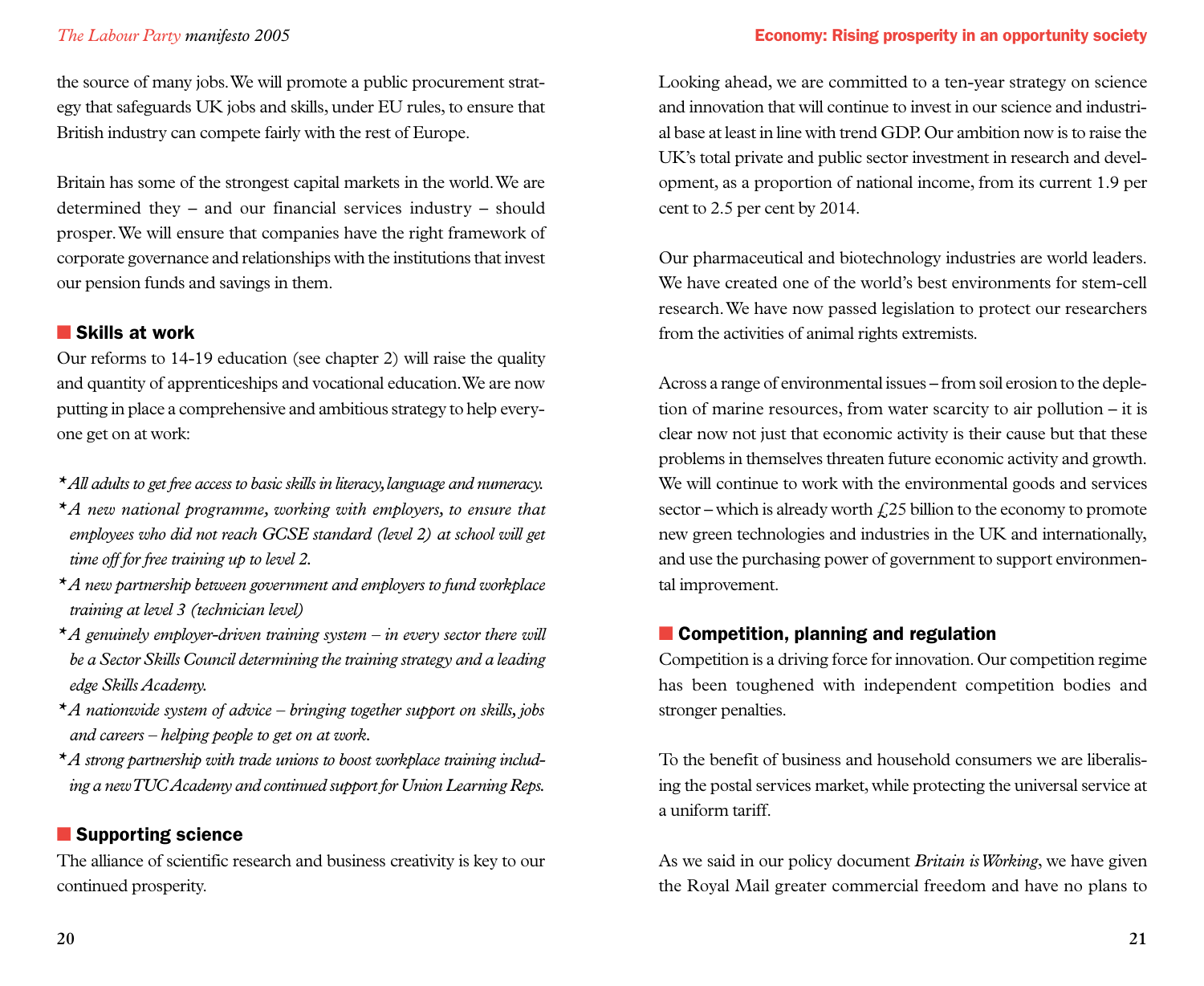#### **Economy: Rising prosperity in an opportunity society**

#### *The Labour Party manifesto 2005*

privatise it. Our ambition is to see a publicly owned Royal Mail fully restored to good health, providing customers with an excellent service and its employees with rewarding employment.We will review the impact on the Royal Mail of market liberalisation, which is being progressively introduced under the Postal Services Act 2000 and which allows alternative carriers to the Royal Mail to offer postal services.

We have reformed our energy markets to make them open and competitive.And we are a leading force in the campaign to make Europe's energy markets the same. Our wider energy policy has created a framework that places the challenge of climate change – as well as the need to achieve security of supply – at the heart of our energy policy. We have a major programme to promote renewable energy, as part of a strategy of having a mix of energy sources from nuclear power stations to clean coal to micro-generators.

We will only regulate where necessary and will set exacting targets for reducing the costs of administering regulations.We will rationalise business inspections.The merger of the Inland Revenue and Customs and Excise will cut the administrative costs of tax compliance for small businesses.

We will take further action in Europe to ensure that EU regulations are proportionate and better designed.We strongly support the creation of an EU single market in services to match the single market in goods – and want an effective directive to provide real benefits to consumers and new opportunities to British business.We will protect our employment standards. In developing the directive we will want to avoid any undermining of our regulatory framework.

We will continue to work to protect the rights of consumers, bringing forward proposals to strengthen and streamline consumer advocacy. We look forward to action from the banking industry to remove delays

in processing cheques and other payments and, if necessary, will legislate to ensure this early in the next Parliament.

There are many bank accounts that are lying dormant and unclaimed, often because people have forgotten about them or because the owner has died.We will work with the financial services industry to establish a common definition and a comprehensive record of unclaimed assets. We will then expect banks, over the course of the Parliament, to either reunite those assets with their owners or to channel them back into the community.

An effective planning regime protects the environment while promoting economic growth – and does so quickly and responsively. In the next term, we will ensure that our planning system continues to protect the sustainability of local and regional environments – and we will continue to develop a regime which is simpler, faster and more responsive to local and business needs including the need to create jobs and regenerate our cities.

## ■ **Fostering entrepreneurship**

There are 300,000 more businesses now than in 1997.We are tackling barriers to financing for small and growing businesses – especially enterprises in deprived areas.Through Business Links we will offer start-ups, social enterprises and small businesses access to tailored intensive support and coaching.To foster the entrepreneurs of tomorrow, by 2006 every school in the country will offer enterprise education, and every college and university should be twinned with a business champion.

## ■ **Modern transport infrastructure**

An efficient transport system is vital to the country's future, to our economy and to our quality of life.We welcome the freedom that additional travel provides and support the continuing development of a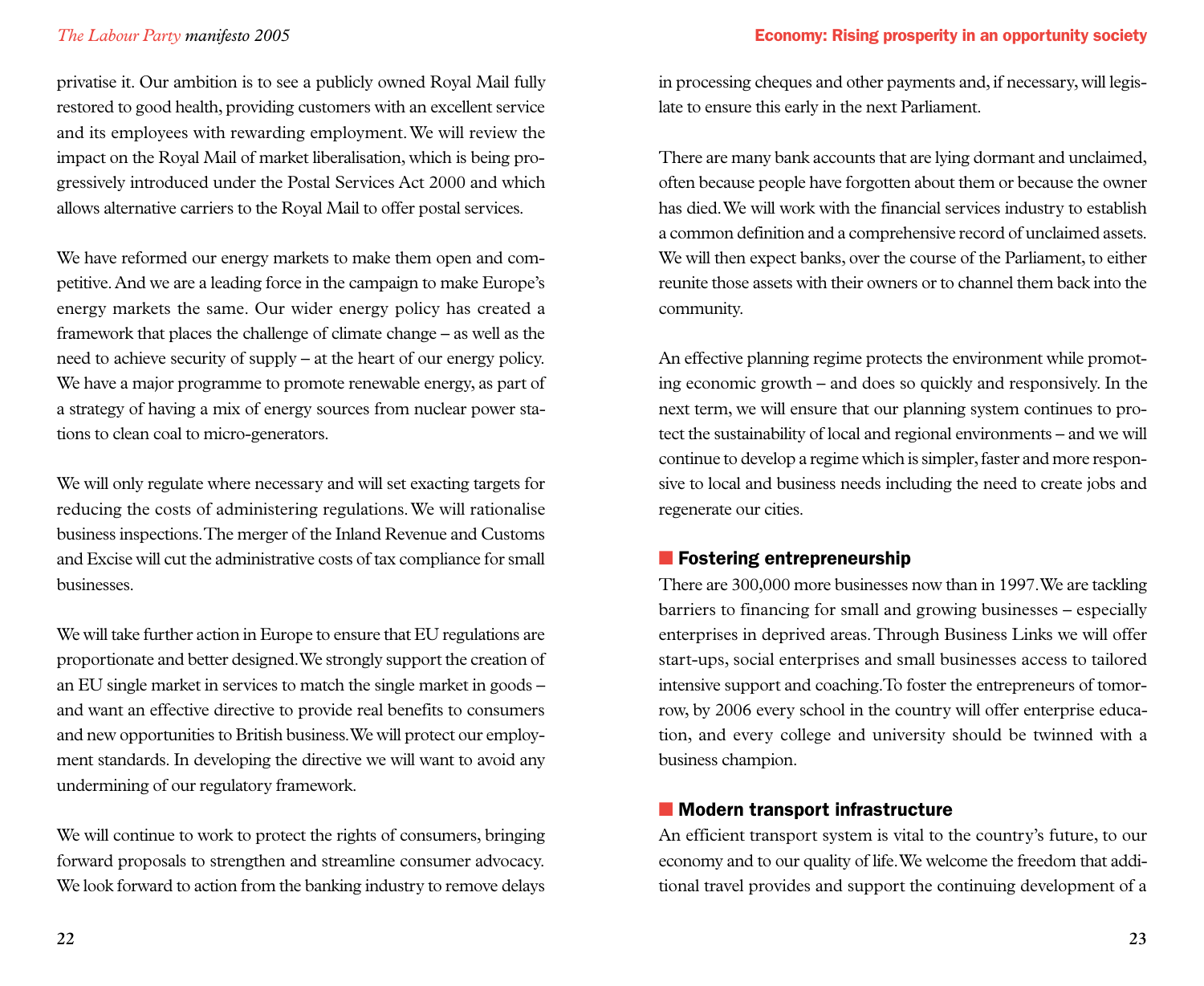#### **Economy: Rising prosperity in an opportunity society**

#### *The Labour Party manifesto 2005*

competitive and efficient freight sector. Investment, better management of road and rail, and planning ahead are vital to deal with the pressures on the system in a way that respects our environmental objectives.

We have doubled transport spending since 1997 and will increase it year on year – committing over  $f<sub>i</sub>180$  billion in public money between now and 2015 as well as private investment.The Eddington Review will work with the Government to advise on how this investment should be targeted – in particular, where transport is vital to underpin economic growth.

We are now taking charge of setting the strategy for rail to further raise the standard of service and reliability.We will examine options for increasing capacity, including a new generation of high-speed trains on intercity routes and a new life for rural branch lines as community railways.We are committed to continuing to work to develop a funding and finance solution for the Crossrail project; and will look at the feasibility and affordability of a new North-South high-speed link.

We will support light-rail improvements where they represent value for money and are part of the best integrated transport solution.To that end, we are working with cities across the country and have committed £520 million to Manchester for Metrolink.We will support the continuing upgrade of the London Underground and the extension of the East London line.

Major investment is planned to expand capacity on the M1, M6 and M25.We must also manage road space better.We are examining the potential benefits of a parallel Expressway on the M6 corridor.We will introduce car-pool lanes for cars with more than one passenger on suitable roads and explore other ways to lock in the benefit of new capacity.We will complete the introduction of Traffic Management Officers to keep traffic flowing. Because of the long-term nature of transport planning, we will seek political consensus in tackling congestion, including examining the potential of moving away from the current system of motoring taxation towards a national system of road-pricing.

We will give all over-60s, and disabled people, free off-peak local bus travel and give local authorities the freedom to provide more generous schemes.We will continue to support growth in bus provision including innovation in school transport, with greater opportunity for local authorities to control their bus networks where they are demonstrating value for money and taking strong measures to tackle congestion.To facilitate improved public transport provision, we will explore giving Passenger Transport Executives greater powers over local transport.

We will continue funding local authorities and voluntary groups to make cycling and walking more attractive.We are committed to reducing child deaths and serious injuries on the road by 50 per cent, and we will continue to work to reduce dangerous driving, especially drink driving and uninsured driving.We will work with industry to make travel on public transport safer and more secure.

Government will continue to support technological innovation to reduce carbon emissions such as the hydrogen fuel-cell buses in London.We will explore the scope for further use of economic instruments as well as other measures to promote lower vehicle emissions.

We will continue to support air travel by implementing the balanced policies set out in our aviation white paper.We are committed to using the UK's 2005 presidency of the European Union to promote the inclusion of aviation in the EU's emissions trading scheme.

For shipping, our introduction of the tonnage tax has led to a trebling in size of the fleet since 1997.We want more ships to fly the British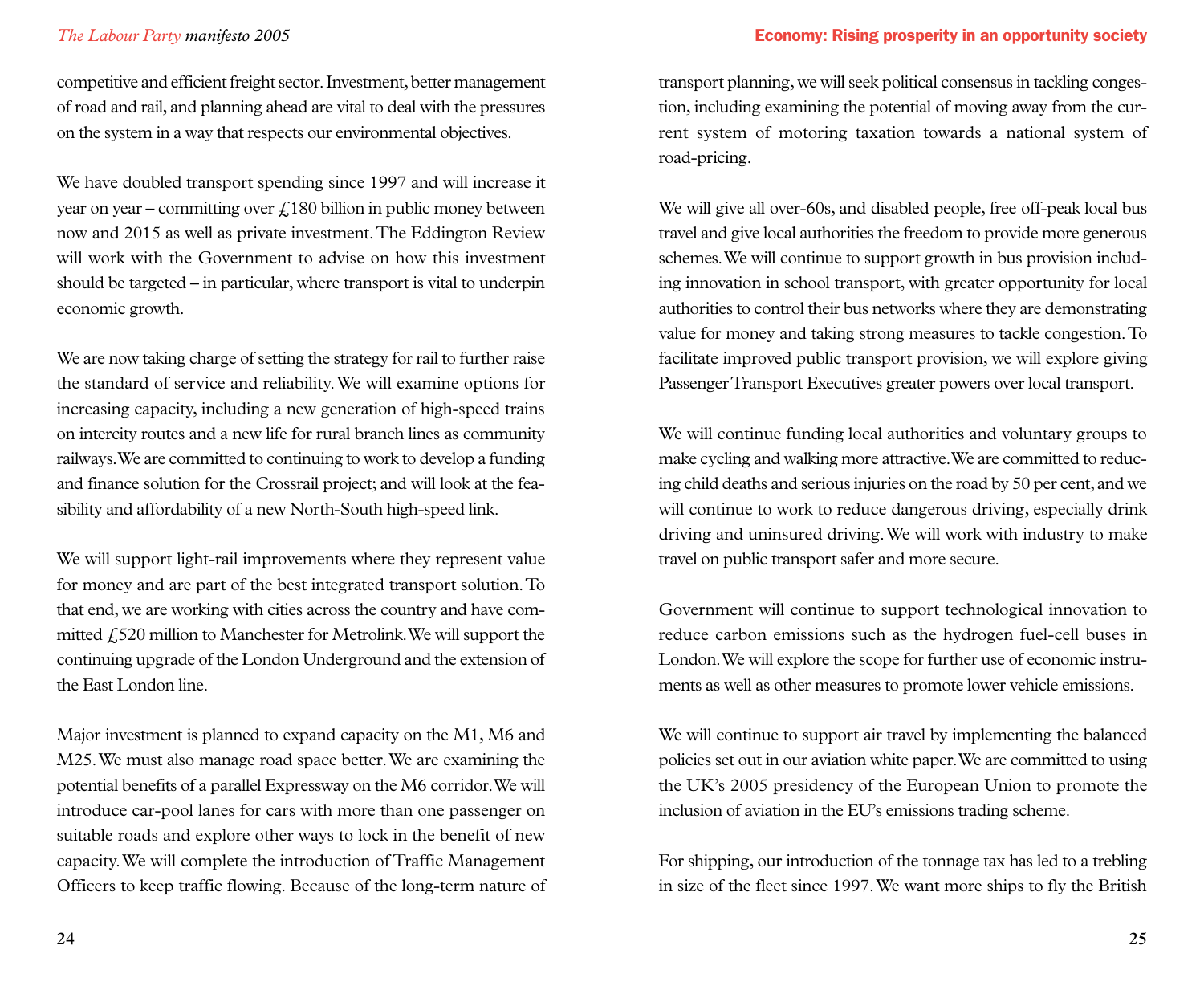**Economy: Rising prosperity in an opportunity society**

flag, to boost jobs and training, and to increase shipping and port capacity.

## ■ Opportunity for all

We are determined to spread the benefits of enterprise to every community in the country.Every regional economy has different strengths, and Regional Development Agencies now play an essential role in regional economic development.

# *'Our economy has grown in every quarter under this Government.'*

We have given local authorities a direct incentive to promote local business creation, allowing them to keep up to  $f<sub>i</sub>1$  billion over three years of increased rate revenues to spend on their own priorities. The Local Enterprise Growth Initiative will work through local authorities to remove barriers to enterprise in the most deprived areas of England.

In 1997, many parts of our towns and cities were suffering from deeply entrenched and multiple disadvantage.To tackle this we established a ten-year programme, the New Deal for Communities, empowering local communities – and this is already delivering improvements in education outcomes and crime reduction.

No area in our country should be excluded from the opportunity to get ahead, to benefit from improving public services, and to be secure and safe. We will maintain our commitment to tackling issues of worklessness, low skills, crime, poor environment and health in our poorest neighbourhoods.

## ■ **Fairness at work**

Since 1997, the Labour Government has introduced new rights for people at work and new opportunities for trade unions to represent their members.We see modern, growing trade unions as an important part of our society and economy.They provide protection and advice for employees, and we welcome the positive role they have played in developing a modern model of social partnership with business representatives.The Labour Party has agreed a set of policies for the workplace (the Warwick Agreement) and we will deliver them in full.They will be good for employees and for the economy.

We have introduced, for the first time, an entitlement for every employee to four weeks' paid holiday, and we propose to extend this by making it additional to bank holiday entitlement.

## ■ **Promoting equality at work**

A strong economy draws on the talents of all.We have extended legislation to protect people from discrimination at work to cover not only gender, disability, race and ethnicity but also religion and sexual orientation and – from 2006 – age. Labour has transformed legal rights for disabled people.We will empower disabled people further by joining up services and expanding personalised budgets.

We will take further action to narrow the pay and promotion gap between men and women.The Women and Work Commission will report to the Prime Minister later this year.

We will implement the National Employment Panel's report on measures to promote employment and small business growth for ethnic and faith minorities. We will take forward the Strategy for Race Equality to ensure that we combat discrimination on the grounds of race and ethnicity across a range of services.The Equalities Review reporting to the Prime Minister in 2006 will make practical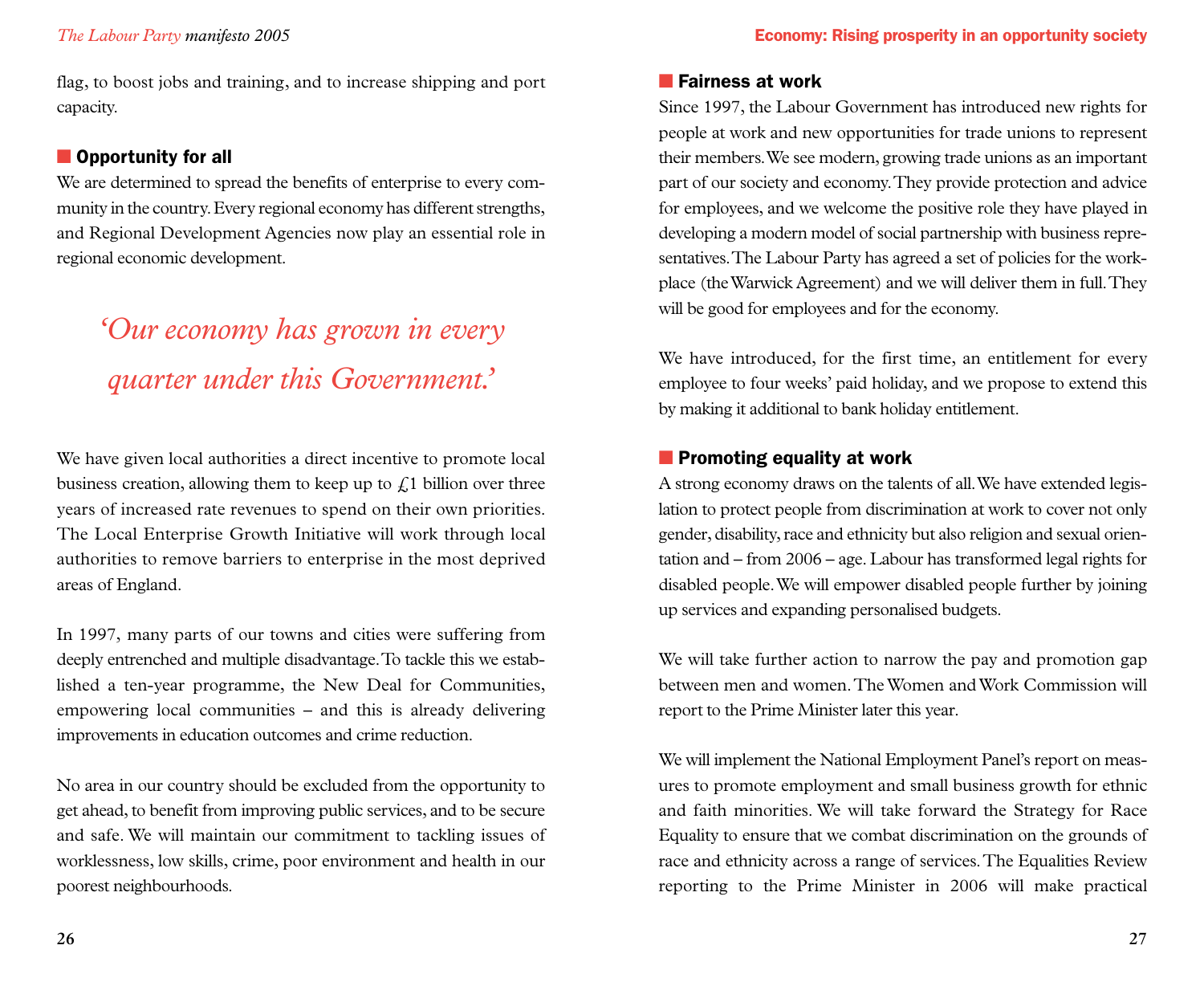recommendations on the priorities for tackling disadvantage and promoting equality of opportunity for all groups.

## ■ **Thriving rural areas**

Since 1997, Labour has made it more difficult to close rural schools, put in £750 million to support rural post offices and introduced a 50 per cent rate relief on village shops. Through our  $\sqrt{51}$  million Rural Bus Subsidy Grant we have delivered over 2,200 new bus services in rural areas this year.

We set targets for the creation of affordable homes in rural areas, which we have now exceeded.We will explore how to ensure a proportion of all new housing development is made available and affordable to local residents and their families.

Because of our success in achieving extensive reforms in the Common Agricultural Policy (CAP),2005 will be the first year for decades when farmers will be free to produce for the market and not simply for subsidy.We will continue to push for further reform of the CAP in the next Parliament, starting with the sugar regime.

We will continue to promote the competitiveness of the whole food sector, and assure the safety and quality of its products.We will introduce an explicit policy for schools, hospitals and government offices to consider local sourcing of fresh produce.We will continue to improve the environmental performance of agriculture, rewarding every farmer in England for environmental protection and enhancement work through our new Stewardship schemes.We will also promote biomass, bio-fuels and non-food crops.We will work to tackle diffuse water pollution through addressing impacts across water catchments without the costs falling on water customers.

Under difficult circumstances, Labour is working with the fishing

industry to create a sustainable long-term future for the fishing communities of the United Kingdom.We have reformed the Common Fisheries Policy and will continue to protect the marine environment and ensure fish stocks and their exploitation are set at sustainable levels.

We will introduce the Animal Welfare Bill as soon as possible in the new Parliament.

## **The choice for 2010**

The Conservatives are the party of high interest rates, high infla**tion, mass unemployment and house repossessions.Their taxand-spend promises do not add up; and they would cut £35 billion from public investment.With new Labour, Britain can seize the opportunities of globalisation, creating jobs and prosperity for people up and down the country.We can only do so if we build a clear sense of shared national economic purpose, not just around economic stability but also investment in infrastructure, skills, science and enterprise.The choice is to go forward to economic stability, rising prosperity and wider opportunities with new Labour. Or go back to the bad old days of Tory cuts, insecurity and instability.**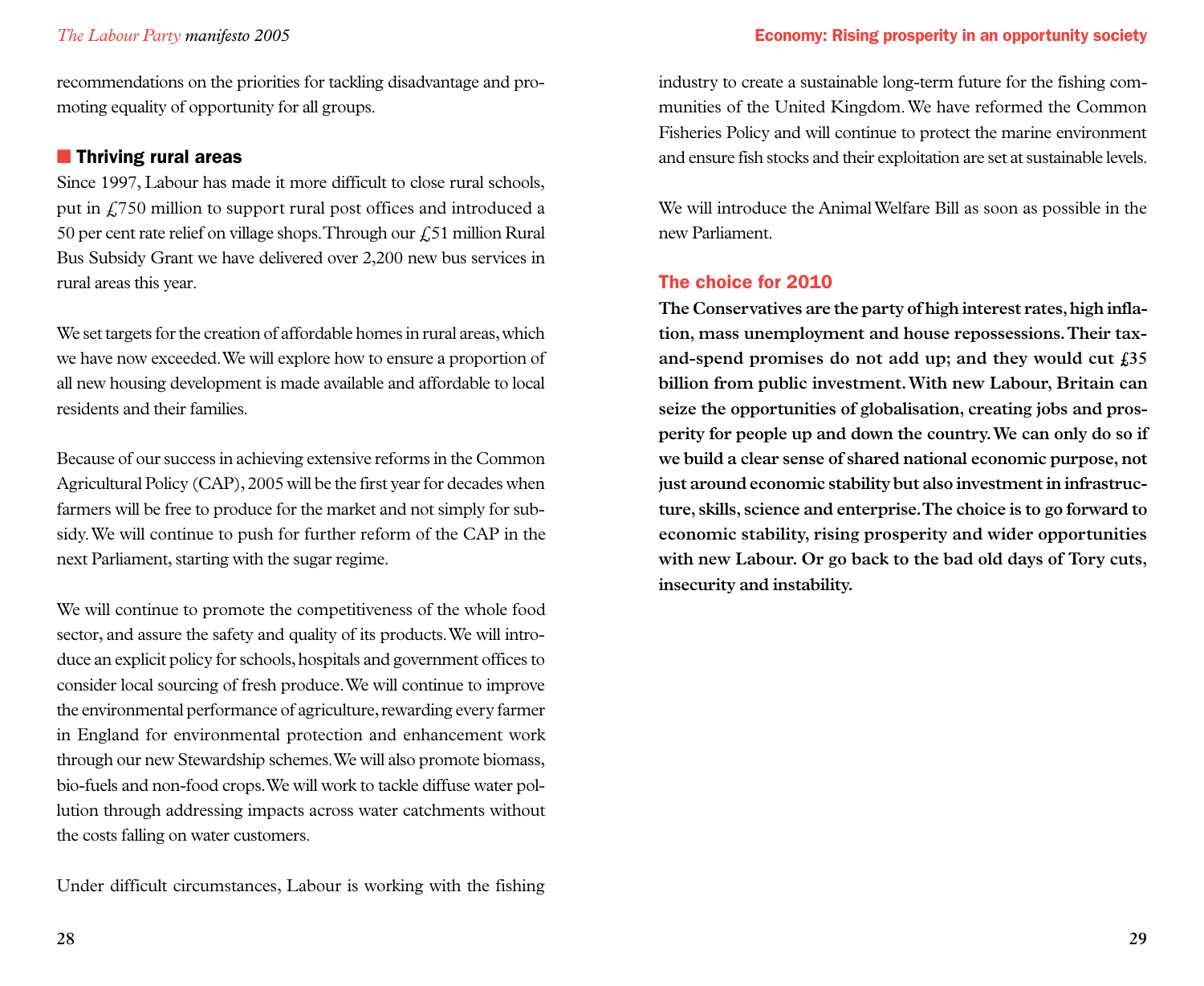

## **Chapter 2**

## **Education: More children making the grade**

**Forward to personalised learning, not back to mass failure**

- 1997: 42nd in the World Education League
- 2005: Third best in the world for literacy at age ten and fastest improving for maths
- 2010: Every 16-year-old offered school, college, training or apprenticeship

**Education is still our number one priority. In our first term, we transformed recruitment, training and methods of teaching, with record results in primary schools. In our second term we have driven fundamental reform in secondary provision – more teachers and support staff, more money, specialist schools and the Academies programmes. Our plan now is to tailor our education system to individual pupil needs, with parents supporting teachers and support staff in further raising standards.That means music, art, sport and languages as well as English and maths in primary school; a good secondary school for every child, with modern buildings and excellent specialist teaching; catch-up support for all children who need it; the guarantee of a sixth-form place, apprenticeship or further education at 16; sufficient quality and quantity in higher education. At each stage we send a clear message – every child has a right to a good education, but no child has the right to disrupt the education of other children.**

## ■ **The new Labour case**

For generations our country has been held back by an education system that excelled for the privileged few but let down the majority. Every child can and should be able to fulfil their potential.We will achieve this by uniting our commitment to equal opportunities for all children with a reform programme which gives every child and young person, from pre-school to sixth-form or apprenticeship and beyond, the personalised package of learning and support they need. In a third term, we will entrench high expectations for every child, ensure the flexibility of provision to meet all needs and make parents true partners as we aim for the highest ever school standards.

## ■ **Every pupil with better teaching**

There is no greater responsibility than teaching the next generation. Head teachers, teachers and support staff deserve support and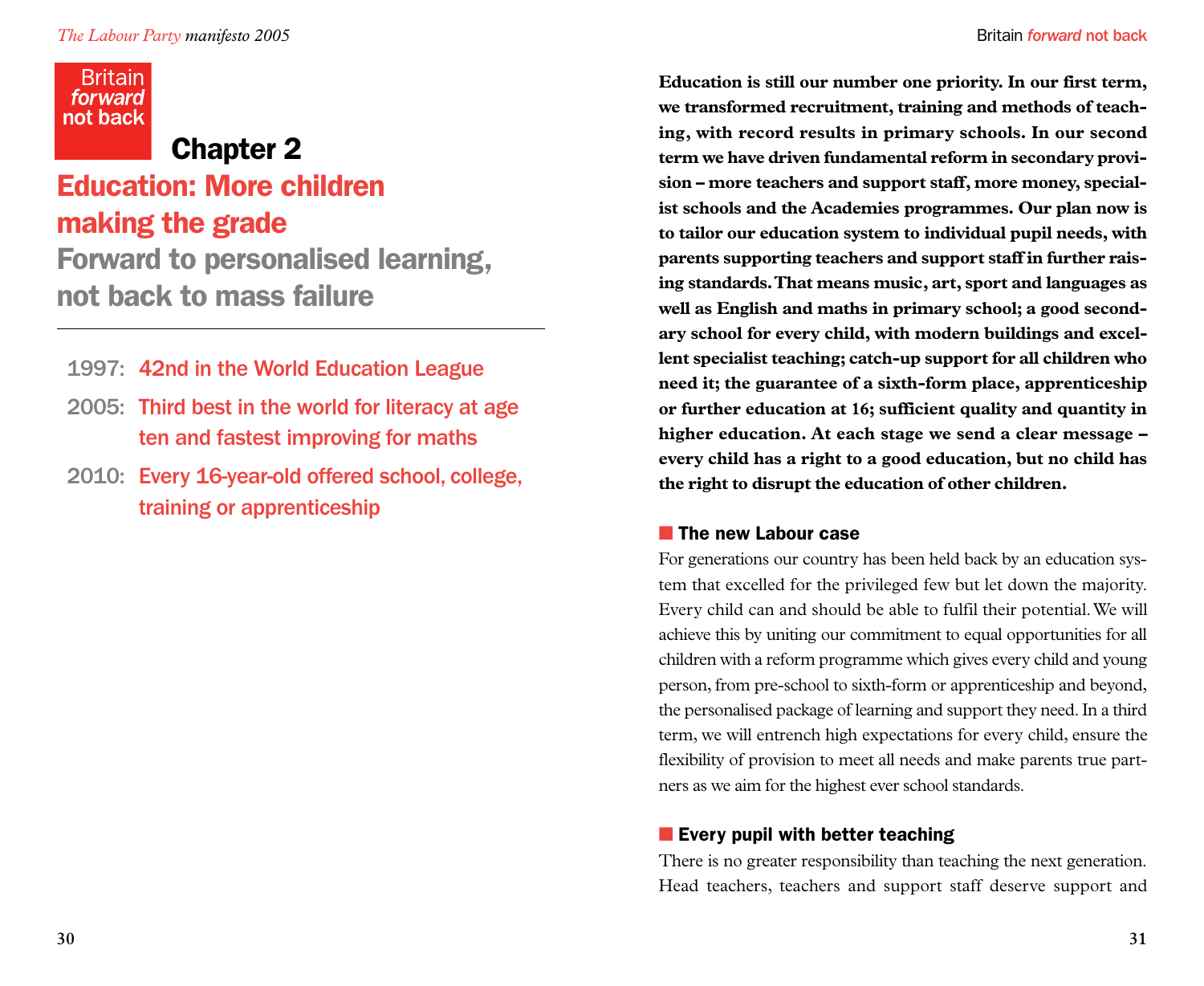*'Our plan now is to tailor our education system to individual pupil needs, with parents supporting teachers and support staff in further raising standards.'*

respect.There are now over 28,000 more teachers and 105,000 more support staff than in 1997; graduate teacher applications are up 70 per cent; average salaries are up by more than 30 per cent.The remodelling of the school workforce is benefiting staff and helping to tailor provision to pupil need.We will now go further – to intensify in-service training for teachers, to widen further routes into teaching, to help more teachers and pupils get the benefit of the range of support staff now working in schools, from learning mentors to music and arts specialists.The goal is clear: every pupil with extra support in their weakest subjects and extra opportunities in their strongest.

We want to see every pupil mastering the basics. If they are not mastered by 11, there will be extra time in the secondary curriculum to get them right: schools will be judged on how pupils do in English and maths at the ages of 11, 14 and 16.

We want every pupil to be stretched, including the brightest, so we will develop extended projects at A-level, harder A-level questions to challenge the most able, and give universities the individual module marks – as well as overall grades – of A-level students.

## ■ Every school with more money and effective leadership

Since 1997, school funding has risen by  $f<sub>1</sub>1,000$  per pupil. Education spending that was 4.7 per cent of national income in 1997 will rise to 5.5 per cent this year.We will continue to raise the share of national income devoted to education. And we will continue to recognise the additional needs of disadvantaged pupils.We will also ensure fundamental reform in the way the money is spent. Funding will be allocated on a multi-year timescale.There will be a dedicated national schools budget set by central government,with a guaranteed per pupil increase for every school. Heads and governors will be in control. Successful schools and colleges will have the independence to take decisions about how to deploy resources and develop their provision. Schools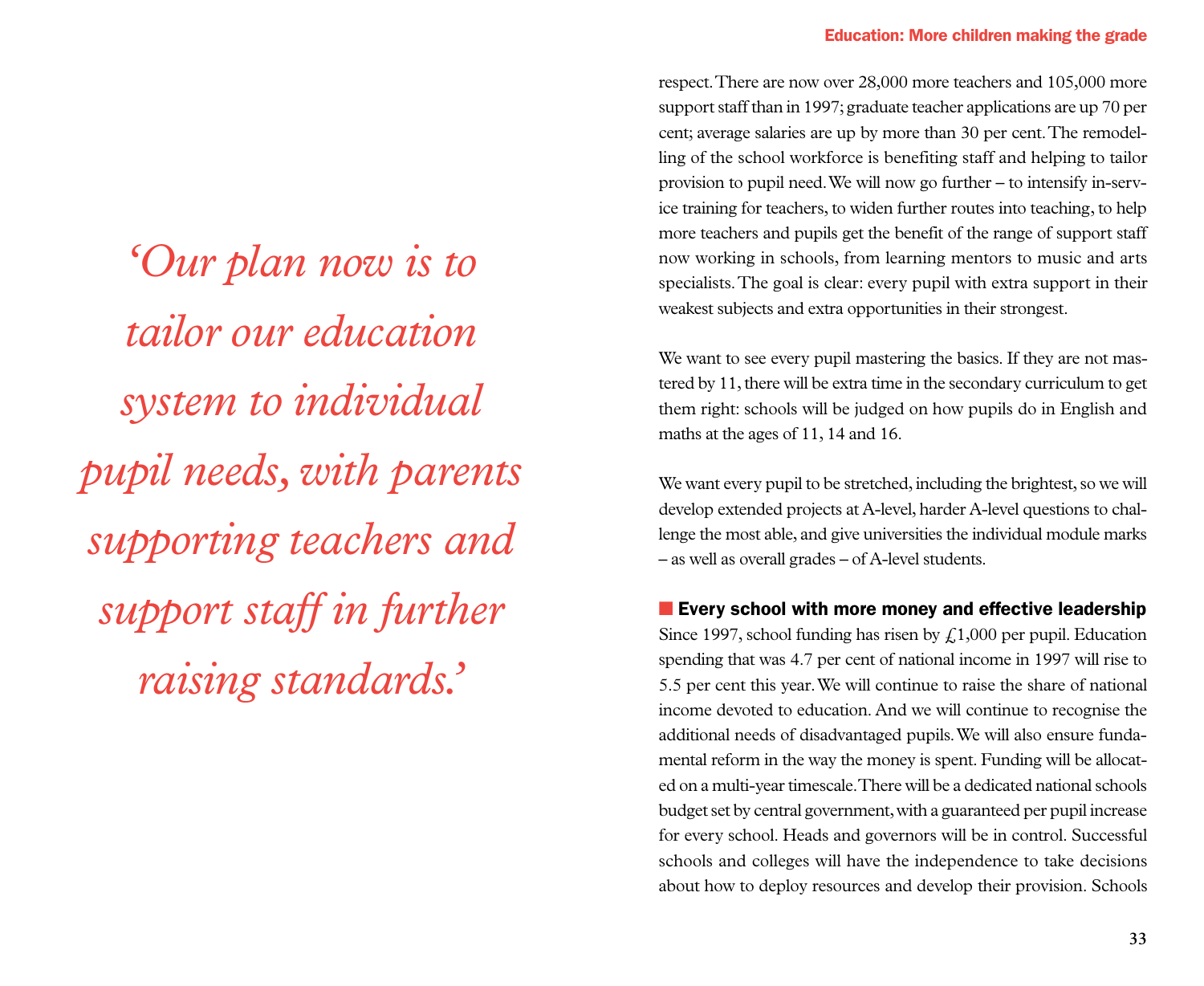will work together to raise standards. New provision will be created where standards are too low or innovation is needed. Local authorities have a vital role in championing the parent interest and providing support services.

A strong, effective governing body is essential to the success of every school and governors must be given support to help them play this role.We will allow more flexibility in the structure of governing bodies, including the ability to have smaller governing bodies, of ten members or less, to streamline management while strengthening the position of parents.

## ■ **Parents as partners**

Our aim for the education system is to nurture the unique talents of every child. But children and schools do best with real and effective parental engagement. Parents should have the information and support they need to encourage their children, from the first reading book to the key choices they make at 14 and 16. And parents should be central to the process of assessing school performance and driving improvement, as well as their vital role in promoting good behaviour and raising the quality of school meals (see chapter 4).

All schools should have good home-school links, building on the new school and pupil profiles. Some schools are using ICT to make contact between parents and schools easier and better for both sides.We will encourage all schools to follow suit.

Ofsted now actively seeks the views of parents when undertaking inspections. Ofsted will be given new powers to respond to parental complaints and where necessary to close failing schools or replace failing management.

## ■ **Enriching primary schools**

International studies show that our ten-year-olds are the third highest achievers in literacy in the world and the fastest improving in maths. Three-quarters of 11-year-olds now reach high standards in reading, writing and maths.We will intensify our literacy and numeracy programme to help an extra 50,000 pupils achieve high standards at age 11, reaching our targets of 85 per cent of pupils succeeding at the basics.

All primary school children will have access to high-quality tuition in the arts, music, sport and foreign languages.We have set aside funds for this purpose, working with head teachers to develop support programmes and modernise the school workforce.

We have abolished infant class sizes of more than 30, and almost all primary schools have gained improved facilities since 1997.We will now upgrade primary schools nationwide in a 15-year Building Schools for the Future programme, including under-fives and childcare facilities where needed. Primary schools will become the base for a massive expansion of out-of-school provision (see chapter 6).

Foundation schools operate within the local family of state schools, and are funded in the same way as others, but manage their own assets and employ their staff directly.We will allow successful primary schools, like secondary schools, to become foundation schools by a simple vote of their governing body following consultation with their parents.

## ■ Every secondary school an independent specialist school

We want all secondary schools to be independent specialist schools with a strong ethos, high-quality leadership, good discipline (including school uniforms), setting by ability and high-quality facilities as the norm.

The way to achieve this is not a return to the 11-plus or a free-for-all on admissions policies. It is to ensure that independent specialist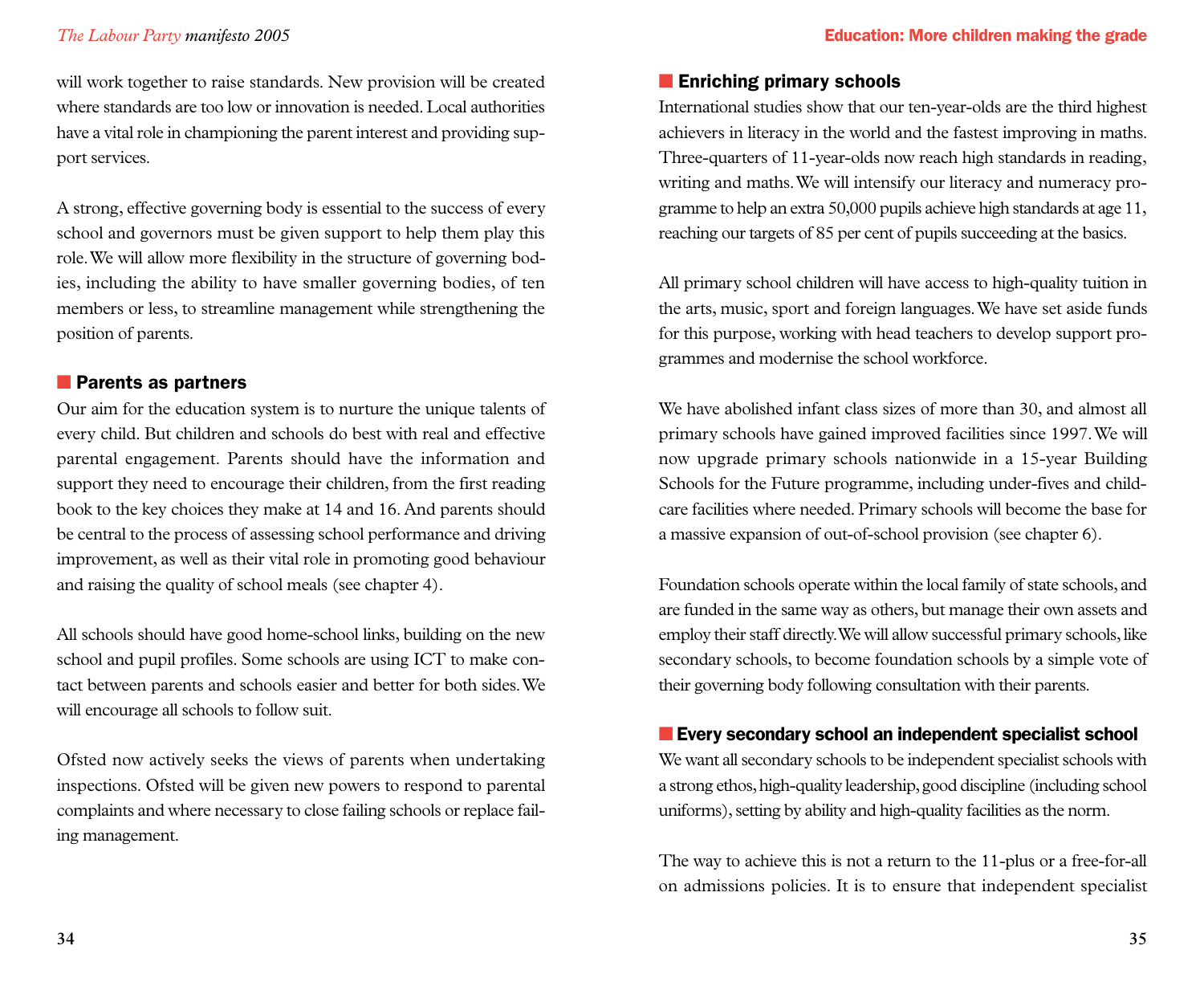*'…we will entrench high expectations for every child, provide the flexibility of provision to meet all needs and make parents true partners as we aim for the highest ever school standards.'*

schools tailor education to the needs, interests and aptitudes of each pupil within a fair admissions system.

There are over 2,000 specialist schools – schools which teach the entire national curriculum and also have a centre of excellence.Their results are improving faster than those of non-specialist schools.We want every secondary school to become a specialist school and existing specialist schools will be able to take on a second specialism. Over time all specialist schools will become extended schools, with full programmes of after-school activities.

Every part of the country will benefit, over fifteen years, from the Building Schools for the Future programme.This is a once in a generation programme to equip the whole country with modern secondary education facilities, open five days a week, ten hours a day.

Good schools will be able to expand their size and also their influence – by taking over less successful schools.We will develop a system to create rights for successful schools to establish sixth-form provision where there is pupil and parent demand, extending quality and choice for local students.

Britain has a positive tradition of independent providers within the state system, including church and other faith schools.Where new educational providers can help boost standards and opportunities in a locality we will welcome them into the state system, subject to parental demand, fair funding and fair admissions.

We strongly support the new Academies movement. Seventeen of these independent non-selective schools are now open within the state system; their results are improving sharply, and 50 more are in the pipeline. Within the existing allocation of resources our aim is that at least 200 Academies will be established by 2010 in communities where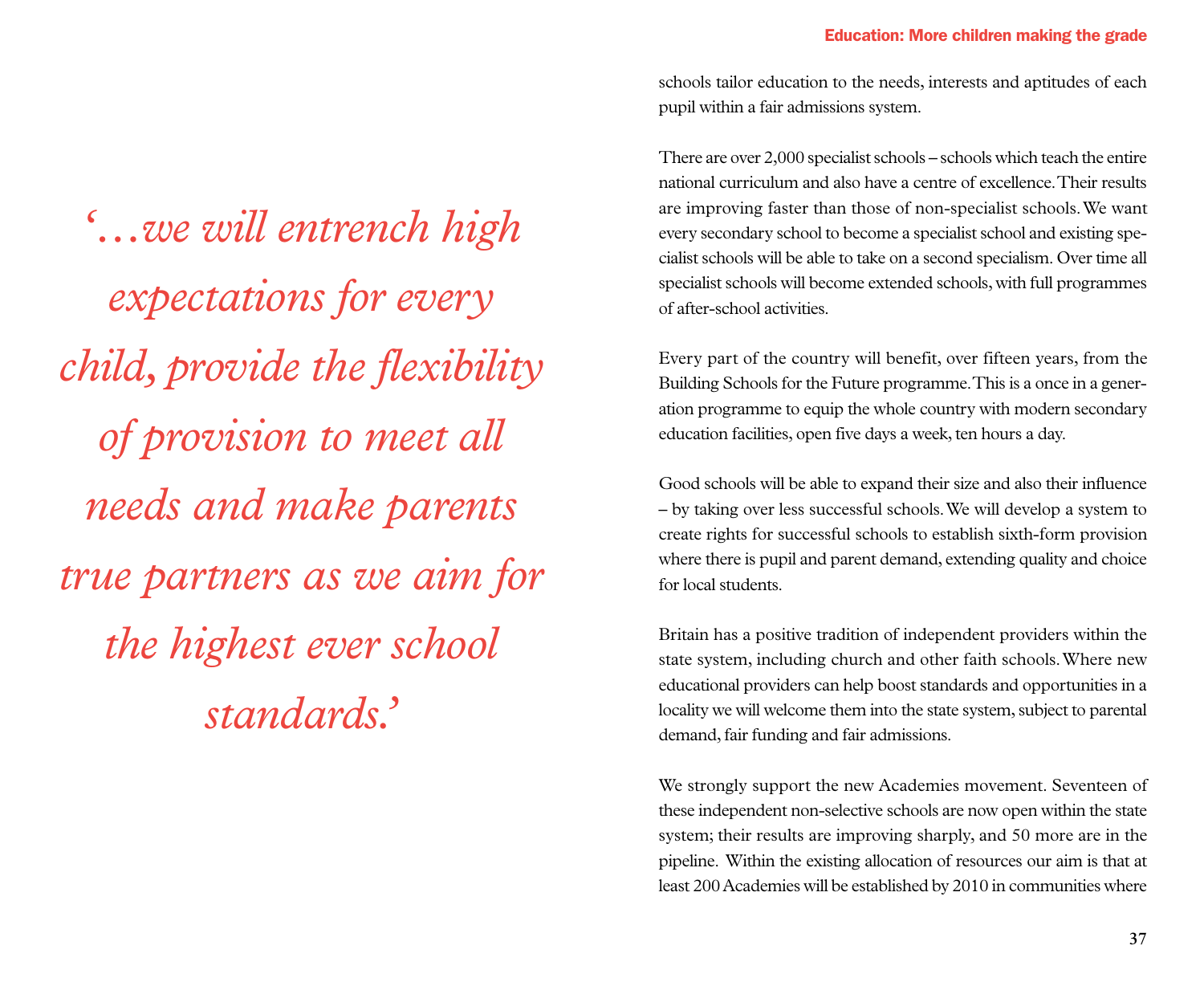low aspirations and low performance are entrenched.

We will encourage more small schools and boarding schools as ways of helping the most disadvantaged children.We will make sure schools in deprived areas receive the resources they need.To enable all young people to enjoy the opportunities previously enjoyed by the few, we are developing a nationwide week-long summer residential programme for school students.We support partnership between the state and private sectors to bridge the unhealthy historic divide between the two.

#### ■ **Good discipline**

Every pupil has the right to learn without disruption; no teacher should be subject to abuse or disrespect.We have given head teachers the powers needed to maintain discipline and the highest standards of conduct.Violent behaviour, including the use of knives will not be tolerated.We are also working with schools and teacher organisations to implement a zero tolerance approach to lower-level disruption.The number of places in out-of-school units has almost doubled, and the quality of provision has been enhanced.We will give head teachers within each locality direct control of the budgets for out-of-school provision, so they can expand and improve it as needed. We will encourage more dedicated provision for disruptive and excluded pupils, including by charities and voluntary groups with expertise in this area, and no school will become a dumping ground for such pupils.

Parents have a duty to get their children to attend school.We have introduced parenting orders and fines and will continue to advocate truancy sweeps.

#### ■ **Special educational needs**

Children with special educational needs require appropriate resources and support from trained staff. For some this will be in mainstream schools; for others, it will be in special schools. Parents should have access to the special education appropriate for their child. It is the role of local authorities to make decisions on the shape of local provision, in consultation with local parents.

## ■ **No more dropping out at 16**

The historic problems of our education system at 14-plus have been an academic track that has been too narrow and a vocational offer too weak.

We are determined to raise the status and quality of vocational education. Beyond the age of 14, GCSEs and A-levels will be the foundation of the system in which high-quality vocational programmes will be available to every pupil. Designed in collaboration with employers, specialised diplomas will be established in key areas of the economy, leading to apprenticeships, to further and higher education and to jobs with training.We will review progress on the development of the 14-19 curriculum in 2008.

We will not let economic disadvantage stand in the way of young people staying in education beyond the age of 16. We have rolled out Educational Maintenance Allowances, providing lower income students with a  $f_{1,30}$ -a-week staying-on allowance. We believe that everyone up to the age of 19 should be learning, so we will expand sixth-form, college and apprenticeship places, and ensure that all 16 to 19-year-olds in employment get access to training.

We believe that every 16- to 19-year-old should have dedicated supervision and support, including in the further education sector.We will support sixth-form colleges and expect FE colleges to have dedicated centres for 16- to 19-year-olds.

Further education is vital to vocational lifelong learning. Achieving a transformation of FE colleges requires both our increased investment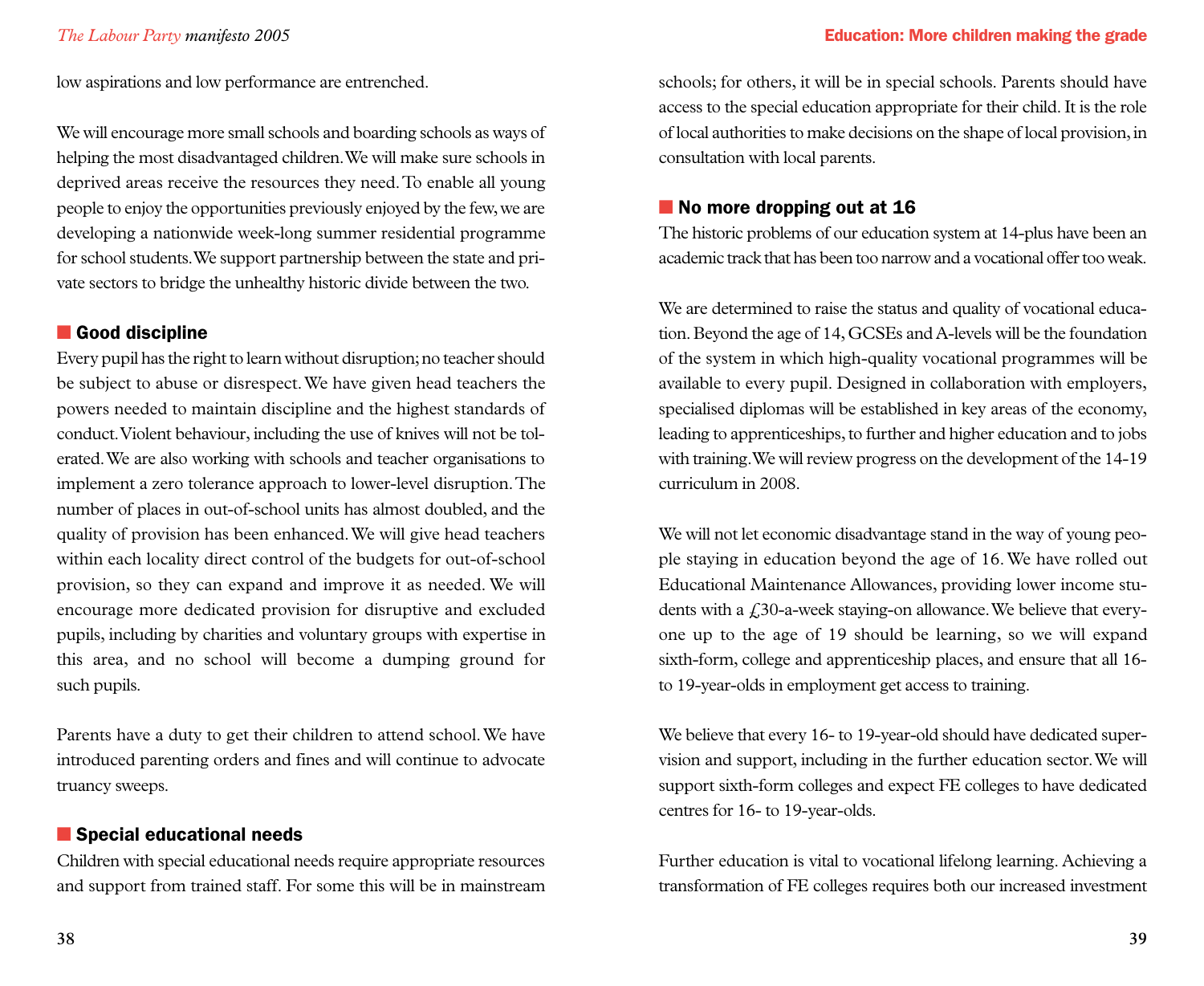and serious reform. Every FE college will develop a centre for vocational excellence, and we will establish new skills academies led by leading entrepreneurs and employers from the relevant skill sectors. Sir Andrew Foster's review will help shape the reform process.

## ■ **Children's Trusts**

Ofsted reports show that local government is continuing to improve the vital services on which schools and families rely. Education and social services should collaborate to help youngsters, especially the most vulnerable, achieve their potential. Local government should be the champion of parents and high-quality provision, including special needs education, school transport, and other support services.We are reforming local education authorities to form Children's Trusts to provide seamless support to children and families and work in partnership with the private and voluntary sectors.

### ■ World-class higher education, open to all

Universities are critical to Britain's future prosperity.We need a bigger, better higher education system. We are investing  $f_1$  billion more in the science base, and increasing public spending on higher education by 34 per cent in real terms. But graduates and employers must also play their part. Our funding reforms will generate  $f<sub>i</sub>1$  billion of extra funds by 2010; the abolition of up-front fees and the creation of grants will help poorer students. A quarter of the income from the new student finance system will go to bursaries for students from poorer families. The maximum annual fee paid by students will not rise above  $\ell$ , 3,000 (uprated annually for inflation) during the next Parliament.

As school standards rise we maintain our aim for 50 per cent of young people to go on to higher education by 2010.Two-year foundation degrees in vocational disciplines have a key part to play.

PhD students are vital to universities and the nation's research base.

The number of PhD students in the UK has risen by nearly 10,000 since 1997, and we are carrying through a 30 per cent increase in average PhD stipends to make doctoral research still more attractive to high-flyers.

We will incentivise all universities to raise more charitable and private funding for student bursaries and endowments.

#### **The choice for 2010**

**Under their last government the Conservatives spent more on unemployment and debt interest than on education.Their priority now is to take at least £1 billion from state schools to subsidise private education for the privileged few. In addition they would allow a free-for-all in school admissions – including an extension of selection – for five- and 11-year-olds, cap the number of pupils who can succeed at GCSE and A-level, and reduce places in higher education.The choice for 2010 is forward with new Labour: pupils with quality and opportunity through the system from three to 18; parents with the confidence that where there is no improvement there will be intervention; teachers knowing that quality will be supported and rewarded; and employers with a system that gets the basics right and provides the skills that industry needs. Or back with the Tories to an education system designed to look after the few but fail the many.**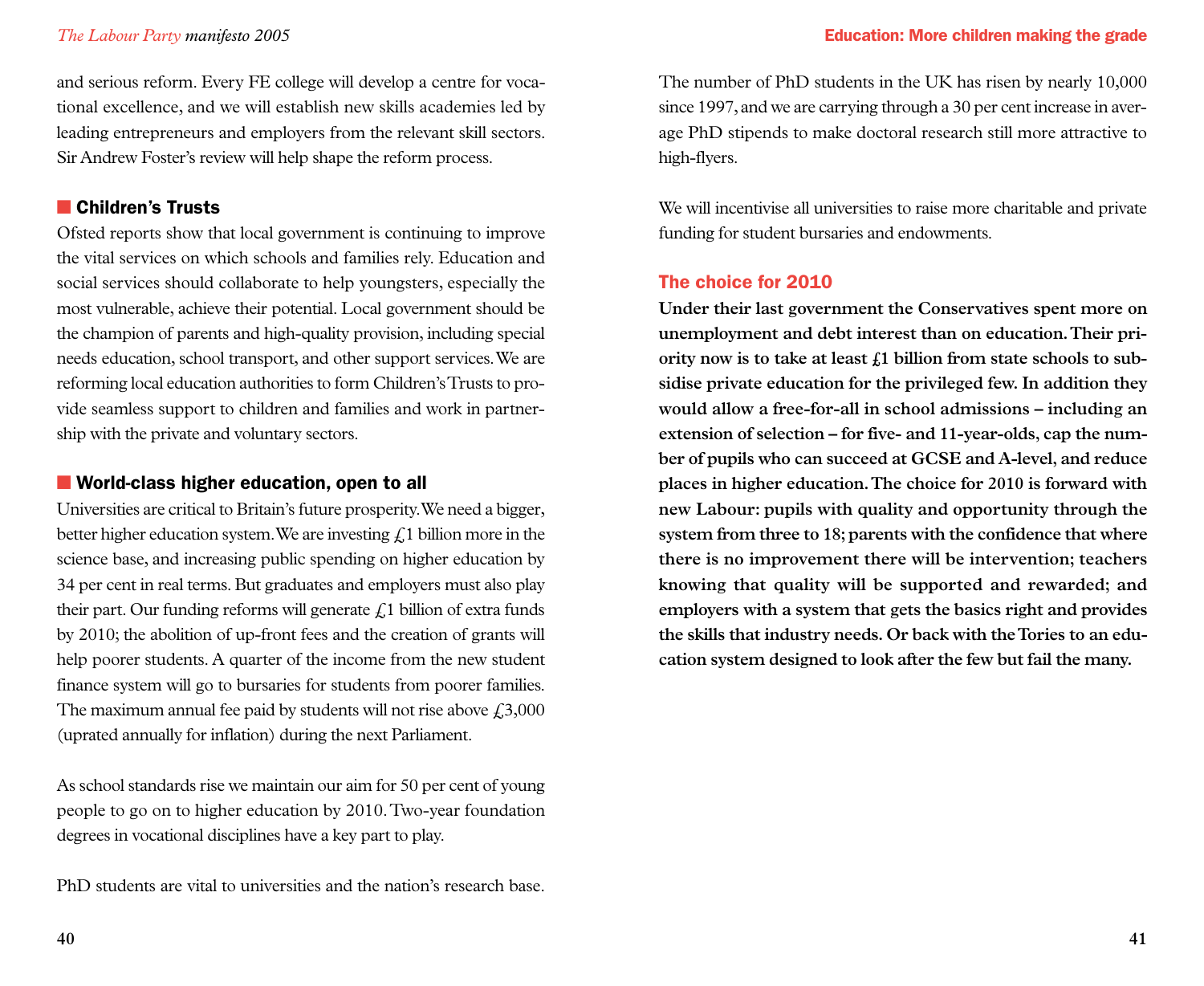

## **Chapter 3**

**Crime and security: Safe communities, secure borders**

**Forward to neighbourhood policing, not back to rising crime**

- 1979-1997: Recorded crime had almost doubled 2005: Almost 13,000 more police officers
	- 2010: A neighbourhood policing team in every community

**Today, there is less chance of being a victim of crime than for more than 20 years. But our security is threatened by major organised crime; volume crimes such as burglary and car theft, often linked to drug abuse; fear of violent crime; and anti-social behaviour. Each needs a very different approach. We are giving the police and local councils the power to tackle anti-social behaviour; we will develop neighbourhood policing for every community and crack down on drug dealing and hard drug use to reduce volume crime; we are modernising our asylum and immigration system;and we will take the necessary measures to protect our country from international terrorism.**

## ■ **The new Labour case**

The modern world offers freedoms and opportunities unheralded a generation ago. But with new freedoms come new fears and threats to our security. Our progressive case is that to counter these threats we need strong communities built on mutual respect and the rule of law. We prize the liberty of the individual; but that means protecting the law-abiding majority from the minority who abuse the system.We believe in being tough on crime and its causes so we will expand drugs testing and treatment, and tackle the conditions – from lack of youth provision to irresponsible drinking – that foster crime and anti-social behaviour. In a third term we will make the contract of rights and responsibilities an enduring foundation of community life.

## ■ **A** neighbourhood policing team for every community

Overall crime as measured by the authoritative British Crime Survey is down 30 per cent – the equivalent of almost five million fewer crimes a year. Record numbers of police – almost 13,000 more than in 1997 – working with 4,600 new Community Support Officers (CSOs), local councils, and the Crown Prosecution Service deserve the credit. But local people want a more visible police presence and a role in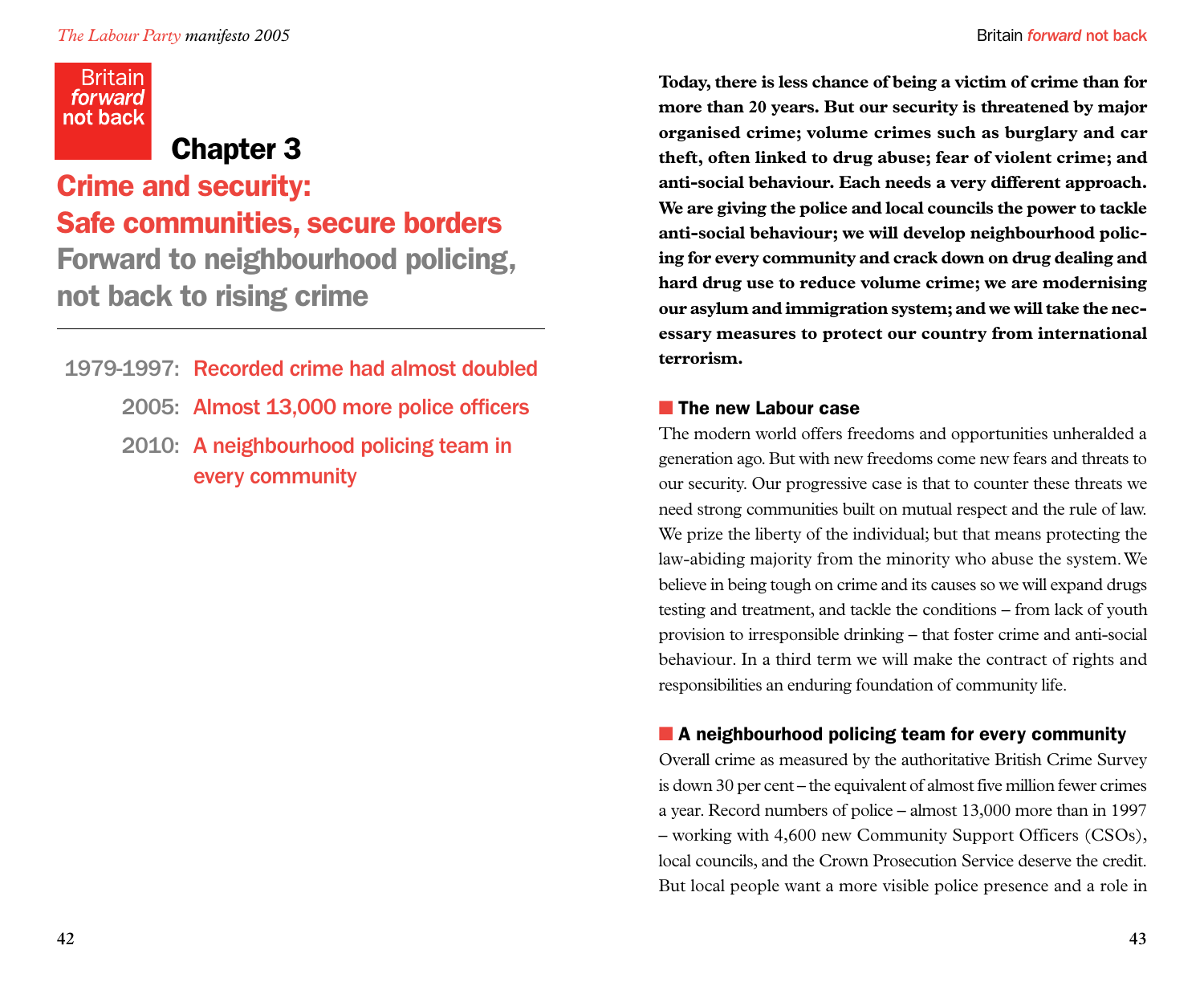setting local police priorities. So our pledge is a neighbourhood policing team for every community.We will carry on funding the police service to enable it to continue to employ historically high numbers of police officers.

Hard-working police officers should be supported by professional and trained support staff. So a new  $\angle$  340 million a year fund will take CSO numbers up to 24,000 – to work alongside the equivalent of an additional 12,000 police officers freed up for frontline duties. And we will work with representatives of police officers and other police staff to develop a modern career framework for the whole police team.

Not all problems need a 999 response, so a single phone number staffed by police, local councils and other local services will be available across the country to deal with anti-social behaviour and other non-emergency problems.

## ■ **Empowering communities against anti-social behaviour**

People want communities where the decent law-abiding majority are in charge. The experience of almost 4,000 Anti-Social Behaviour Orders, nearly 66,000 Penalty Notices for Disorder, and the closure of over 150 crack houses shows that communities can fight back against crime.We are ready to go further.

Parish Council wardens, like those working for local authorities, will be given the power to issue Penalty Notices for Disorder for noise, graffiti and throwing fireworks.Victims of anti-social behaviour will be able to give evidence anonymously. Local people will be able to take on 'neighbours from hell' by triggering action by councils and the police.

We have reformed housing and planning legislation to ensure that councils plan for the needs of genuine Gypsies and travellers. But with rights must go responsibilities so we have provided tough new powers

*'We are giving the police and local councils the power to tackle anti-social behaviour; we will develop neighbourhood policing for every community…'*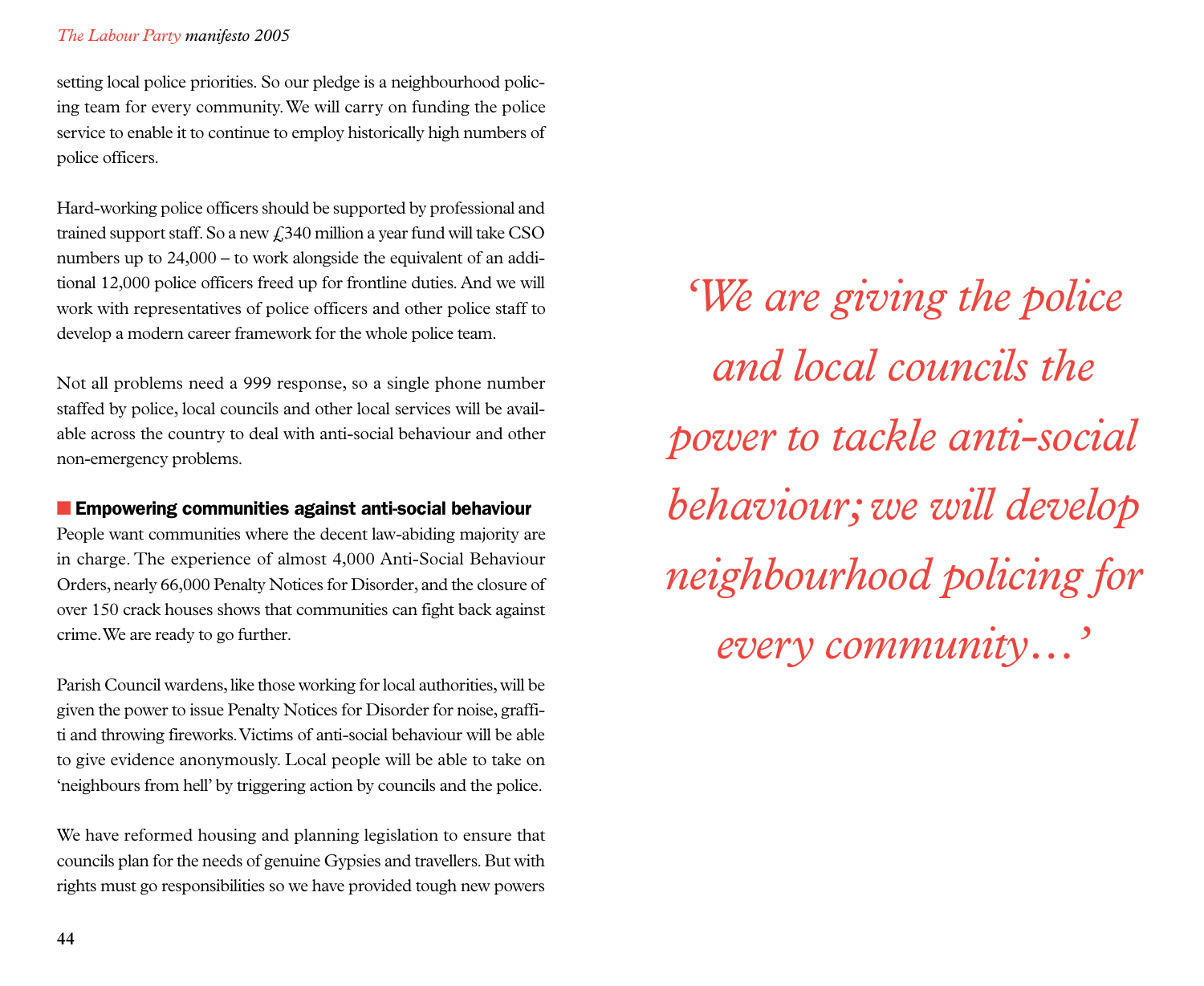for councils and the police to tackle the problem of unauthorised sites.

Excessive alcohol consumption fuels anti-social behaviour and violence.The new Licensing Act will make it easier for the police and councils to deal with pubs and clubs that cause problems. Local councils and police will be able to designate Alcohol Disorder Zones to help pay for extra policing around city centre pubs and clubs, with new powers to immediately shut down premises selling alcohol to underage drinkers, and bans from town and city centres for persistent offenders. Police will be able to exclude yobs from town centres for 24 hours when they issue a Penalty Notice for Disorder.

*'We believe in being tough on crime and its causes so we will expand drugs testing and treatment, and tackle the conditions…that foster crime and anti-social behaviour.'*

We will continue to overhaul our youth justice system and improve Young Offender Institutions.We will make more use of intensive community programmes, including electronic tagging and tracking to deal with the most persistent young offenders, and will increase the number of parents of young offenders getting help with their children's behaviour.We will increase, by at least a half, programmes targeted at young people most at risk of offending and will expand drug-treatment services for young people.

## ■ Cutting crime through cutting drug dependency

Communities know that crime reduction depends on drug reduction. There are now 54 per cent more drug users in treatment and new powers for the police to close crack houses and get drug dealers off our streets. We will introduce compulsory drug testing at arrest for all property and drugs offenders, beginning in high-crime areas, with compulsory treatment assessment for those who test positive. Offenders under probation supervision will be randomly drug tested to mirror what already happens to offenders in custody.

From 2006, the Serious Organised Crime Agency will bring together over 4,000 specialist staff to tackle terrorism, drug dealers, people traffickers and other national and international organized criminals. And in consultation with local police authorities and chief constables we will re-structure police resources in order to develop strong leadership, streamline all police support services, and focus upon national and regional organised crime.

## ■ **Reducing the use of guns and knives**

Dangerous weapons fuel violence. We have banned all handguns, introduced five-year minimum sentences for those caught with an unlawful firearm and raised the age limit for owning an air gun. Now we will go further.We will introduce a Violent Crime Reduction Bill to restrict the sale of replica guns, raise the age limit for buying knives to 18 and tighten the law on air guns. Head teachers will have legal rights to search pupils for knives or guns. At-risk pubs and clubs will be required to search for them and we will introduce tougher sentences for carrying replica guns, for those involved in serious knife crimes and for those convicted of assaulting workers serving the public.

## ■ **Punishing criminals, reducing offending**

As court sentences have got tougher, we have built over 16,000 more prison places than there were in 1997. The most high-risk violent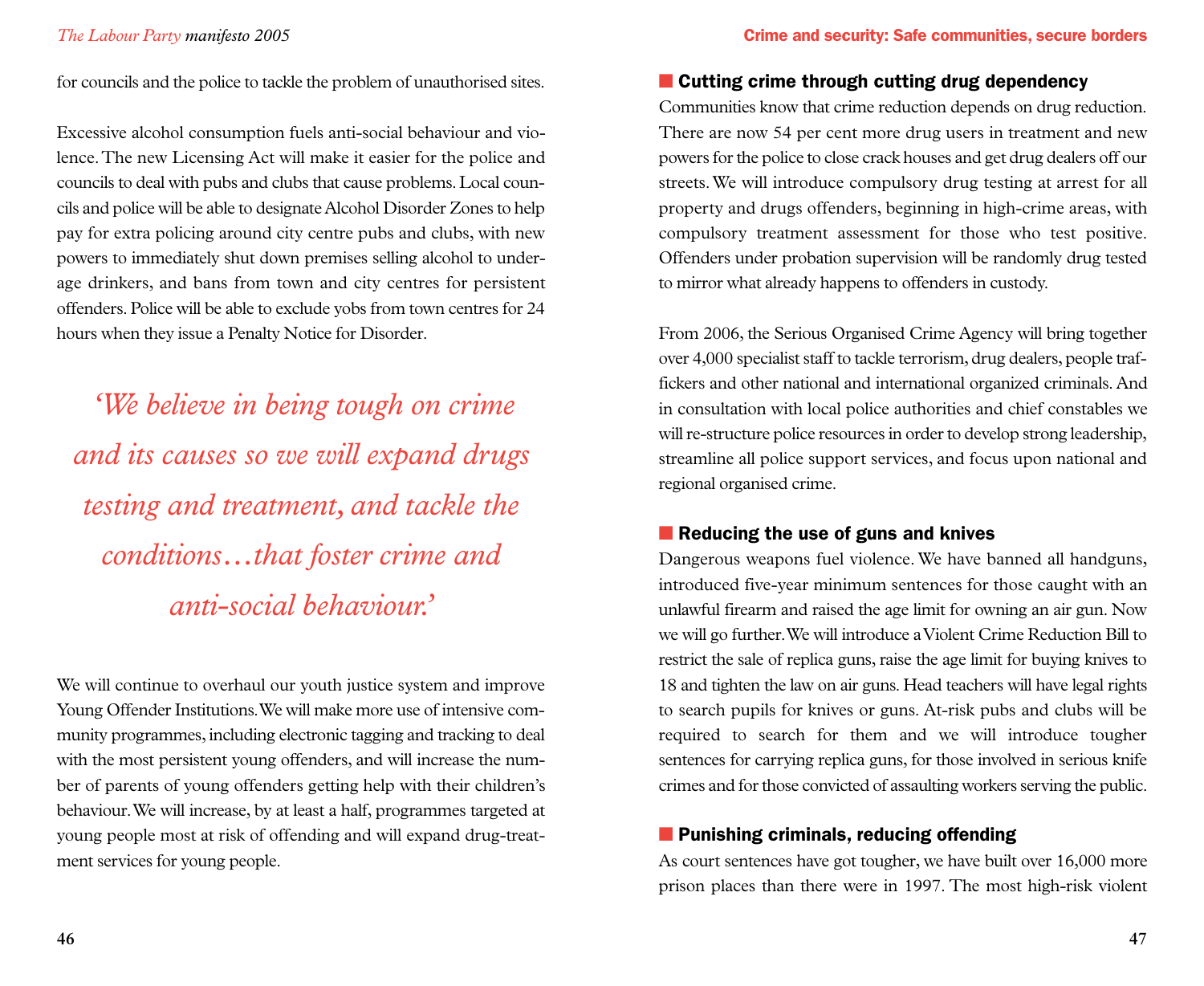**Crime and security: Safe communities, secure borders**

offenders will now be detained in custody indefinitely and our 2003 Criminal Justice Act confirmed that life sentences must mean life for the most heinous murders.Where significant new evidence comes to light we have abolished the 'double jeopardy' rule so that serious criminals who have been unjustly acquitted can be tried again. And we will introduce much tougher penalties for those who cause death by careless driving or who kill while driving without a licence or while disqualified.

We will tackle reoffending. By 2007 every offender will be supervised after release; we will increase the use of electronic tagging; and we will test the use of compulsory lie detector tests to monitor convicted sex offenders.Our new National Offender Management Service will ensure that every offender is individually case-managed from beginning to end of their sentence, both in and out of custody – with increased effort targeted on drugs treatment, education and basic skills training to reduce reoffending. Voluntary organisations and the private sector will be offered greater opportunities to deliver offender services and we will give local people a greater say in shaping community punishment.

## ■ **Making sure crime does not pay**

Those who commit crimes should not profit from them. Already we have introduced laws that enable the courts to confiscate the assets and property of drug dealers and other major criminals.We will enable the police and prosecuting authorities to keep at least half of all the criminal assets they seize to fund local crime-fighting priorities.And we will develop new proposals to ensure that criminals are not able to profit from publishing books about their crimes. In addition we will support magistrates effectively in fighting crime and improve the enforcement of court decisions – including the payment of fines.

Where a defendant fails to turn up for court without good excuse, the presumption should be that the trial and sentencing should go ahead anyway. We will overhaul laws on fraud and the way that fraud trials are conducted to update them for the 21st century and make them quicker and more effective.

*'Overall crime…is down 30 per cent – the equivalent of almost five million fewer crimes a year.'*

## ■ **Backing the victim**

The legal system must dispense justice to the victim as well as the accused.We have invested to create a modern, self-confident prosecution service. With new powers and new technology to bring more offenders to justice more speedily and effectively.We will improve the way the courts work for victims, witnesses and jurors by:

- *\* Building a nationwide network of witness and victim support units that provide practical help.*
- *\* Expanding specialist courts to deal with domestic violence and specialist advocates to support the victims of such crime and of other serious crimes like murder and rape.*

We will extend the use of restorative justice schemes and Community Justice Centres to address the needs of victims, resolve disputes and help offenders to make recompense to victims for their crimes.

Legal aid will be reformed to better help the vulnerable.We will ensure independent regulation of the legal profession, and greater competition in the legal services market to ensure people get value for money. We will tackle the compensation culture – resisting invalid claims, but upholding people's rights.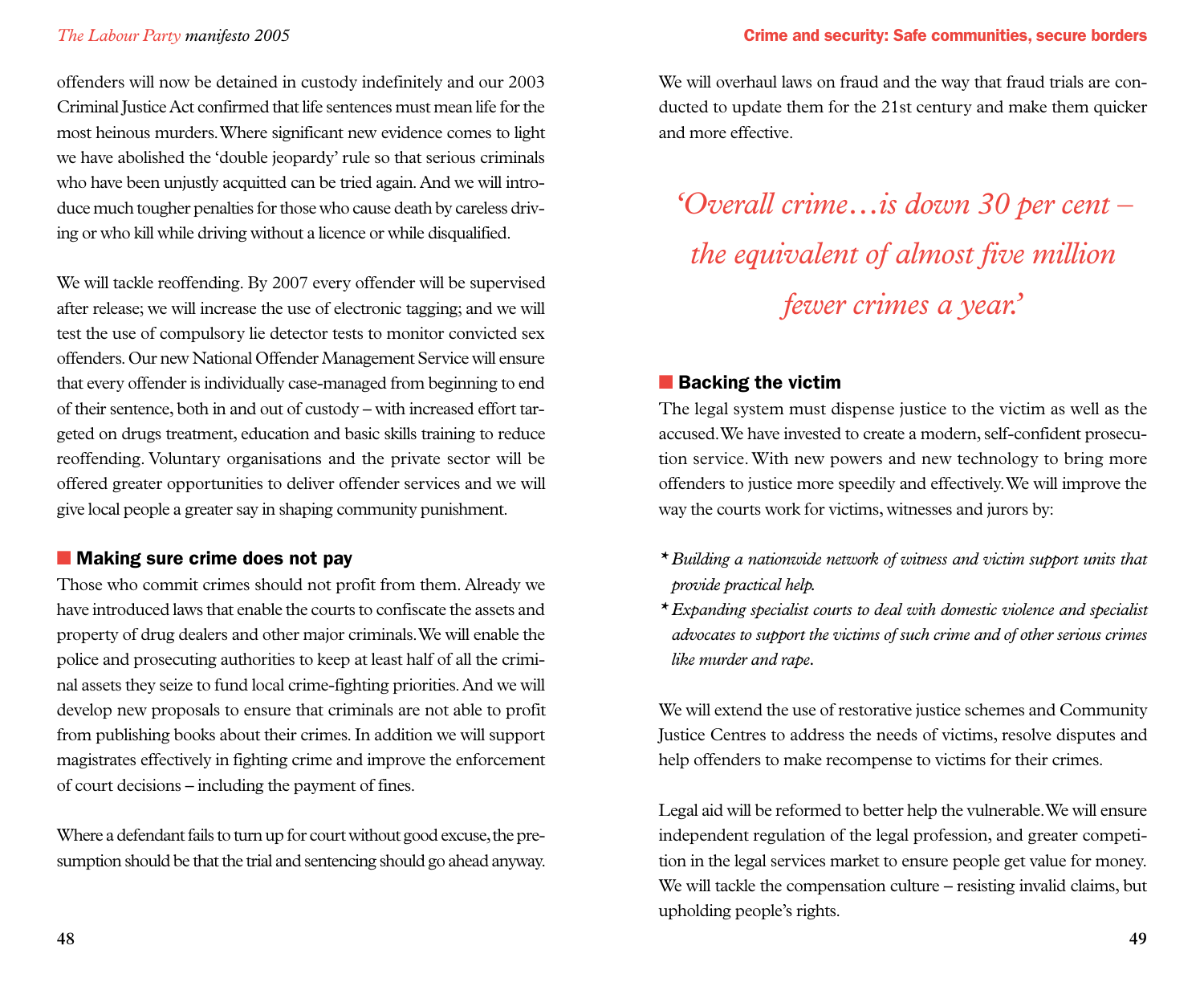Following consultation on the draft Bill we have published, we will leg-

islate for a new offence of corporate manslaughter.

■ **Migration: The facts** Over seven million people entered the UK from outside the EU in 2003: of whom 180,000 came here to work and over 300,000 to study, with the rest coming here as business visitors and tourists. People from overseas spent almost  $f(12)$  billion in the UK, and overseas students alone are worth  $f_0$  billion a year to our economy. At a time when we have over 600,000 vacancies in the UK job market, skilled migrants are contributing 10-15 per cent of our economy's overall growth.

Since 1997, the time taken to process an initial asylum application has been reduced from 20 months to two months in over 80 per cent of cases.The number of asylum applications has been cut by two-thirds since 2002.The backlog of claims has been cut from over 50,000 at the end of 1996 to just over 10,000.There are 550 UK Immigration Officers posted in France and Belgium to check passports of people boarding boats and trains, and Airline Liaison Officers and overseas entry clearance staff are helping to stop 1,000 people a day improperly entering the UK.

#### ■ **Building a strong and diverse country**

For centuries Britain has been a home for people from the rest of Europe and further afield. Immigration has been good for Britain.We want to keep it that way.

Our philosophy is simple:if you are ready to work hard and there is work for you to do, then you are welcome here.We need controls that work and a crackdown on abuse to ensure thatwe have a robust and fair immigration system fit for the 21st century that is in the interests of Britain.

*'We prize the liberty of the individual; but that means protecting the law-abiding majority from the minority who abuse the system.'*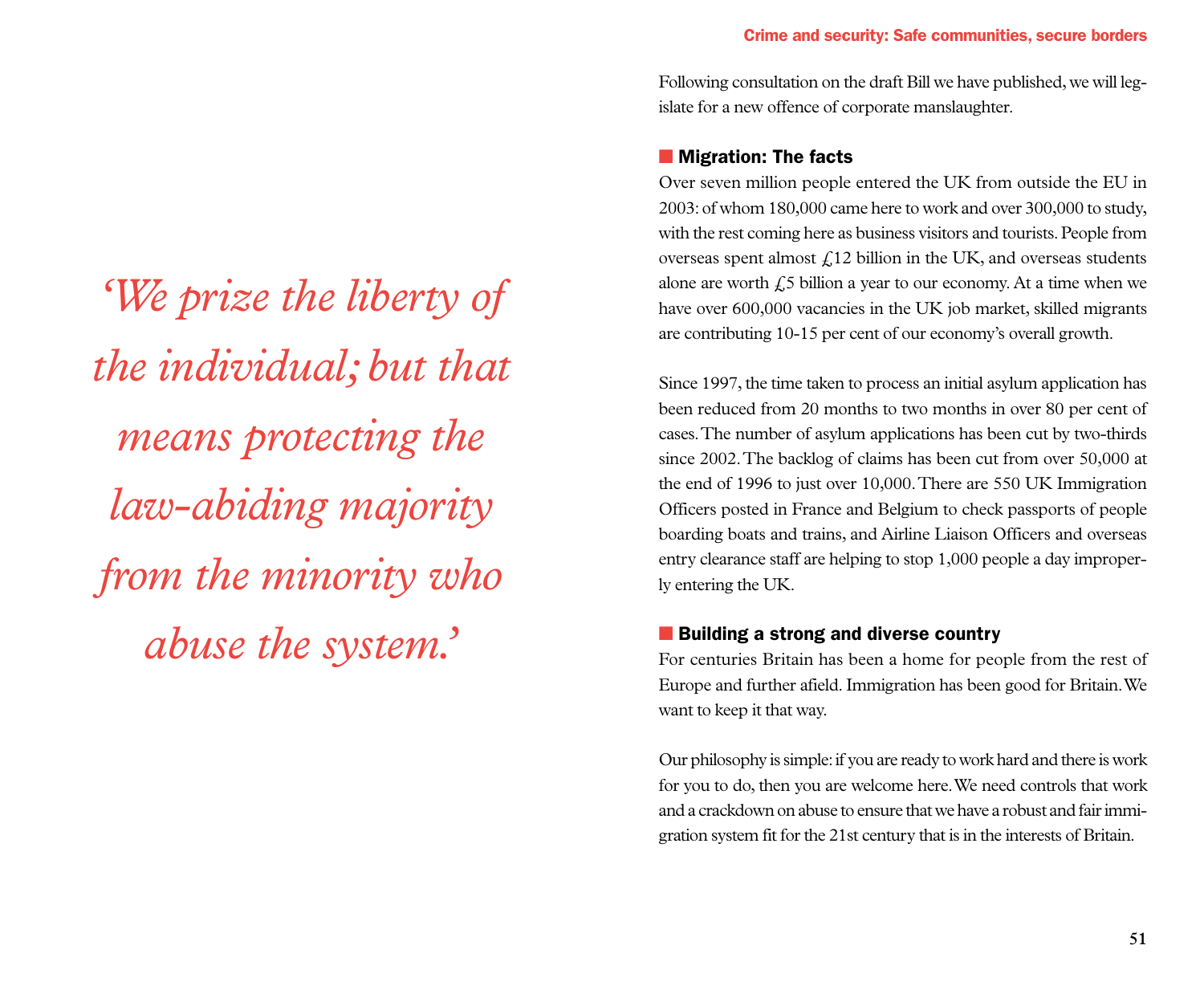## ■ **A points system for immigration**

We need skilled workers. So we will establish a points system for those seeking to migrate here. More skills mean more points and more chance of being allowed to come here.

We will ensure that only skilled workers are allowed to settle long-term in the UK, with English language tests for everyone who wants to stay permanently and an end to chain migration.

Where there has been evidence of abuse from particular countries, the immigration service will be able to ask for financial bonds to guarantee that migrants return home.We will continue to improve the quality and speed of immigration and asylum decisions. Appeal rights for non-family immigration cases will be removed and we will introduce civil penalties on employers of up to  $f(2,000)$  for each illegal immigrant they employ.

## ■ **Strong and secure borders**

While the Tories would halve investment in our immigration services, we would invest in the latest technology to keep our borders strong and secure.

By 2008, those needing a visa to enter the UK will be fingerprinted.We will issue ID cards to all visitors planning to stay for more than three months. Over the next five years we will implement a new electronic borders system that will track visitors entering or leaving the UK.

Across the world there is a drive to increase the security of identity documents and we cannot be left behind. From next year we are introducing biometric 'ePassports'. It makes sense to provide citizens with an equally secure identity card to protect them at home from identity theft and clamp down on illegal working and fraudulent use of public services.We will introduce ID cards, including biometric data like fingerprints, backed up by a national register and rolling out initially on a voluntary basis as people renew their passports.

## ■ **Fair rules**

We can and should honour our obligations to victims of persecution without allowing abuse of the asylum system.We will:

- *\* Fast-track all unfounded asylum seekers with electronic tagging where necessary and more use of detention as we expand the number of detention places available.*
- *\* Remove more failed applicants.We have more than doubled the number of failed asylum seekers we remove from the UK compared to 1996.By fingerprinting every visa applicant and prosecuting those who deliberately destroy their documents we will speed up the time taken to redocument and remove people and will take action against those countries that refuse to cooperate.By the end of 2005,our aim is for removals of failed asylum seekers to exceed new unfounded claims.*

## ■ **Tough action to combat international terrorism**

We know that there are people already in the country and who seek to enter the United Kingdom who want to attack our way of life. Our liberties are prized but so is our security.

Police and other law enforcement agencies now have the powers they need to ban terrorist organisations, to clampdown on their fundraising and to hold suspects for extended questioning while charges are brought. Over 700 arrests have been made since 2001.Wherever possible, suspects should be prosecuted through the courts in the normal way. So we will introduce new laws to help catch and convict those involved in helping to plan terrorist activity or who glorify or condone acts of terror. But we also need to disrupt and prevent terrorist activity. New control orders will enable police and security agencies to keep track on those they suspect of planning terrorist outrages including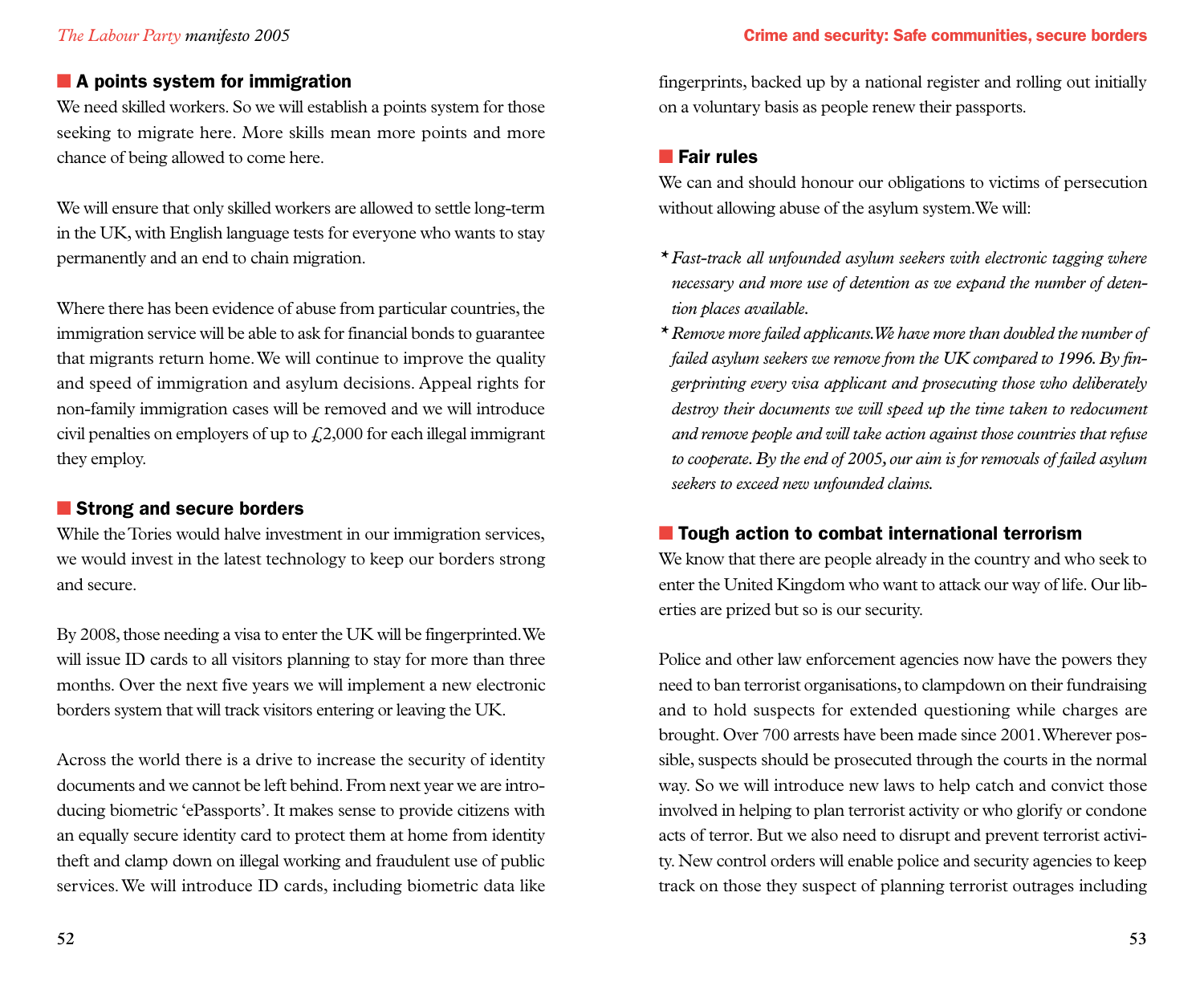bans on who they can contact or meet, electronic tagging and curfew orders, and for those who present the highest risk, a requirement to stay permanently at home.

We will continue to improve coordination between enforcement agencies and cooperation with other countries so that every effort is made to defeat the terrorists.

## **The choice for 2010**

**Labour's goals for 2010 are clear. Overall crime down, the number of offenders brought to justice up, with a neighbourhood policing team in every community to crack down on crime and disorder and a modern criminal justice system fit for the 21st century. And to reduce threats from overseas: secure borders backed up by ID cards and a crackdown on abuse of our immigration system.The Conservative threat is equally clear. Savage cuts to our border controls, 'fantasy island' asylum policies and a return to the days of broken promises on police numbers and crime investment.**

*'We will introduce ID cards, including biometric data like fingerprints, backed up by a national register and rolling out initially on a voluntary basis as people renew their passports.'*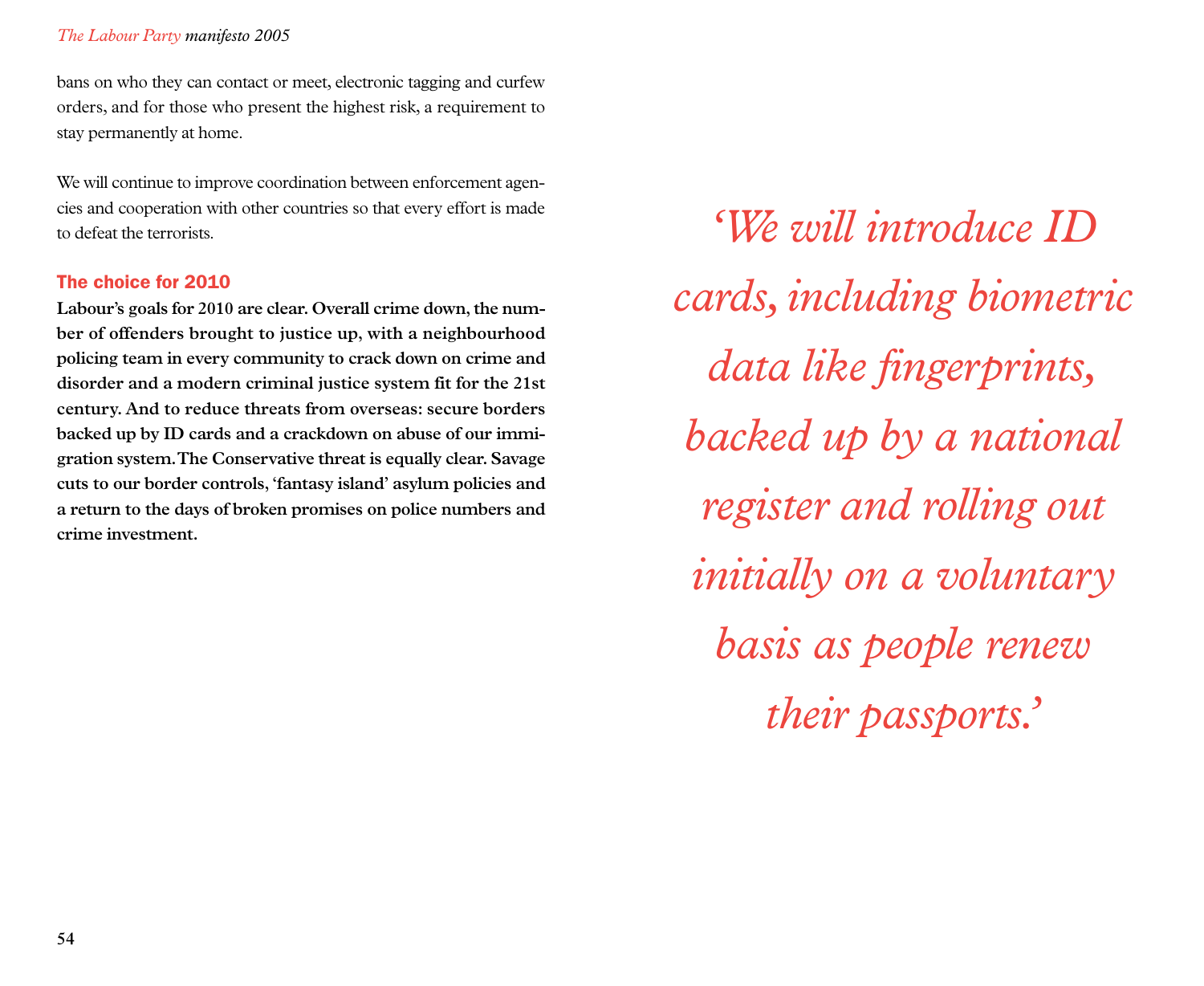

## **Chapter 4**

**Our NHS: Free to all, personal to each Forward to personalised healthcare for all of us, not back to two-tier healthcare**

- 1997: 12-hour waits in Accident and Emergency, and waiting more than 18 months for operations
- 2005: Less than four hours in A&E for 97 per cent of patients. Virtually no one waiting more than nine months for an operation
- 2008: No one waiting more than 18 weeks from referral to treatment. No hidden waits. Free choice of hospital

**The NHS is being restored to good health:more doctors,more nurses, better facilities.Waiting times are coming down and the survival rates for the biggest killers are improving.The revolution in quantity of care must be matched by a revolution in quality of care.With equal access for all and no charges for operations. That means new types of health provision, more say for patients in how, where and when they are treated, and tackling ill-health at source.**

## ■ **The new Labour case**

Healthcare is too precious to be left to chance, too central to life chances to be left to your wealth. Access to treatment should be based on your clinical need not on your ability to pay.This means defeating those who would dismantle the NHS. But it also means fundamentally reforming the NHS to meet new challenges – a more demanding citizenry with higher expectations, major advances in science and medical technology, changes in the composition and needs of the population.

*'We promised to revive the NHS; we have. In our third term we will make the NHS safe for a generation.'*

So our aim is an NHS free to all of us and personal to each of us.We will deliver through high national standards backed by sustained investment, by using new providers where they add capacity or promote innovation, and most importantly by giving more power to patients over their own treatment and over their own health.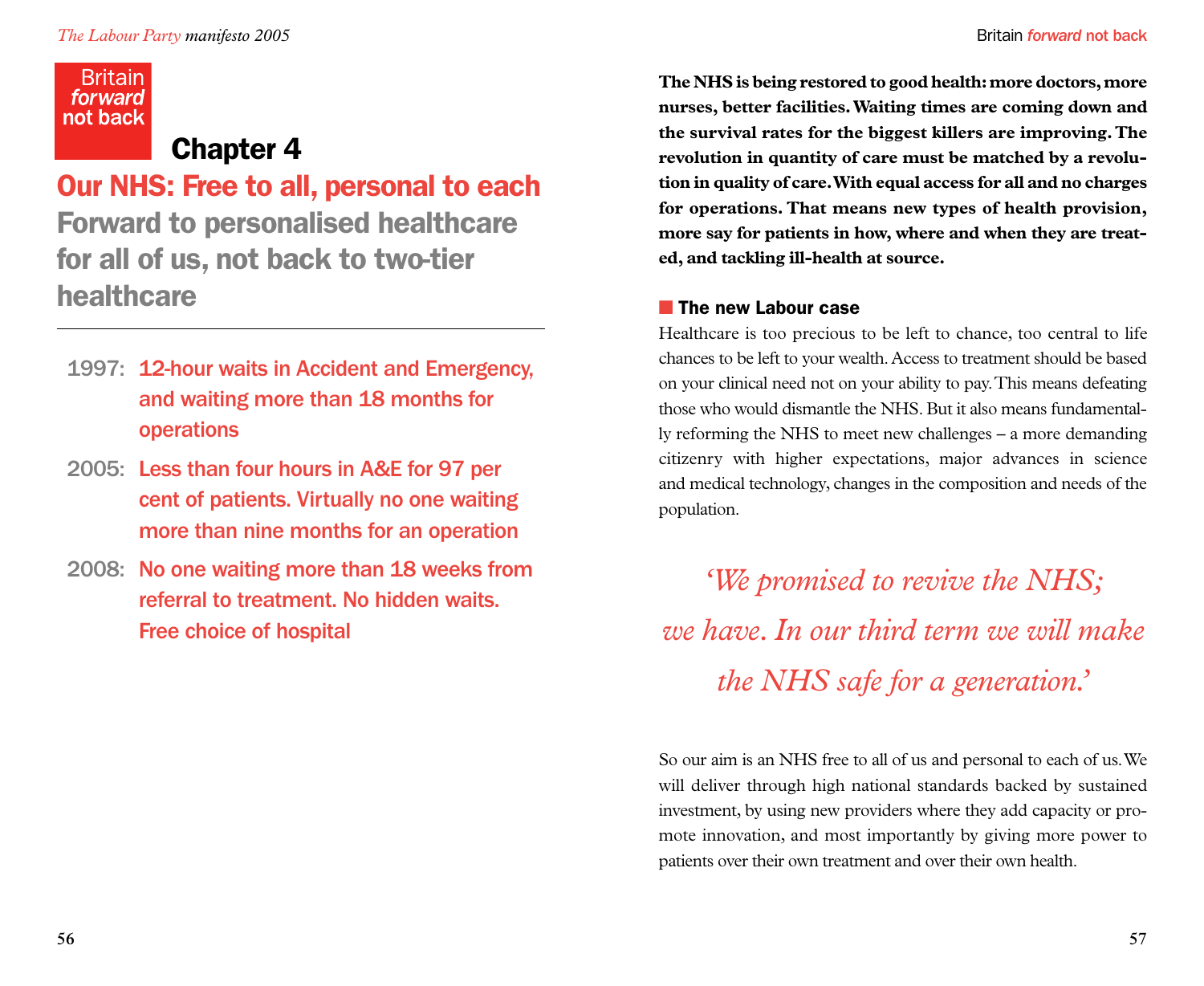We promised to revive the NHS; we have. In our third term we will make the NHS safe for a generation.

#### ■ **New investment**

NHS spending has doubled since 1997, and will triple by 2008; already we have an extra 27,000 doctors in post or in training and 79,000 extra nurses; over 100 new hospital building projects under way; 500,000 more operations a year.We are proud of the dedication and commitment of NHS staff.We have widened the responsibilities of nurses and pharmacists, paramedics and porters, creating health services more convenient for patients.

Together with our organisational reforms, the investment is paying off. The maximum time that people waited for operations in 1997 was well over 18 months. Now virtually no one waits longer than nine months, and this year it will fall further to six months. For a heart operation or for cataract removal no one is waiting longer than three months; 97 per cent of people wait less than four hours in Accident and Emergency before treatment, admission or discharge.And speedier treatment saves lives. Death rates from heart disease are down by 27 per cent since 1996; from cancer by 12 per cent.

We will do even better. For too long waiting times have only counted the time after diagnosis.We will be the first Government to include all waiting times in this calculation, including waiting for outpatient appointments and for test results.There will be no hidden waits. So:

- *\* By the end of 2008, no NHS patient will have to wait longer than a maximum of 18 weeks from the time they are referred for a hospital operation by their GP until the time they have that operation.This would mean an average wait of nine to ten weeks.*
- *\*We will commit to faster test results for cervical smears.*
- *\*We will go further in improving cancer waiting times.*

*'The NHS is being restored to good health: more doctors, more nurses, better facilities… The revolution in quantity of care must be matched by a revolution in quality of care.'*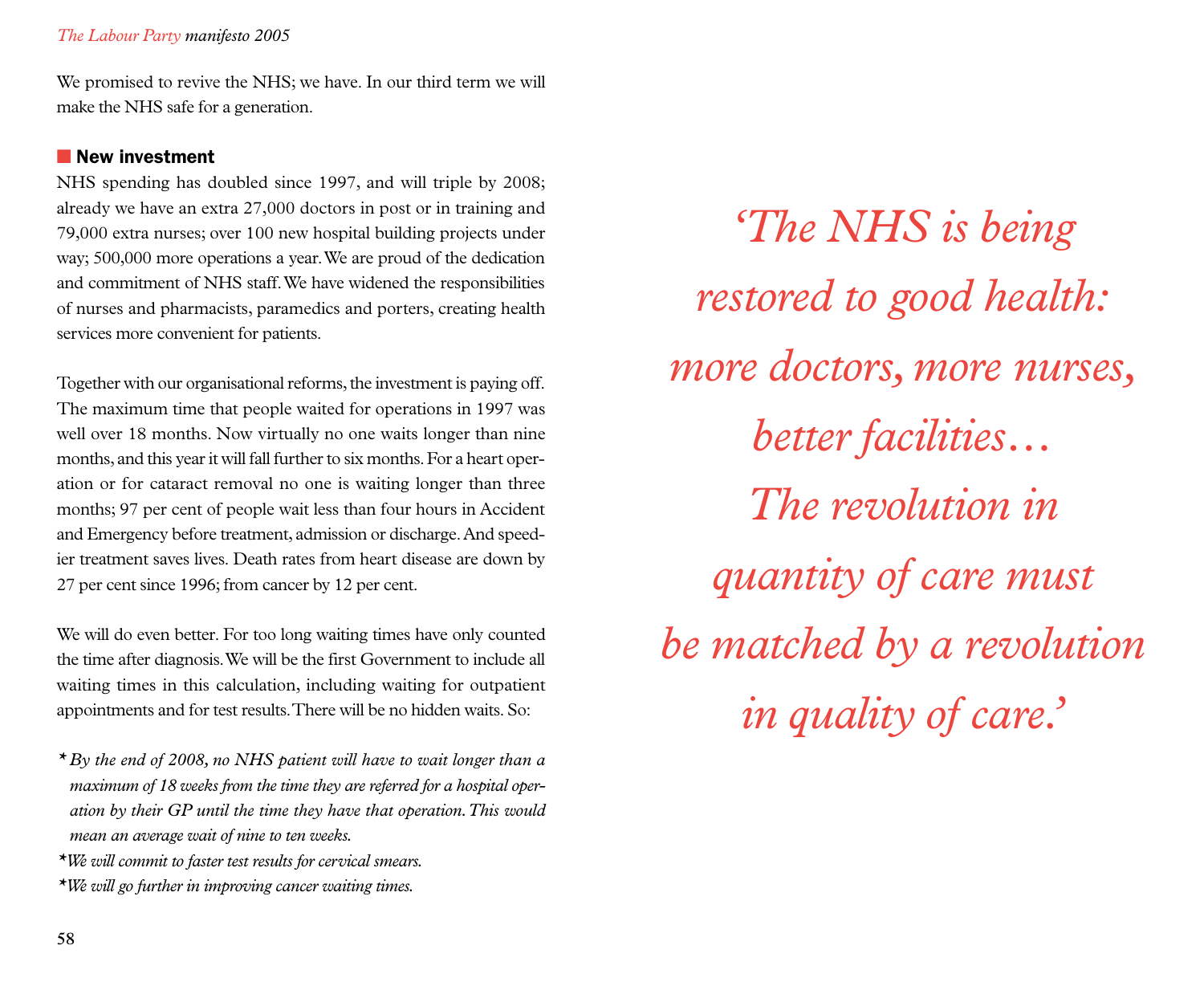All this with equal access for all, free at the point of need with no charges for hospital operations.

We have tightened the rules on NHS operations so that 'health tourists' now have to pay for treatment.

# *'One principle underpins our reforms – putting patients centre stage. And extending patient power and choice is crucial to achieving this.'*

We will deal with the challenge of MRSA. Infections acquired in hospital are not new.The time to destroy MRSA was in the early 1990s – when only five per cent of the bacteria were resistant to antibiotics. At that time the Tory government did not even keep records about the incidence of MRSA and were forcing hospitals to contract out cleaning services.We were the first government to publish statistics on the problem. Now, thanks to the tough measures we have already taken, including the end to a two-tier workforce for contracted-out cleaning services, MRSA rates are on their way down. But there is still some way to go. We all want clean hospitals, free of infection. We have already reintroduced hospital matrons and given them unprecedented powers to deal with cleanliness and infections in their wards; we shall reinforce this by consulting on new laws to enforce higher hygiene standards

And by strengthening accountability and cutting bureaucracy, we shall ensure that the new investment is not squandered.We are decreasing the numbers of staff in the Department of Health by a third, and are halving the numbers of quangos – freeing up  $f<sub>1</sub>500$  million for frontline staff. Given the pace of change within medical services we will ensure that it is possible for the NHS to change the way in which it organises its services as quickly as possible.Further streamlining measures will allow us to release an additional  $f(250)$  million a year for frontline services by 2007.

In the light of the findings of the Shipman Inquiry, we will strengthen clinical governance in the NHS to ensure that professional activity is fully accountable to patients, their families and the wider public. Following the recommendation of the Health Select Committee, we will require registration of all clinical trials and publication of their findings for all trials of medicinal products with a marketing authorisation in the UK.

#### ■ **Innovation and reform**

To achieve our goals we need to expand and develop different types of provision.We will put more money into the frontline, develop practice-based commissioning, and so ensure that family doctors have more power over their budgets.We will create more services in primary care.We will build on our family doctor service with more GPs delivering more advanced services more locally; new walk-in centres for commuters; specialised diagnostic and testing services; comprehensive out-of-hours services; high-street drop-in centres for chiropody, physiotherapy and check-ups. And we will continue to expand the role of nurses.These changes will result in more quality, convenience and care.

Expansion in NHS capacity will come both from within the National Health Service – where we will develop the NHS Foundation Trust model and the new freedom for GPs to expand provision – as well as from the independent and voluntary sector, where specialist services are available at NHS standards to meet NHS need.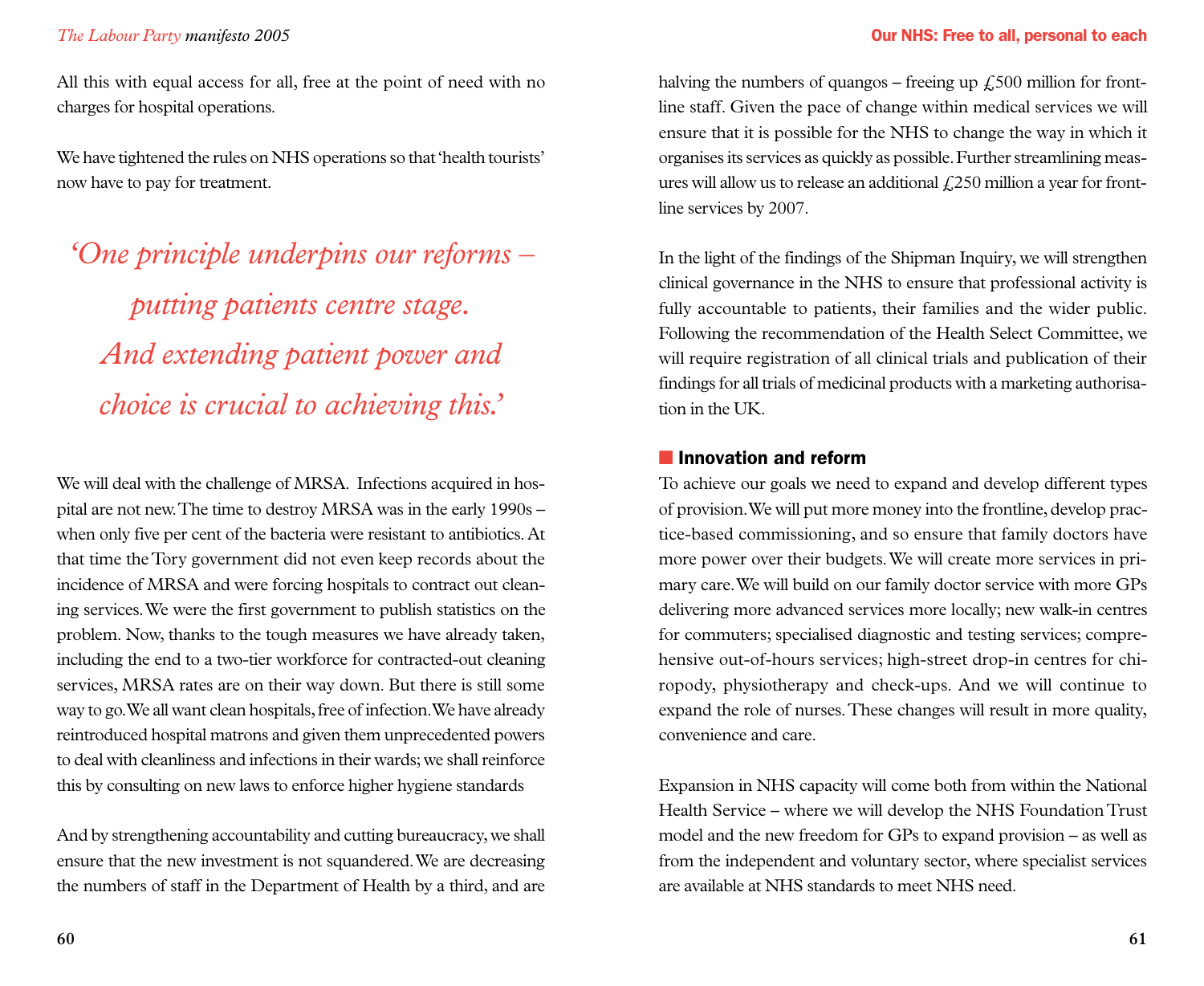To help create an even greater range of provision and further improve convenience, we will over the next five years develop a new generation of modern NHS community hospitals.These state-of-the-art centres will provide diagnostics, day surgery and outpatients facilities closer to where people live and work.

We shall continue to encourage innovation and reform through the use of the independent sector to add capacity to, and drive contestability within, the NHS.We have already commissioned 460,000 operations from the independent sector, which will all be delivered free – with equal access for all based on need, not the ability to pay.

Whenever NHS patients need new capacity for their healthcare, we will ensure that it is provided from whatever source.

## ■ **Empowering patients: choosing not waiting**

One principle underpins our reforms – putting patients centre stage. And extending patient power and choice is crucial to achieving this. We shall be embedding both throughout the NHS. So:

- *\* By the end of 2008, patients whose GPs refer them for an operation will be able to choose from any hospital that can provide that operation to NHS medical and financial standards.There will be the choice of a convenient time and place for a non-urgent operation for example a location close to relatives.*
- *\*We will expand capacity and choice in primary care too.Where GPs'lists are full we will expand provision by encouraging entrepreneurial GPs and other providers to expand into that location.*
- *\* By 2009 all women will have choice over where and how they have their baby and what pain relief to use.We want every woman to be supported by the same midwife throughout her pregnancy. Support will be linked closely to other services that will be provided in Children's Centres.*
- *\* In order to increase choices for patients with cancer we will double the*

*'Healthcare is too precious to be left to chance, too central to life chances to be left to your wealth…This means defeating those who would dismantle the NHS.'*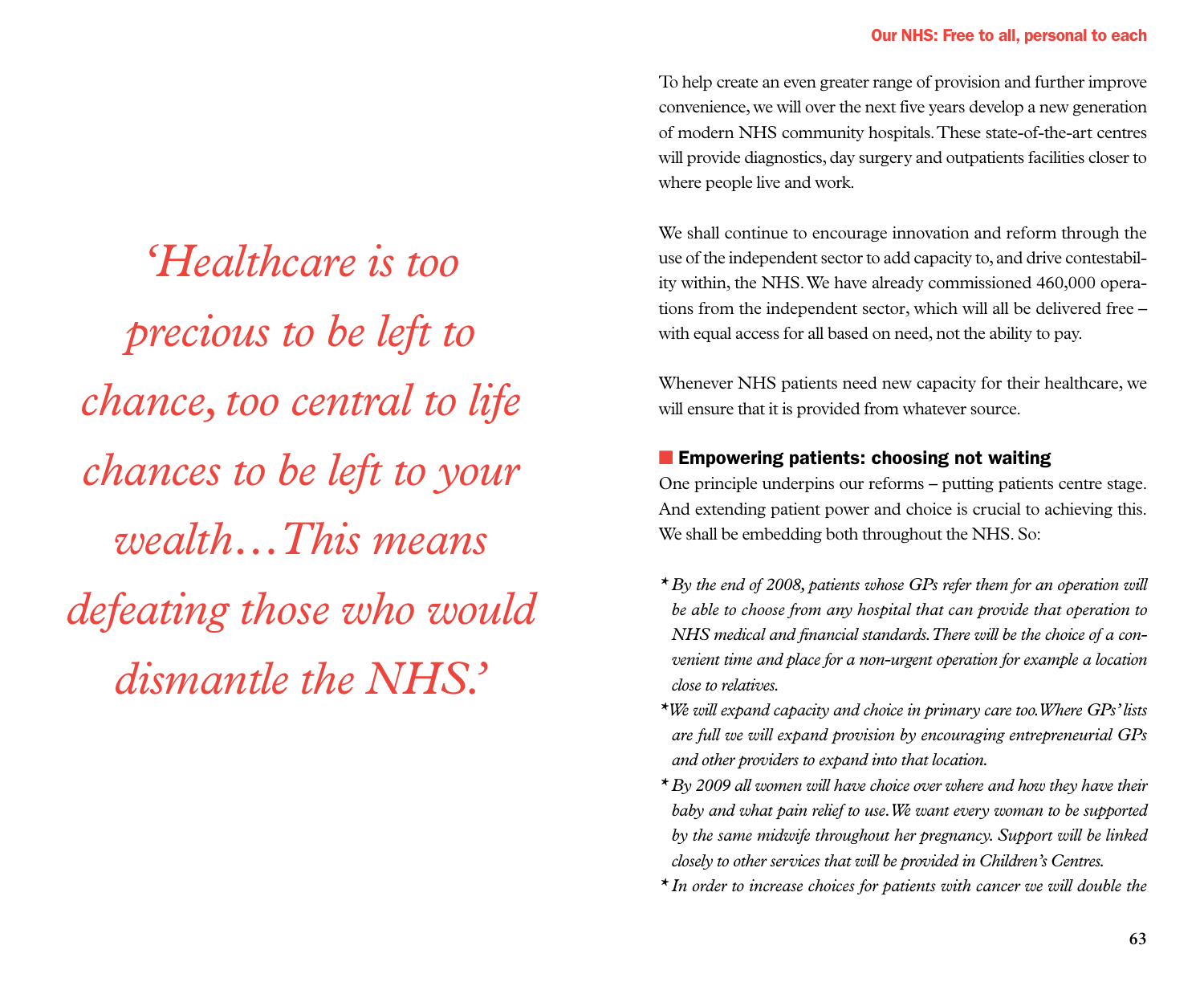*investment going into palliative care services, giving more people the choice to be treated at home.*

By October 2005 we will have recruited more than 1,000 new NHS dentists and will have increased the number of dental school places by 25 per cent.We will undertake a fundamental review of the scope and resourcing of NHS dentistry.

We will provide more information and advice.Through NHS Direct, Health Direct, interactive TV, print media and the internet we will give more convenient access to much better information about health and health services, including the performance of doctors and hospitals.

## ■ **Empowering patients: long-term conditions and social care**

We will promote the integration of health and social care at local level, so that older people and those with long-term conditions can retain their independence.We will continue to provide healthcare free in long-term care establishments, and provide the right framework for schemes such as equity release which make staying at home an attractive option.We will develop our policy of community matrons for those with severe conditions, helping to keep people out of hospital by providing better care at home.

- *\*We will develop personalised budgets in social care where people can decide for themselves what they need and how it should be provided.*
- *\*We shall extend case-management for the 18 million people with long-term conditions.Wewill treble the investment in the Expert Patients Programme, and help many more patients take control of their own care plans.*
- *\* Almost a third of people attending GP surgeries have mental health problems and mental health occupies approximately one third of a GP's time. So we will continue to invest in and improve our services for people with mental health problems at primary and secondary levels, including*

*behavioural as well as drug therapies.*

*\*We shall provide safeguards for the few people with long-term mental health problems who need compulsory treatment coupled with appropriate protection for the public.We shall also strengthen the system for protecting the public from offenders who have served their sentence but may still pose a threat because they have a serious psychopathic disorder.*

## ■ **Living healthier lives**

People want to take responsibility for their own health outside the NHS as well as within it.They have the right to expect help from government.The killer diseases of the heart and the many forms of cancer are often the product of poor diet, lack of exercise and above all smoking. By 2010 we aim to reduce deaths from coronary heart disease and strokes by 40 per cent from 1997. And we want death rates from cancer to be cut by 20 per cent.

## ■ **Healthy choices for children**

We will start the drive for better health early – at school. We have already extended the provision of free fruit to all 4- to 6-year-olds at school.We will invest more in renovating and building new kitchens as well as investing an extra  $f(210)$  million in school meals, guaranteeing that at least 50p per meal is spent on ingredients in primary schools, and at least 60p in secondary schools.We are introducing an independent School Food Trust, better training for dinner ladies and Ofsted inspection of healthy eating.We will legislate for tougher standards of nutrition for school meals and will encourage schools to teach more about healthy eating.We will ban certain products that are high in fat/salt content from school meals and ensure that fresh fruit and vegetables are part of every school meal.We will encourage secondary schools to keep pupils on the premises to ensure that they have a healthy meal.We will ensure that all school children have access to a school nurse.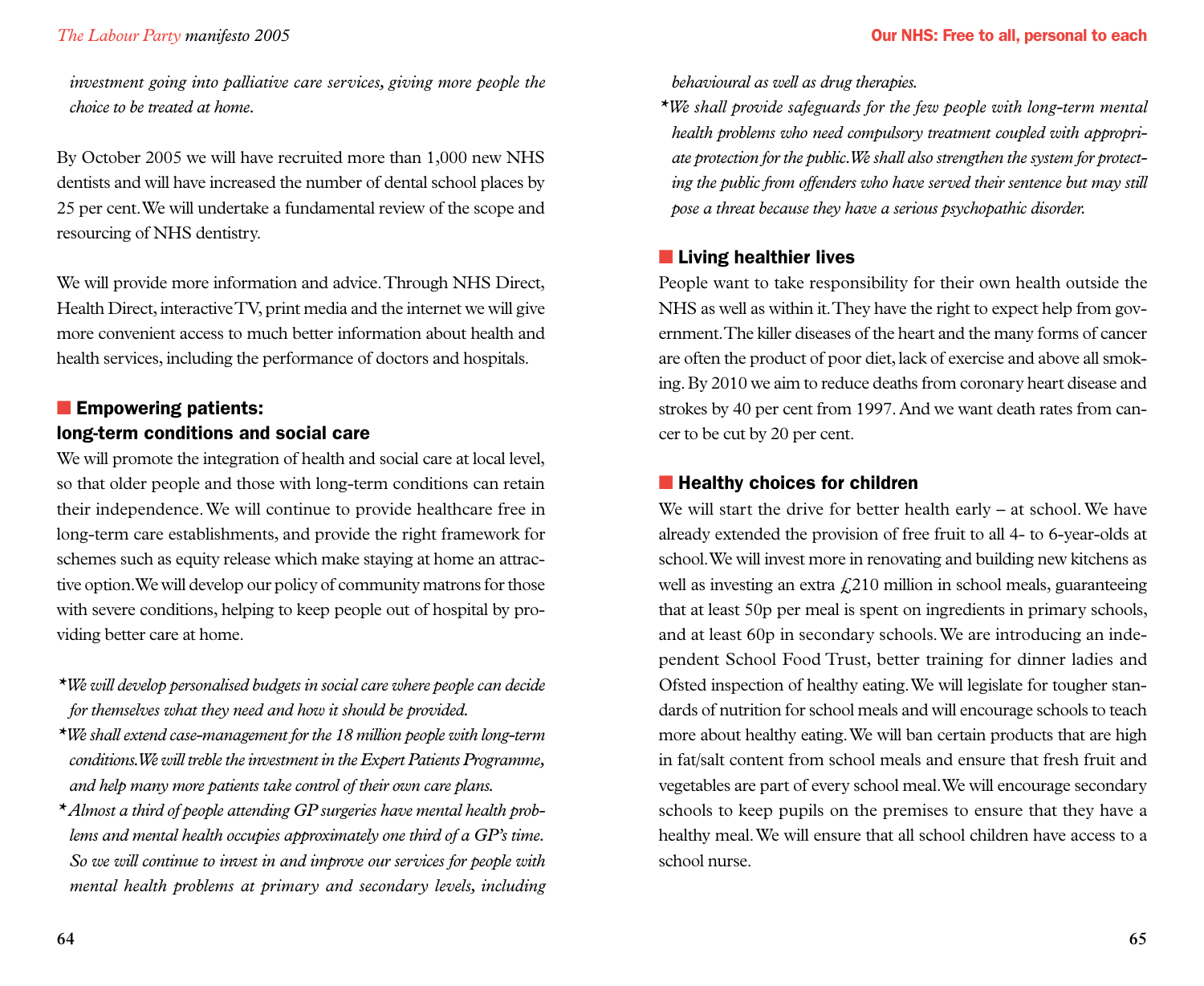## ■ **Healthy choices for all**

We will put in place a simple system of labelling to make it easier for busy shoppers to see at a glance how individual foods contribute to a healthy balanced diet.We will help parents by restricting further the advertising and promotion to children of those foods and drinks that are high in fat, salt and sugar.

We recognise that many people want smoke-free environments and need regulation to help them get this.We therefore intend to shift the balance significantly in their favour.We will legislate to ensure that all enclosed public places and workplaces other than licensed premises will be smoke-free.The legislation will ensure that all restaurants will be smoke-free; all pubs and bars preparing and serving food will be smoke-free; and other pubs and bars will be free to choose whether to allow smoking or to be smoke-free. In membership clubs the members will be free to choose whether to allow smoking or to be smoke-free. However, whatever the general status, to protect employees, smoking in the bar area will be prohibited everywhere.

These restrictions will be accompanied by an expansion of NHS smoking cessation services to encourage and support smokers to improve their own health by giving up smoking

Starting with the poorest areas of the country we will introduce health trainers to help people maintain their healthy choices. By 2010, through this activity we plan to reduce the health inequalities that exist between rich and poor.

All this will be free at the point of need.

## **The choice for 2010**

**Today's Conservatives want to do what not even Margaret Thatcher would countenance – introducing charges for hospital** **operations so that those who can afford to pay thousands of pounds can push ahead of those who cannot. As well as ending the founding principle of the health service, this would take more than £1 billion out of the system to subsidise those who can afford to pay. For the rest of us, the Tories would abandon waiting-list targets and allow a return to the 18-month waits that were their NHS legacy. The choice is forward with new Labour to a health system with patients in the driving seat, free to all and personal to each of us.Or back with the Tories to longer waits, and to a health system where treatment depends not on your condition but on your bank balance.**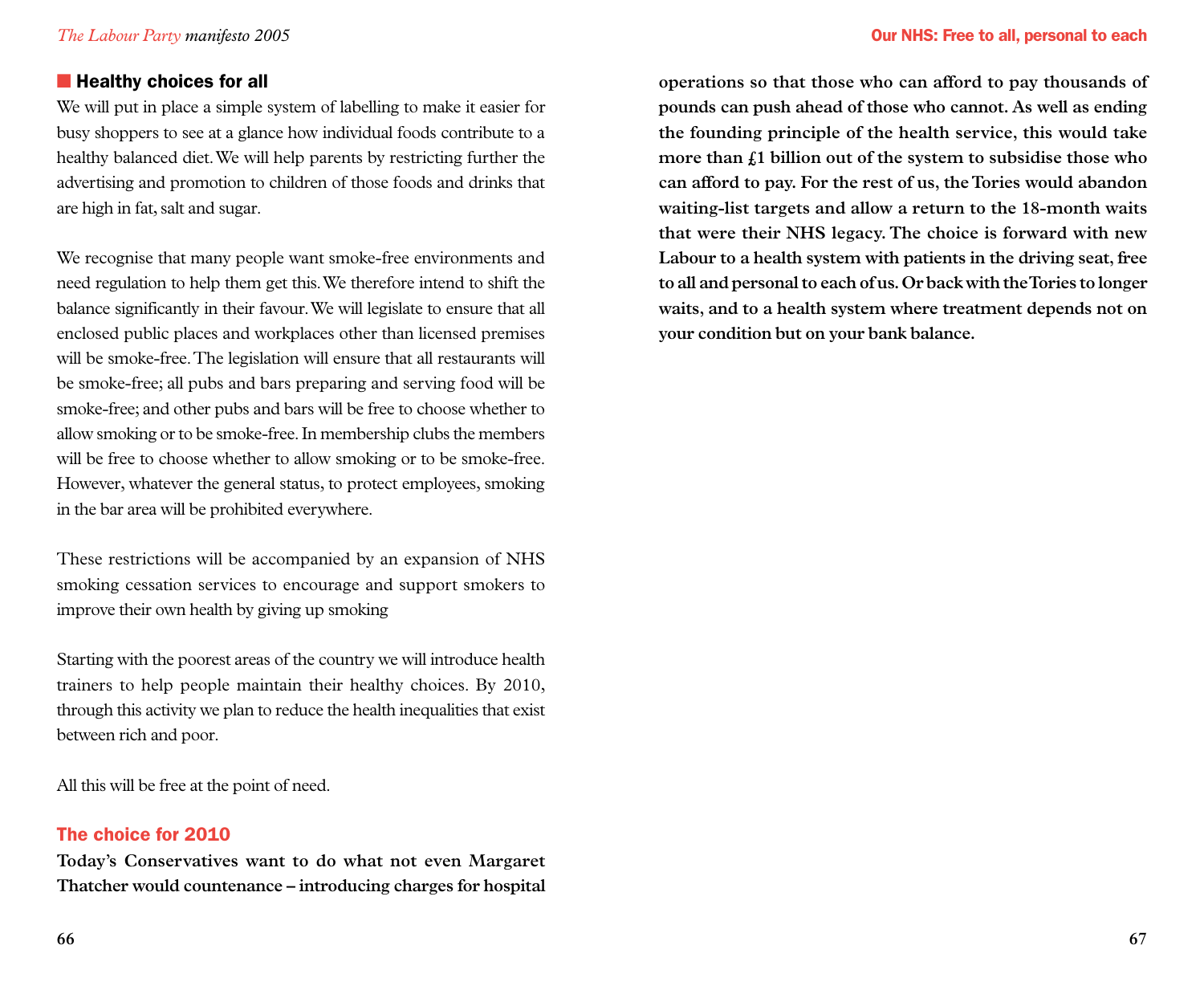

## **Chapter 5**

## **Older people: Secure today, prepared for the future**

**Forward to new opportunities in old age, not back to poverty and insecurity**

- 1997: 2.8 million pensioners in poverty, the poorest living on £69 per week
- 2005: Minimum income for pensioners of £109 per week
- 2010: A long-term settlement for pensions

**Our priority since 1997 has been to tackle pensioner poverty. Nearly two million pensioners have been lifted out of absolute poverty as a result of Labour's measures, which are now getting on average an extra £2,000 a year to the poorest third.Our priorities now are to build a national consensus for tomorrow's pensioners, combining public and private pension schemes to build security in retirement, and to extend the quality of life of older people.**

## ■ **The new Labour case**

By 2020 there will be more people over the age of 80 than under the age of five. For a progressive government there can be no compromise of our duty to today's pensioners. But while we fulfil that duty we must also see old age as a time of independence and opportunity. On pensions, our aim is a system that provides security and decency for all, which encourages and rewards saving, and is financially sustainable. And because, more than anything, people need certainty to plan for the future we will seek a national consensus – cross-party, cross-generation – for long-term reform.

## ■ **Tackling pensioner poverty: The success of the Pension Credit**

In 1997, 2.8 million pensioners were living in poverty – with the poorest expected to live on just £69 per week. Labour's Pension Credit now means that no pensioner need live on less than  $f<sub>i</sub>109$  per week. It rewards saving and helps over three million pensioners,with women in particular benefiting.We will increase Pension Credit in line with earnings up to and including 2007-08.

All pensioners have benefited from improved universal benefits like the state pension, the Winter Fuel Payment (now worth  $f<sub>i</sub>$  300 per year for the over-80s), help with council tax and free TV licences for the over-75s.This year, all households expected to pay council tax that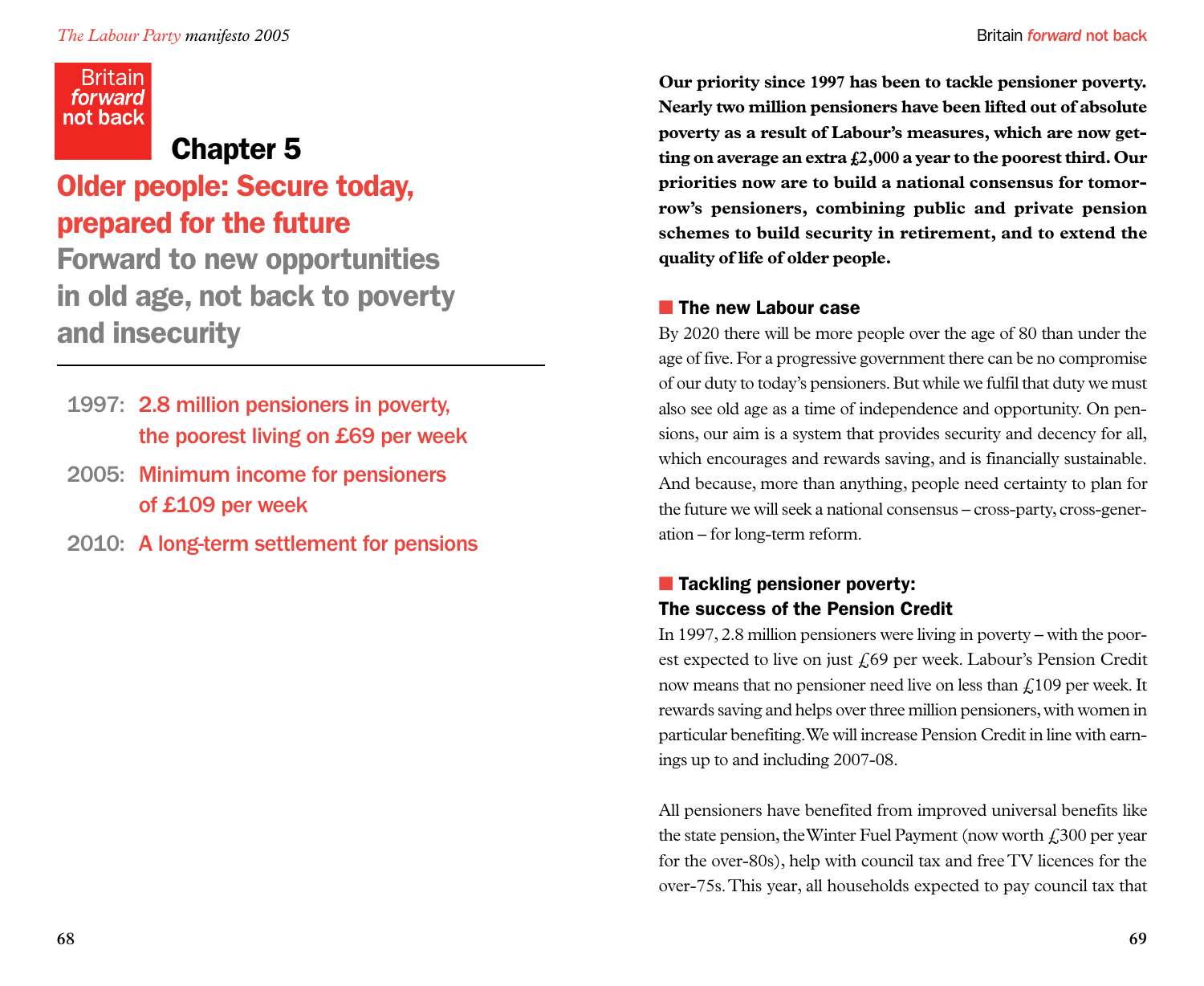include anyone over 65 will receive  $f(200)$  towards the cost of council tax, and the following year there will be free, off-peak local bus travel in England for the over-60s.

Millions of pensioners have benefited from our fuel poverty programme. Our goal is to eliminate fuel poverty for vulnerable groups by 2010, and for all by 2015.

#### ■ **Pensions for the generation of tomorrow**

The generation retiring in the future will be different in many ways from its predecessors.Their jobs will have been different; the expectations of women will be transformed; their retirements will be longer and healthier.We have begun to lay the foundations for the pensions system of tomorrow, for example, by: introducing the State Second Pension to ensure carers, low earners and disabled people have a chance to build up a decent pension for the first time; encouraging automatic enrolment into company pension schemes; creating the Pension Protection Fund; enabling pensioners for the first time to work part time and draw down their occupational pension; as well as offering an increased state pension or lump sum for those deferring their pension.We will work to increase the proportion of pension fund trustees nominated by scheme members, along with access to proper training.We will keep this issue under review, with consultation in the expectation of further progress to 50 per cent member-nominated trustees.

We need to forge a national consensus about how we move from a pension system designed for today's pension problems to one that is right for tomorrow's.We appointed the Pensions Commission to look into the future of pensions and its second report is due in autumn 2005.We are clear about the goals of a reformed system. It must tackle poverty, provide everyone with the opportunity to build an adequate retirement income, and be affordable, fair and simple to understand. In particular it must address the disadvantages faced by women.

*'On pensions, our aim is a system that provides security and decency for all, which encourages and rewards saving, and is financially sustainable.'*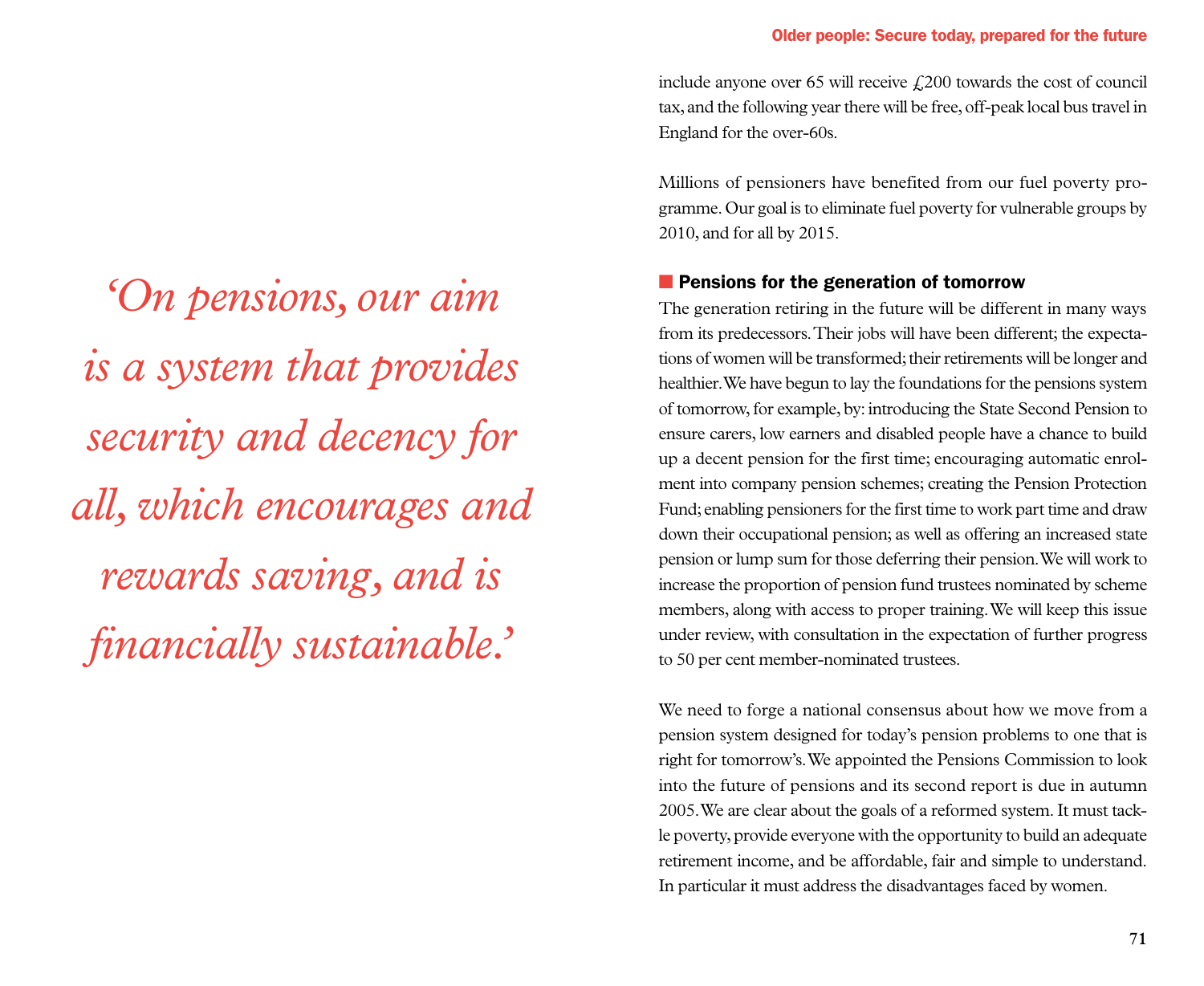## ■ **New rights, new choices**

Many older people want to carry on working in their 50s and 60s.The welfare state should be there to help them. Older people with their skills and experience are potentially an enormous resource.That is why we set up the New Deal for the Over-50s,with over 150,000 older people helped back to work.

We also need to put the force of the law on the side of older people who wish to continue working. Companies will no longer be able to force people to retire before the age of 65 except where specifically justified.All employees over the age of 65 will have the right to request of their employer that they be allowed to carry on working. After five years we will review whether there should be any fixed retirement ages.

*'…provide everyone with the opportunity to build an adequate retirement income, and be affordable, fair and simple to understand.'*

We will give older people greater choice over their care. For every older person receiving care or other support, we want to offer transparent, individual budgets which bring funding for a range of services, including social care, care homes, and housing support such as adaptations, maintenance and cleaners together in one place.We will pilot individual budgets for older people by the end of this year.

We will make the most of the opportunities of an older population by creating a new programme for older people to be mentors and coaches to gifted and talented young people.We will also work with voluntary organisations to help expand grandparent and toddler groups across the country.

## ■ Support across the generations

The challenge of balancing work and family applies to parents but also to people looking after an elderly or sick relative – now one in five adults. Since the introduction of the right to request from their employer flexible working arrangements, a million parents have changed their working hours.We are consulting on a similar right for carers of elderly or sick relatives.

## **The choice for 2010**

**The Tories are the party of pensioner poverty.When they left office in 1997, one in four pensioners was living in poverty and the poorest pensioners were expected to get by on just £69 a week.They would phase out the Pension Credit and abolish the State Second Pension, hurting most those most in need.When the one thing we all need is certainty, the Tories have admitted they have absolutely no plans for how to fund their pensions policy beyond four years.The choice is whether we go forward with new Labour with today's pensioners provided for and poverty falling, a national consensus on fair and sustainable long-term reform and the policies to give older people enhanced rights and choices. Or back with the Tories to rising levels of pensioner poverty and unending insecurity for tomorrow's pensioners.**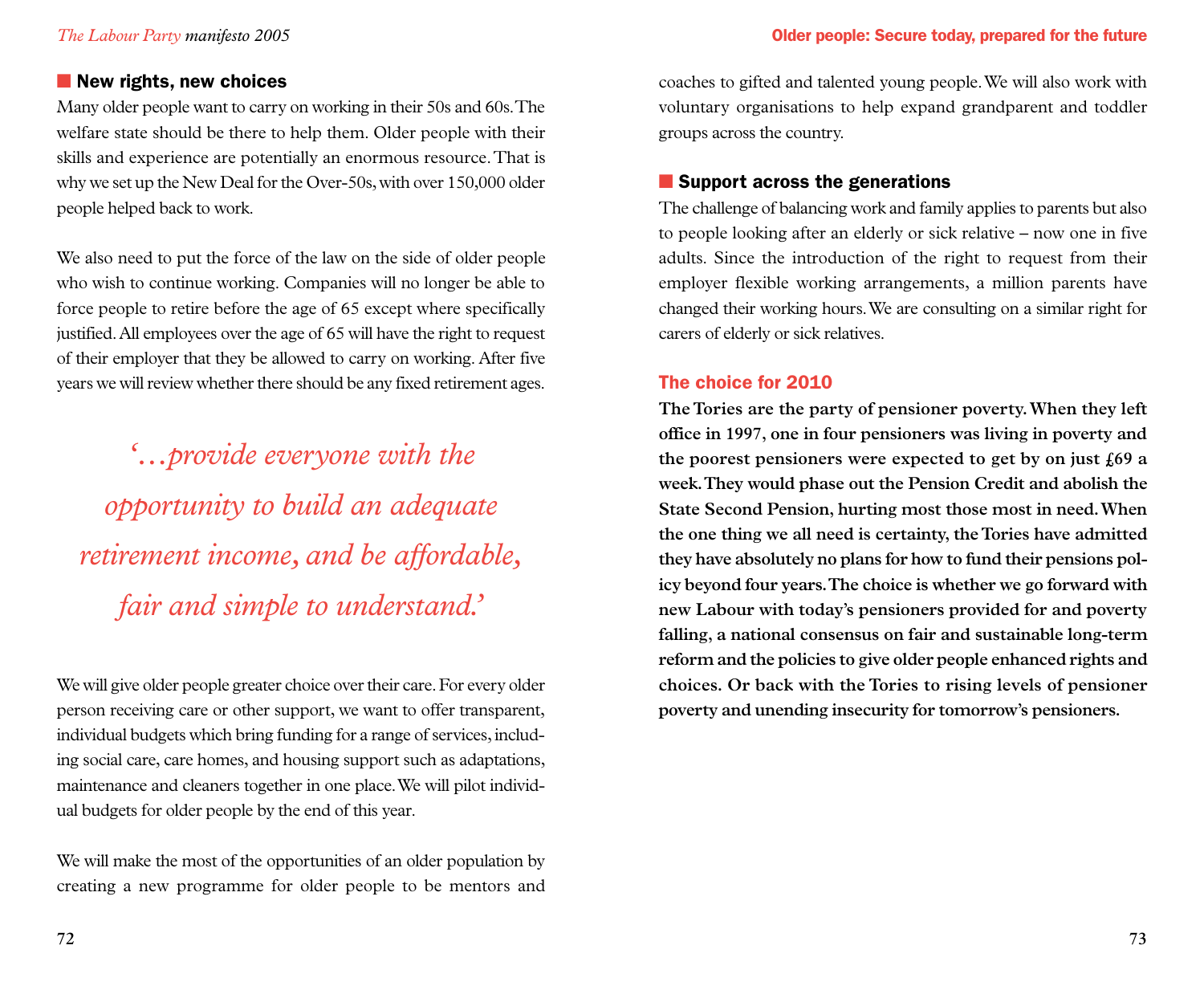

## **Chapter 6**

## **Families: Choice and support at work and at home**

**Forward to family prosperity, not back to family poverty** 

- 1997: Childcare places for only one in eight children under eight
- 2005: Universal, free, part-time nursery education for all three- and four-year-olds
- 2010: Universal, affordable childcare for threeto 14-year-olds and a Sure Start Children's Centre in every community

**It is impossible to fulfil the potential of our country – never mind promoting social mobility and equality of life chances – unless every child gets the best possible start in life. Government does not bring up children, but it must support parents in their key role.We will help parents balance work and family, expand paid leave, deliver the biggest ever expansion in childcare and end child poverty in a generation.**

## ■ **The new Labour case**

Strong families are the bedrock of a strong society. Children cannot be the forgotten constituency of politics; parents put their children first and they deserve support from government.Yet fear of seeming to 'nanny' has in the past meant British law and culture have not supported parents and children. Government cannot shirk its responsibilities. Our starting point is that for children to come first parents need to be given choices: a tax and benefit system to raise family incomes and tackle child poverty; legal changes to promote a healthy balance between work and family; and services built around the needs of children. Our third-term commitment – not a nanny state but a familyfriendly government.

## ■ **Tackling child poverty**

We will end child poverty, starting by halving it – both in terms of relative low-income and in terms of material deprivation – by 2010-11.

Work is the best anti-poverty strategy.Tailored help, especially for lone parents, is key but we are also committed to making work pay – with a guaranteed income of at least  $f(258)$  per week for those with children and in full-time work.

The benefits system needs to support all children, and those in greatest need the most.That is the rationale for universal child benefit and targeted tax credits, and why we have committed to increasing the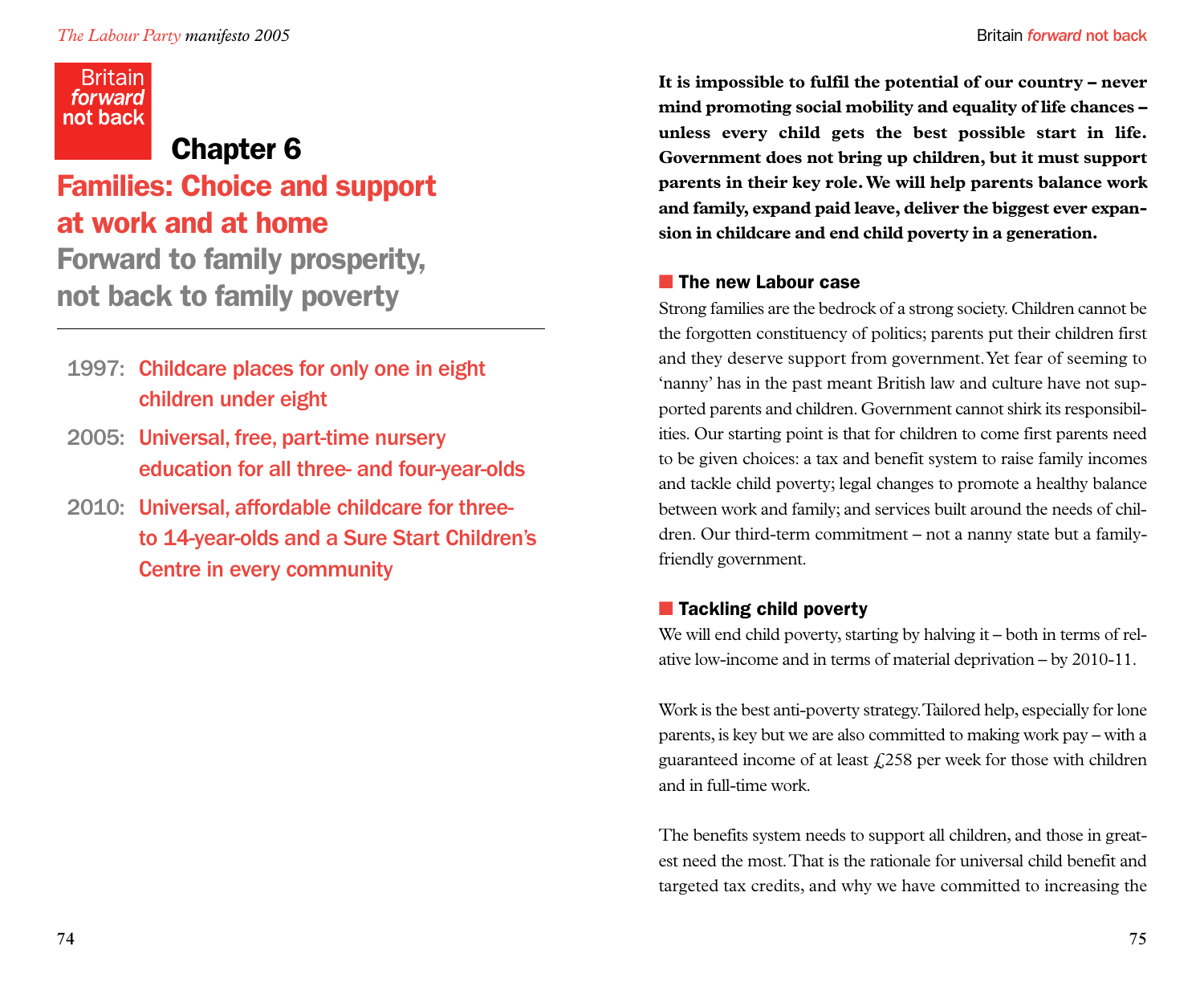Child Tax Credit at least in line with earnings up to and including 2007-08. By October 2005, families with children will be on average  $f(1,400)$  per year better off, and those in the poorest fifth of the population on average  $f(3,200)$  a year better off compared to 1997. Labour's Child Trust Fund creates a nest egg for newborns that they can access at age 18. It is the world's first example of a government ensuring that all children grow up with a financial stake.We are determined to see it grow and are consulting on making payments at age seven and at secondary school age, in addition to those made at birth.

# *'Over 350,000 mothers and 80,000 fathers each year are using new rights to paid maternity and paternity leave.'*

We are supporting local authorities in the radical reform of children's services, above all to ensure there is one professional with lead responsibility for each vulnerable child.We will also ensure that services are designed to meet the additional needs of disabled children and their families.

## ■ **Universal childcare**

Since 1997, the Government has funded an additional 520,000 sustainable childcare places and now every family with a three- or four- year-old child has access to a free nursery place.By 2010,we will create 3,500 Sure Start Children's Centres for children under five years – five in every constituency – a universal local service that brings together childcare and services for families. By 2010, all parents of three- and four-year-olds will have increased rights to flexible, free, part-time nursery provision for 15 hours a week over the whole school

year. Over the longer term we will increase free provision to 20 hours.

For older children up to the age of 14 extended schools, working in partnership with the private and voluntary sectors, will offer affordable out-of-school childcare from 8am to 6pm throughout the year, with a range of arts, music, sport and study support.

We will help families with incomes of up to  $f_{15}$ , 59,000 a year with their childcare costs through more generous Working Tax Credit, including help for those using a nanny or au pair. Parents using childcare supported by their employer will be able to get a tax break worth up to £50 a week each.We are working with the GLA and the Mayor to bring down the cost of childcare in London.

## ■ **Creating time**

Over 350,000 mothers and 80,000 fathers each year are using new rights to paid maternity and paternity leave. Parents consistently say their top priority is more choice of whether to stay at home with their baby in the first year of its life.We will therefore increase paid maternity leave to nine months from 2007 – worth an extra  $\mathcal{L}$ 1,400 – with the goal of achieving a year's paid leave by the end of the Parliament while simplifying the system for employers.We want to give fathers more opportunities to spend time with their children, and are consulting on how best to do this including the option of sharing paid leave.We have already introduced the right to request flexible working to parents of children under six and nearly a million parents have benefited.We need to balance the needs of parents and carers, with those of employers, especially small businesses.We are consulting on extending the right to request flexible working to carers of sick and disabled adults as a priority, and also on whether we should extend the right to parents of older children.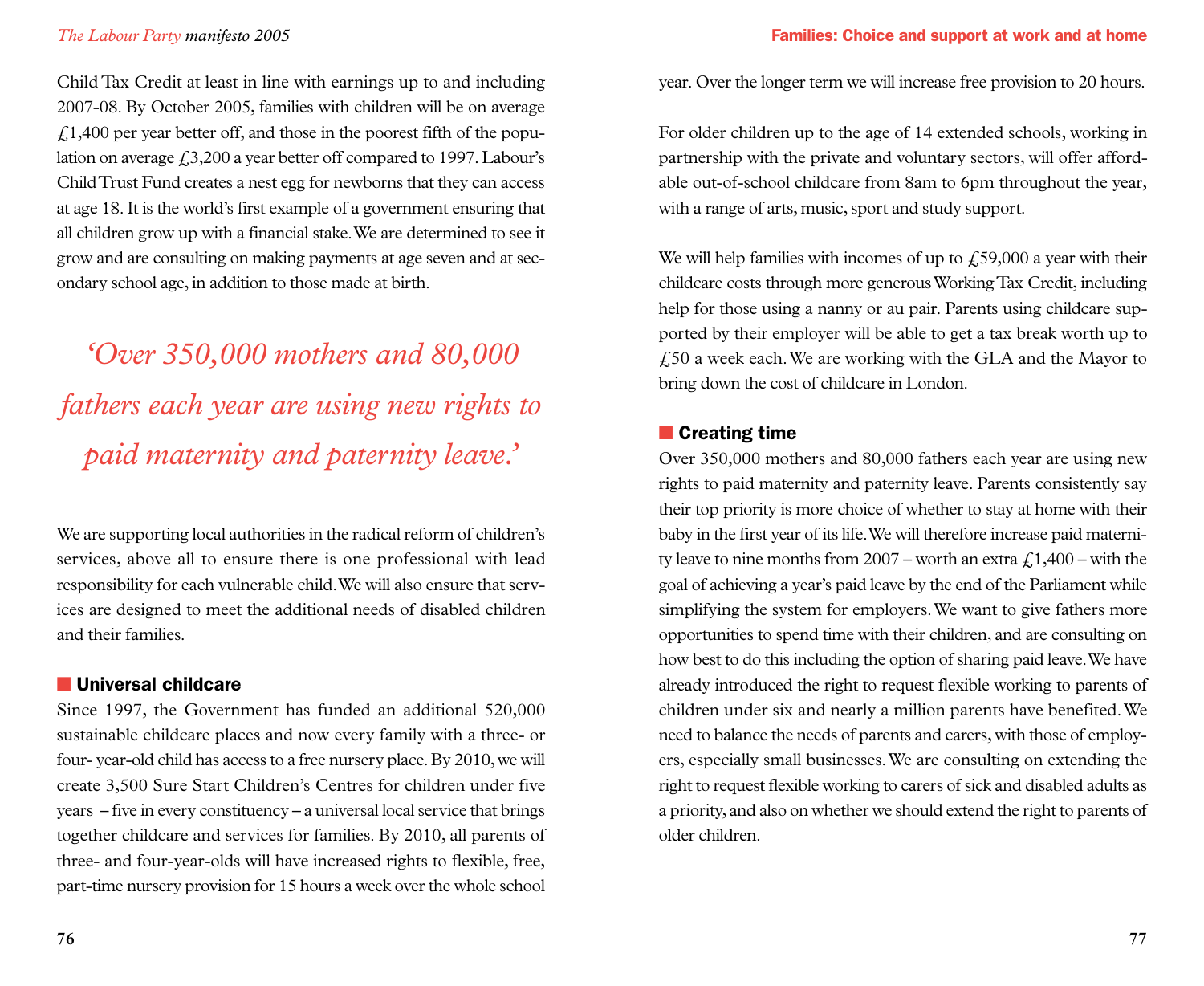## ■ **Supporting family life**

Common sense, as well as research, says that children need to be able to depend on the love and support of both parents.The financial support we are giving families, along with new rights to flexible working and access to childcare, are all designed to support family life. Government can and should support those public and voluntary agencies that support families and parents.We are examining the development of a new information service – Parents Direct – to provide advice on all aspects of children's services and parental entitlements.

For those parents who do separate or divorce, both have a responsibility for a meaningful relationship with their children where that is safe. We are introducing reforms to minimise conflict and encourage conciliation by greater and early use of mediation.We stand by the principle that absent parents should make a fair contribution to the cost of the upkeep of their children, and we are committed to tackling the backlog of Child Support Agency claims as efficiently and fairly as possible.We also need to ensure court orders on access are enforced according to the best interests of the child, which ideally gives both parents an important role.

## ■ **Increasing home ownership**

A decent home is crucial to family well-being. Homeownership has increased by over one million with Labour and by the end of our third term we aim for it to have risen by another million to two million. Rising house prices in many areas of the country have made it difficult for people on lower incomes to get a foot on the housing ladder. So we have raised the stamp duty threshold from  $f_{160,000}$  to  $f_{120,000}$  for residential properties, exempting an extra 300,000 homebuyers from stamp duty every year.

We will continue to respond to the challenges of local housing markets across the UK. In the South we will invest in extra housing in London

*'Children cannot be the forgotten constituency of politics; parents put their children first and they deserve support from government.'*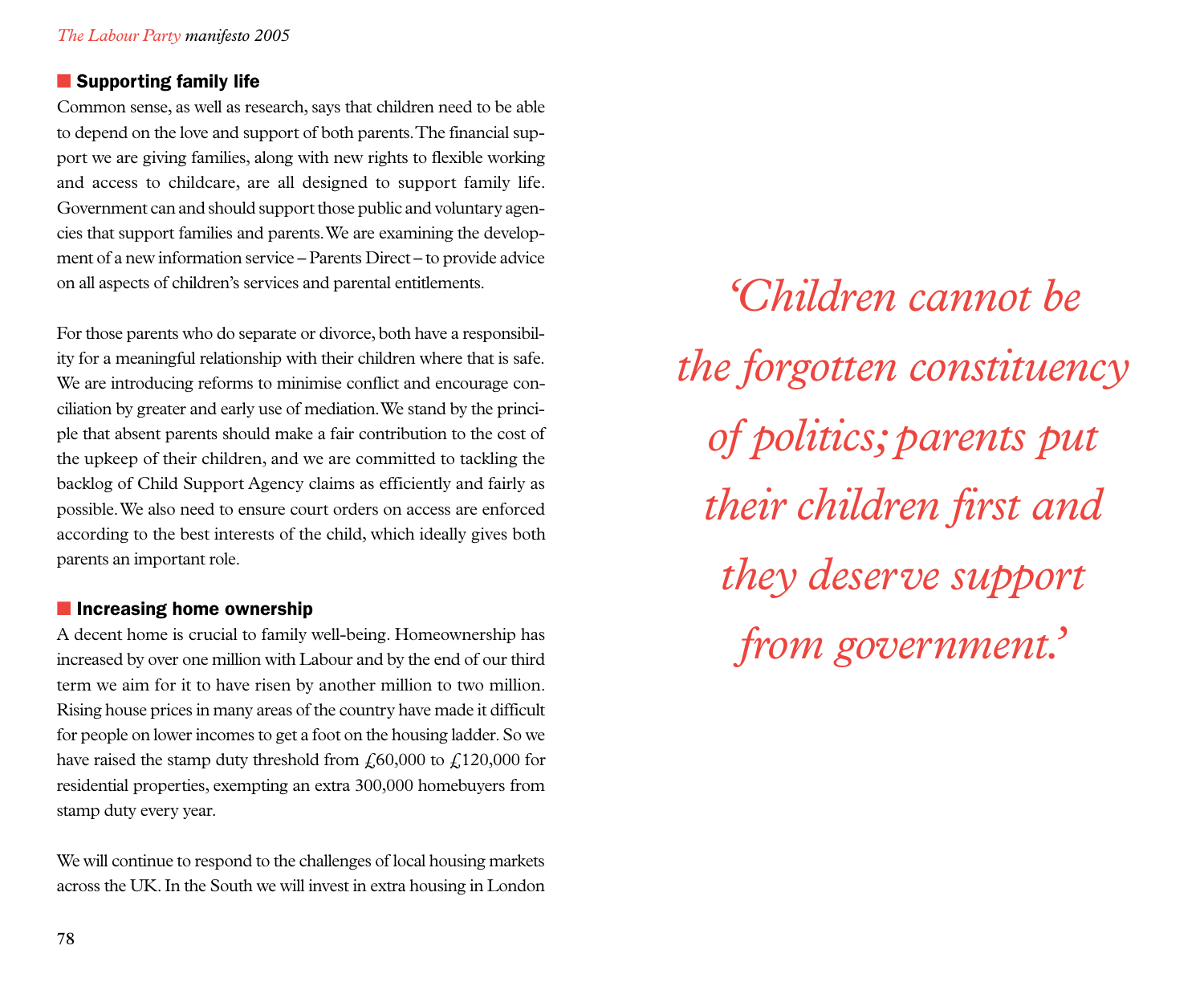and the wider South East, with particular emphasis on the Thames Gateway and other growth areas. In the Midlands and North we will tackle the problems of low demand and abandonment that threaten communities.

We want to widen the opportunity to own or part-own, especially for more young people and those tenants who rent in the private or public sector. Our comprehensive plan includes:

- *\* A new Homebuy scheme offering up to 300,000 council and housing association tenants the opportunity to buy part of their home, increasing their equity over time if they wish.*
- *\* A First Time Buyers Initiative to help over 15,000 first-time buyers who could not own or part-own a home without extra help.We will use surplus public land for new homes, enabling the buyer to take out a mortgage for only the building.*
- *\* Strengthening existing home ownership schemes, such as the Key Worker Living scheme and Shared Ownership.*

## ■ **Social housing**

The increased supply and quality of social housing is central to Labour's belief in mixed, sustainable communities.

Since 1997, we have cut the number of substandard social-rented homes by one million; installing 300,000 new kitchens, 220,000 new bathrooms and 720,000 new boilers and central heating systems into council homes. By 2010 we will ensure that all social tenants benefit from a decent, warm home with modern facilities.

For too long, tenants have had little say over where they live. In a third term, Labour will offer greater flexibility and choice for those who rent.We will increase the annual supply of new social homes by 50 per cent by 2008, an extra 10,000 homes a year, and give local authorities

the ability to start building homes again and bring empty homes back into use.And we will end the 'take it or leave it' approach to social renting by expanding choice-based lettings nationwide.

### **The choice for 2010**

**The Tories are all talk and no action on family policy. They opposed our increases in maternity and paternity pay and the introduction of flexible working rights. Even the measures they have proposed wouldn't come in until 2009, by which time the Tories are committed to making deep cuts in spending. The choice is forward with new Labour to a universal, affordable, good-quality childcare, a million more homeowners, more choice for all parents and an end to child poverty. Or back to the risky economic policies of a Tory government that would let families sink or swim whatever the pressures they face.**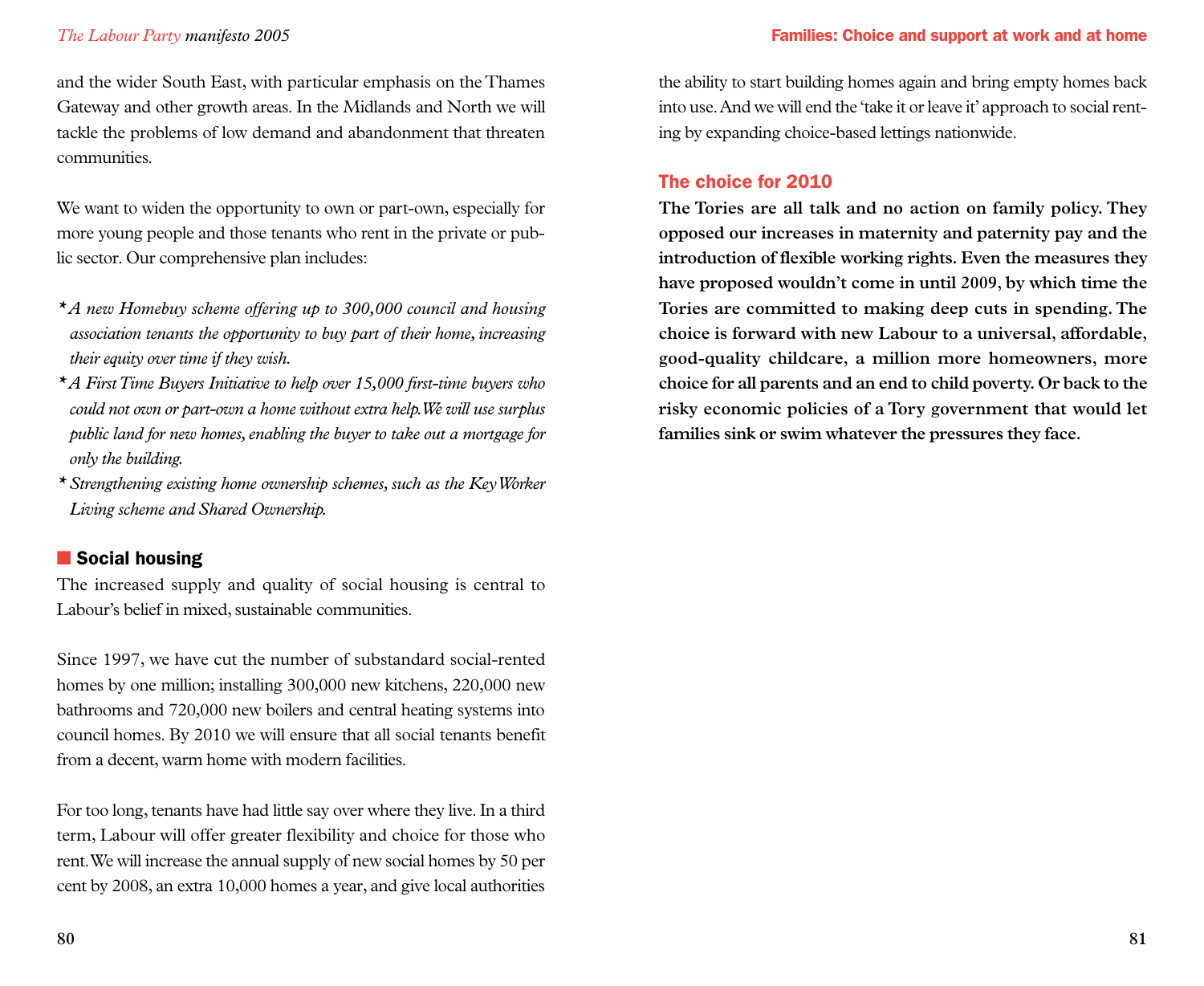

## **Chapter 7**

## **International policy: A stronger country in a secure, sustainable and just world**

**Forward to international leadership, not back to isolation and powerlessness**

- 1997: Marginalised in Europe, aid in decline and Bosnia in ruins
- 2005: Aid doubled, elections in Iraq and Afghanistan, Kosovo and Bosnia peaceful
- 2010: A strong Britain in a reforming Europe, 300 million out of poverty, global action on climate change

**Globalisation means that events elsewhere have a direct impact at home. So we will pursue British interests by working with our allies to make the world a safer, fairer place.This means reforming Europe. It means fighting terrorism and stopping the spread of weapons of mass destruction. It means modernising our armed forces. And it means using our leading role in the G8, EU, the Commonwealth and UN to promote global action on climate change and poverty.**

## ■ **The new Labour case**

Domestic interests and international action are entwined more than ever before. Action on drugs, terrorism, people trafficking, AIDS, climate change, poverty, migration and trade all require us to work with other countries and through international organisations. The best defence of our security at home is the spread of liberty and justice overseas. In a third term we will secure Britain's place in the EU and at the heart of international decision-making.We will always uphold the rule of international law.

## ■ **Making Europe work better for Britain**

We are proud of Britain's EU membership and of the strong position Britain has achieved within Europe. British membership of the EU brings jobs, trade and prosperity; it boosts environmental standards, social protection and international clout. Since 1997 we have gone from marginal players, often ignored, to leaders in the European Union. Working hard with Labour MEPs, we are determined to remain leaders. Outside the EU, or on its margins, we would unquestionably be weaker and more vulnerable.

The EU now has 25 members and will continue to expand.The new Constitutional Treaty ensures the new Europe can work effectively, and that Britain keeps control of key national interests like foreign policy, taxation, social security and defence.The Treaty sets out what the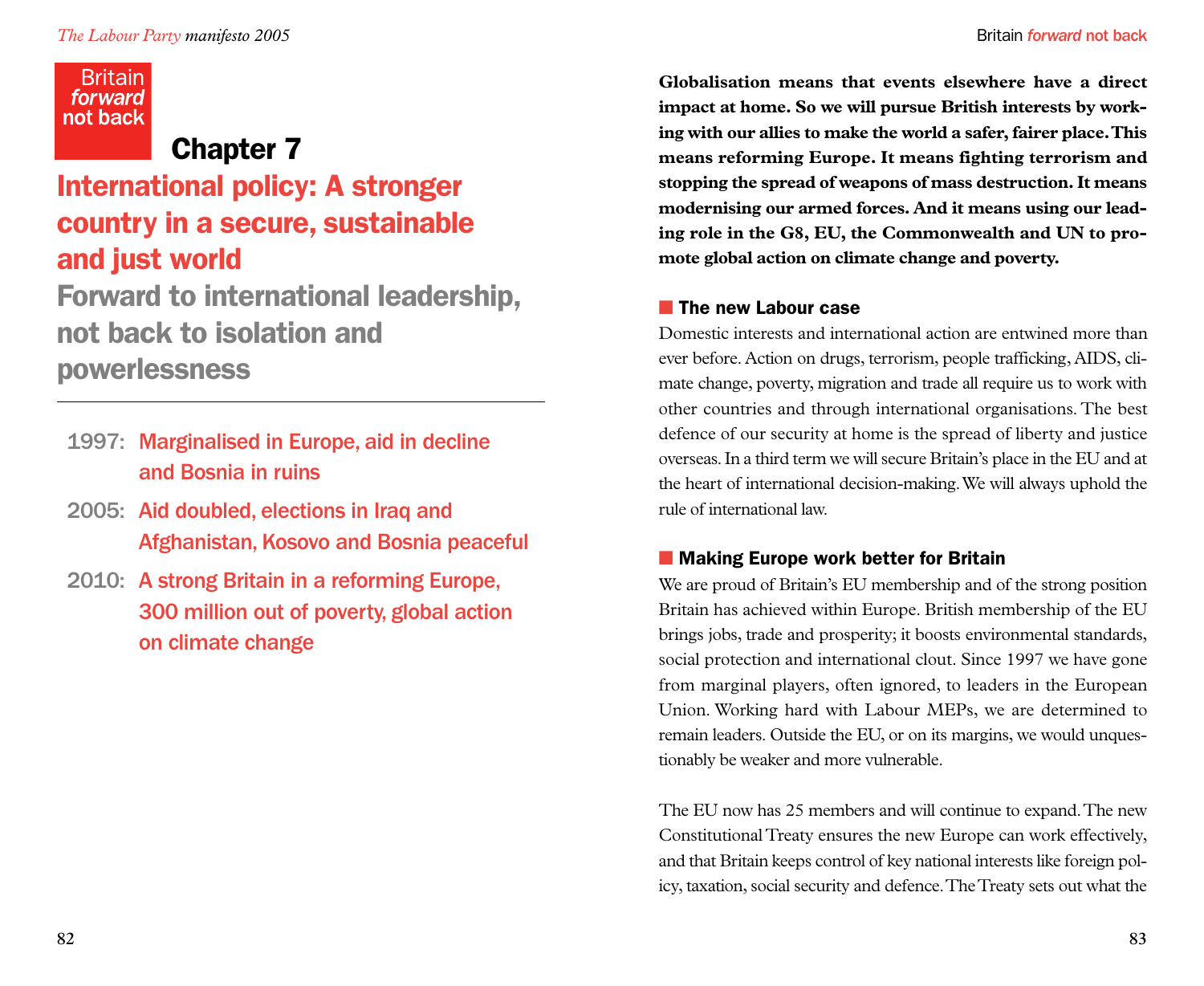**International policy**

EU can do and what it cannot. It strengthens the voice of national parliaments and governments in EU affairs. It is a good treaty for Britain and for the new Europe.We will put it to the British people in a referendum and campaign whole-heartedly for a 'Yes' vote to keep Britain a leading nation in Europe.

We will also work to reform Europe. During Britain's EU presidency this year, we will work to promote economic reform, bear down on regulation; make progress in the Doha development trade round; bring closer EU membership for Turkey, the Balkans and Eastern Europe; and improve the focus and quality of EU aid so it better helps the poorest countries.

We will continue to lead European defence cooperation.We will build stronger EU defence capabilities, in harmony with NATO – the cornerstone of our defence policy – without compromising our national ability to act independently.We will ensure the new EU battle groups are equipped and organised to act quickly to save lives in humanitarian crises.

On the euro, we maintain our common-sense policy.The determining factor underpinning any government decision is the national economic interest and whether the case for joining is clear and unambiguous. The five economic tests must be met before any decision to join can be made. If the Government were to recommend joining, it would be put to a vote in Parliament and a referendum of the British people.

## ■ **Protecting British interests and British citizens abroad**

We will continue to provide effective support to British businesses and trade unions abroad, and we will continue to improve our ability to respond quickly to international crises and disasters which affect our citizens.The Foreign Office already provides a wide range of services for British people in difficulty overseas, and we will consult widely before drawing up a comprehensive statement spelling out the rights and responsibilities of British travellers abroad.This will include the help that people can expect from their government in times of need.

#### ■ **Helping make you more secure**

We have worked closely with the US and other nations to combat the threat of terrorism in Afghanistan and in Iraq.The threat of the proliferation of chemical, biological and nuclear weapons – and their use by rogue states or terrorist groups – is a pressing issue for the world today. We have worked with the US to ensure that Libya has given up its WMD, and we will continue with France and Germany to ensure that Iran does not develop nuclear weapons. In North Korea we will support the multilateral approach of the Six Parties talks.We will continue to strongly support the peace process between India and Pakistan, and back moves to resolve the long-running dispute over Kashmir.And we will work to put an end to the international network of trade in weapons of mass destruction. Labour has already introduced a strict regime to control the export of conventional weapons, and we led moves for EU-wide measures.We will work actively to secure an international treaty on the arms trade.

## ■ **Promoting human rights, peace and democracy**

We need to be tough on terrorism and its causes. The threat of terrorism and the danger to British citizens is proven, not just by September 11th but by repeated attacks in Europe and around the world. So we cannot sit back and hope that we will be unaffected. It is right that we do everything in our power to disrupt terrorist networks, and to challenge the conditions that help terrorism to breed.

The UN Charter proclaims the universal principles of human rights and democracy. In an uncertain world they are not only right in principle, they are important guarantees of our national security and prosperity too.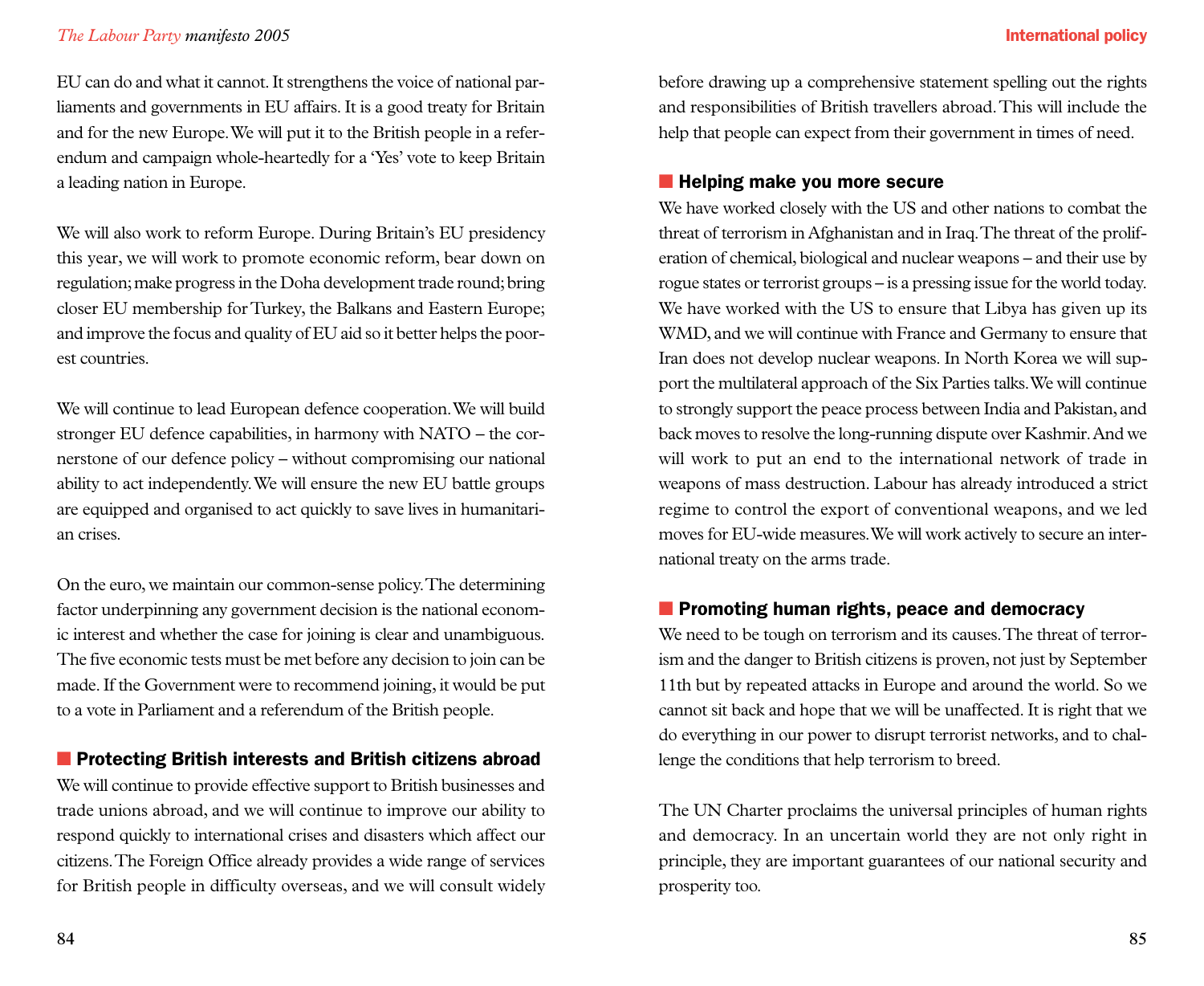*'Domestic interests and international action are entwined more than ever before.Action on drugs, terrorism, people trafficking,AIDS, climate change, poverty, migration and trade all require us to work with other countries and through international organisations.'*

There have been major strides forward in recent years: in Indonesia, Afghanistan and many parts of Africa and Latin America, democracy is being extended.

We mourn the loss of life of innocent civilians and coalition forces in the war in Iraq and the subsequent terrorism. But the butchery of Saddam is over and across Iraq, eight million people risked their lives to vote earlier this year. Many people disagreed with the action we took in Iraq.We respect and understand their views. But we should all now unite to support the fledgling democracy in Iraq. British troops should remain in Iraq under a United Nations mandate as long as the democratically elected government there wants them.They will continue to train Iraqi security forces to take responsibility for their own future.

We welcome the wider process of democratic reform across the Middle East, and we will work with our allies to encourage and promote economic and political change.

We strongly support the peace process between Israel and Palestine. Resolution of the conflict is crucial to peace in the region and the wider world.The conference held in London in March 2005 has started the process of helping a democratic government in Palestine build security and prosperity.We will work tirelessly to bring about a peace settlement in which a viable and independent state of Palestine lives alongside a safe and secure Israel.

## ■ **Supporting our armed forces**

Britain's armed forces are among the best in the world.They are able to play a key role in advancing our interests and values.We want to keep it that way.

We are immensely proud of the bravery, skill and dedication our armed forces have demonstrated in Afghanistan, Iraq, Sierra Leone, the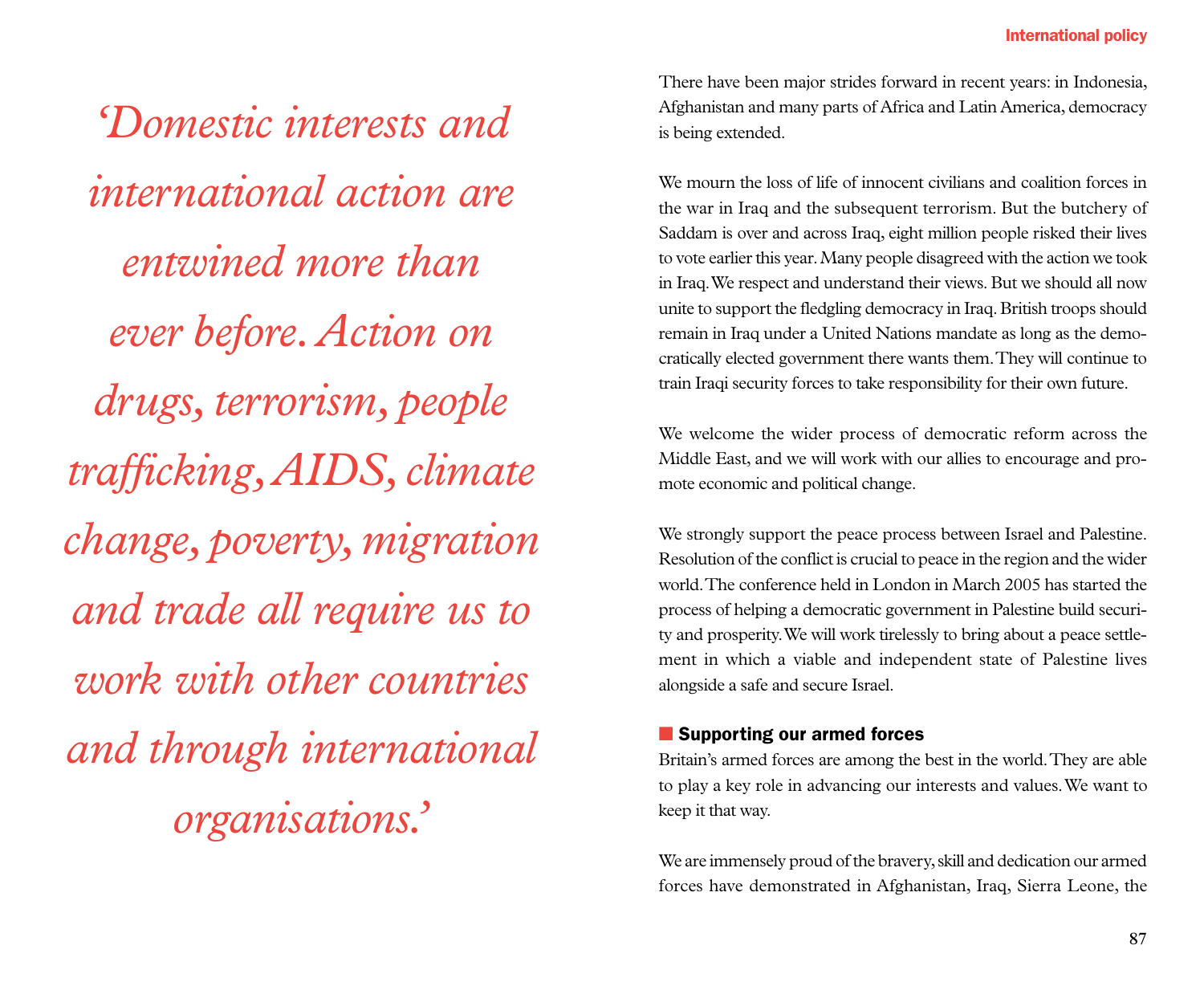Balkans and elsewhere across the world.They are a force for good.We will never commit forces to battle unless it is essential; but when they are committed they will have the investment, strategy, training and preparation they need.That is one reason we have given the armed forces the biggest sustained increase in funding since the end of the Cold War. But we also know that modern demands on our armed forces are changing.That is why reform and modernisation are essential. A reduction in the number of infantry battalions, made possible because of the improved security situation in Northern Ireland, has allowed extra resources for the vital support services such as signals, engineers, intelligence and logistics units – the parts of the army most under pressure.This is essential to allow our infantry soldiers to be fully supported when they go into action on our behalf.We will continue with the investment and reform that make our fighting forces the most flexible and effective in the world.

We are also committed to retaining the independent nuclear deterrent and we will continue to work, both bilaterally and through the UN, to urge states not yet party to non-proliferation treaties, notably the Nuclear Non-Proliferation Treaty, to join.

#### ■ **Veterans**

Labour has always recognised the sacrifice and bravery of our servicemen and women.That is why we were the first government to appoint a Minister for Veterans Affairs.This has enabled us to put veterans' affairs at the heart of decision-making at the Ministry of Defence. Labour has also put more money than ever before into veterans'issues, including  $f<sub>i</sub>$ , 27 million of Lottery funding over the last two years. We will continue to give priority to veterans' affairs as we mark 60 years since the end of the Second World War.

## ■ **Reforming the United Nations**

The UN is crucial to our efforts to build a more secure and more

prosperous world.We support the reform of the Security Council so it becomes more representative and has a stronger focus on conflict prevention.We support the recommendation of the Secretary-General's High-level Panel for a Peace-building Commission to assist countries emerging from conflict and to develop mechanisms to enhance conflict prevention. We will press for more radical reform of the UN humanitarian system, so it is better equipped to saves lives.We will also press for reform of the World Bank and IMF to improve transparency, give more say to developing countries and, with the EU better focus their efforts on the poorest countries, particularly in Africa.

## ■ **Climate change and Africa**

Britain has the chair of the G8 this year.We will use the summit for two particular purposes.

First, climate change is the one of the most pressing challenges that the world faces.We will continue to lead internationally on climate change, and to strive for wider acceptance of the science and the steps needed to combat the problem.We will look beyond Kyoto and promote an international dialogue to reach agreement on the long-term goals and action needed to stabilise the level of greenhouse gases in the atmosphere.We will also work for effective international action to adapt to the impacts of climate change.

The UK has already met its obligations under the Kyoto Protocol.We remain committed to achieving a 20 per cent reduction in carbon dioxide emissions on 1990 levels by 2010, and our review of progress this summer will show us how to get back on track.A 60 per cent reduction by 2050 remains necessary and achievable.

We will continue to promote and develop renewable energy sources, to seek high standards of energy efficiency in the public and private sectors, and to support emissions trading in Europe and beyond.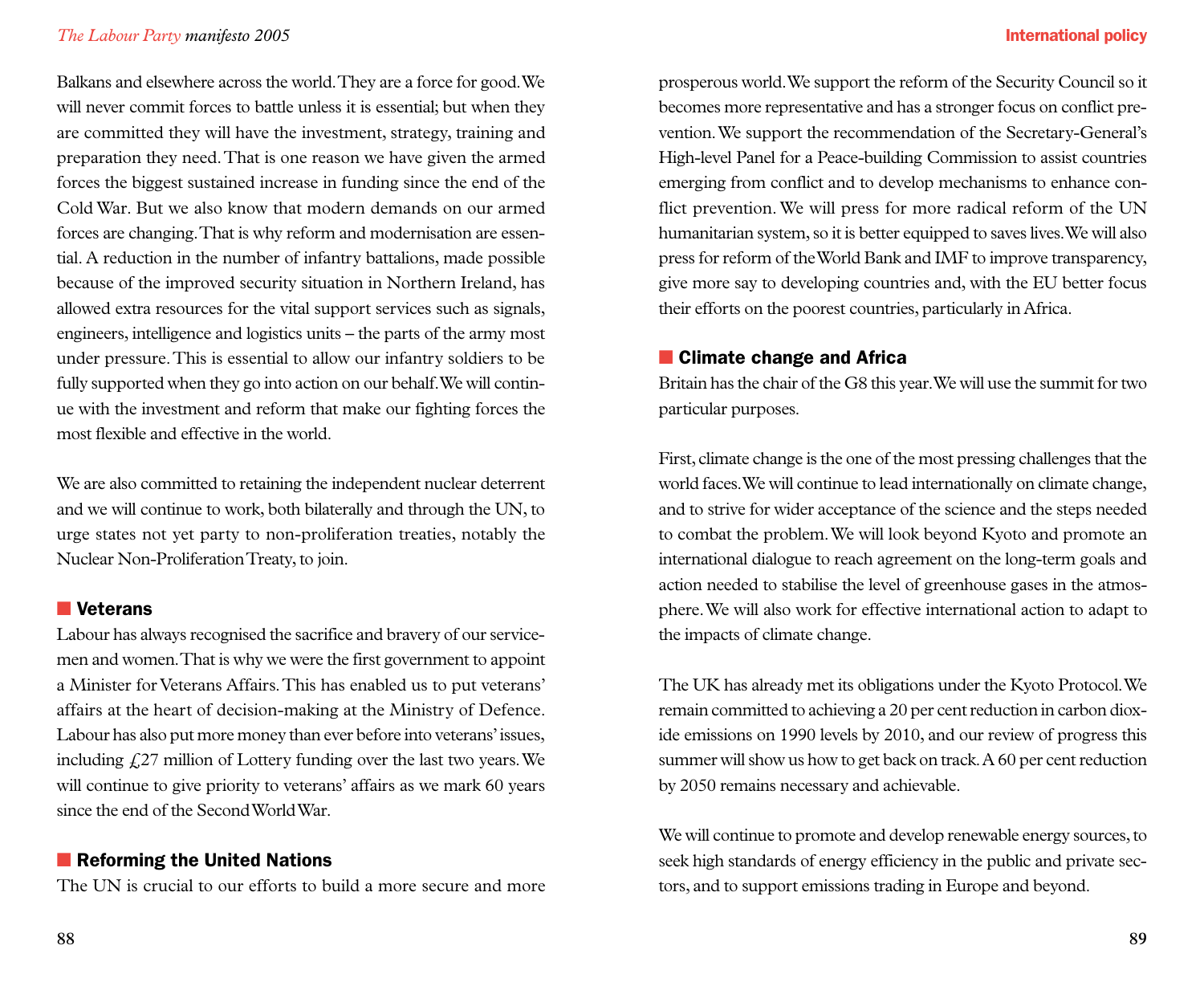Secondly we will focus on Africa and the global fight against poverty.

We have more than doubled aid since 1997.We have cancelled the debts of the poorest countries and are now pushing others to follow our lead and offer 100 per cent debt relief for the poorest.We are proud to have established a Department for International Development, with a clear mission to reduce poverty. Now, for the first time ever the UK has a clear timetable – 2013 – for achieving the UN target of 0.7 per cent of national income devoted to development. Globally we are pressing for a doubling of aid backed by getting international agreement to an International Finance Facility as supported by the Commission for Africa.

But aid will not be successful without conflict prevention, good governance and zero tolerance of corruption.We will work for faster repatriation of stolen assets from UK financial institutions, ratification of the UN Convention on corruption, and more open and accountable reporting of revenues from oil and mining – that so often fuel local conflicts. Our commitment is to the people of the developing world; our contract is with their governments for reform. But if poor countries are committed to good governance and poverty reduction we then believe they should be in control of their own policies.We will end the practice of making aid conditional on sensitive economic policy choices, such as trade liberalisation and privatisation.

With this leadership and extra money, we can now work to ensure all children go to school, and millions of people in Asia and Africa suffering from AIDS, tuberculosis and malaria have access to treatment. In particular, we will press for an international agreement on universal access to AIDS treatment by 2010 and for all people in poor countries to have access to free basic healthcare and education.

Our long-term aim is to help lift a billion people out of poverty.

#### ■ **Fair trade**

We also know that without fairer trade rules and private investment, poor countries will not generate the growth needed to lift themselves out of poverty.We will press for the conclusion of an ambitious trade deal that will completely open markets to exports from poorer countries; for further reform of rich countries' agricultural subsidies, including the EU's Common Agricultural Policy and a 2010 timetable to end agricultural export subsidies.We do not believe poor countries should be forced to liberalise.We will allow them to sequence their trade reforms, so they can build their capacity to compete globally.

#### **The choice for 2010**

**In 1997 the Tories had left Britain isolated in Europe, overseas aid had declined and we lacked any coherent vision of our place in the world.With Labour, a strong Britain will force international terrorism into retreat and help spread democracy and freedom around the world. We will be leaders in a reformed Europe, and, with others, make significant progress towards raising a billion people out of extreme poverty.We will fight for a new global agreement on climate change, an arms trade treaty, and a trade deal that makes trade work for the many, not just the few. Our armed forces will continue to be the best in the world.The alternative is to go back to the Tories with their record of cuts in aid and defence and their policies of tearing up the Social Chapter, and marginalising Britain in Europe and the world.**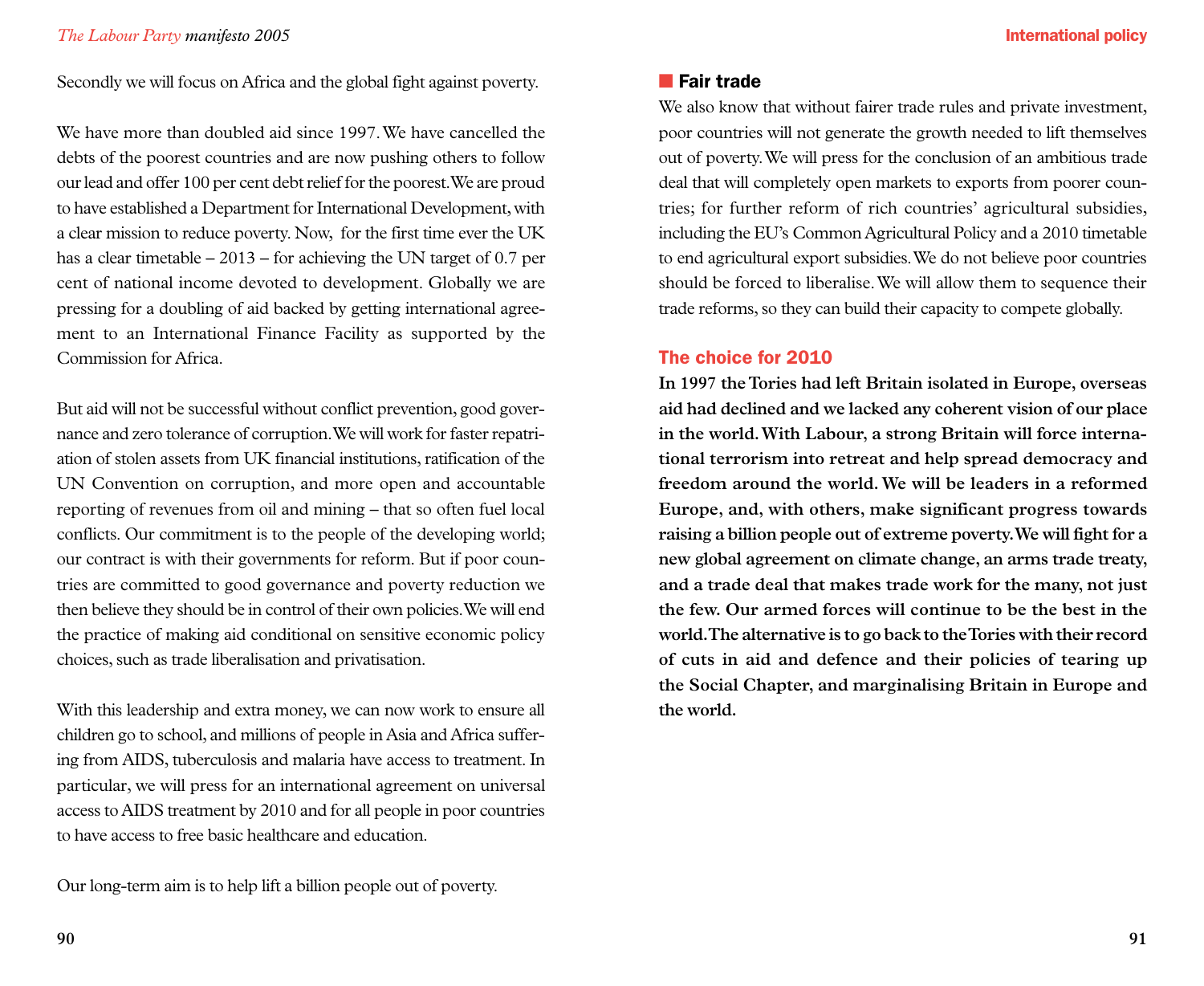

## **Chapter 8**

## **Quality of life: Excellence for all**

**Forward to Olympic gold, not back to cuts in sport and culture**

- 1992-1997: Arts spending cut by 13 per cent in real terms
	- 2005: Free entry to national museums, and visits up 75 per cent
	- 2012: An Olympic legacy for Britain

**Arts, culture and sport are thriving around Britain – enriching individual lives and transforming communities, towns and cities.They are important in their own right – as nourishment for our imagination or a source of plain enjoyment and our local environment should be a source of pride.We will work to improve the quality of life of every community in Britain.**

## ■ **The new Labour case**

We believe in the inherent value of arts, culture and sport. Our towns and cities are being energised by sports and culture and as they are regenerated the quality of life for all is transformed.As we build on this change, our progressive challenge is to broaden participation as widely as possible, making the links between sport and health, and culture and well-being.We must combine the broadest base of participation with the ability for the most talented to progress to the very top. Our third term will embed the expectation that every child and every adult have the maximum chance to develop their creative or sporting talents.

## ■ **Creative cities**

Art and culture are valuable for their own sake; they are also crucial to our national prosperity.Britain's cultural industries now make up over eight per cent of our national income; and from computer games to the fine arts, British talent is gaining global recognition and generating real wealth.This is one of the fastest growing and fastest changing areas of the economy. And the transformation of our great cities is, in great part, a story of culture-led regeneration.We are proud of the record of Labour-led councils in leading this transformation, from Gateshead to Greenwich.

To help young talent get the right start we will work to establish Creative Apprenticeships. Through the National Endowment for Science, Technology and the Arts (NESTA) we are funding the Creative Pioneer Academy which will develop the entrepreneurial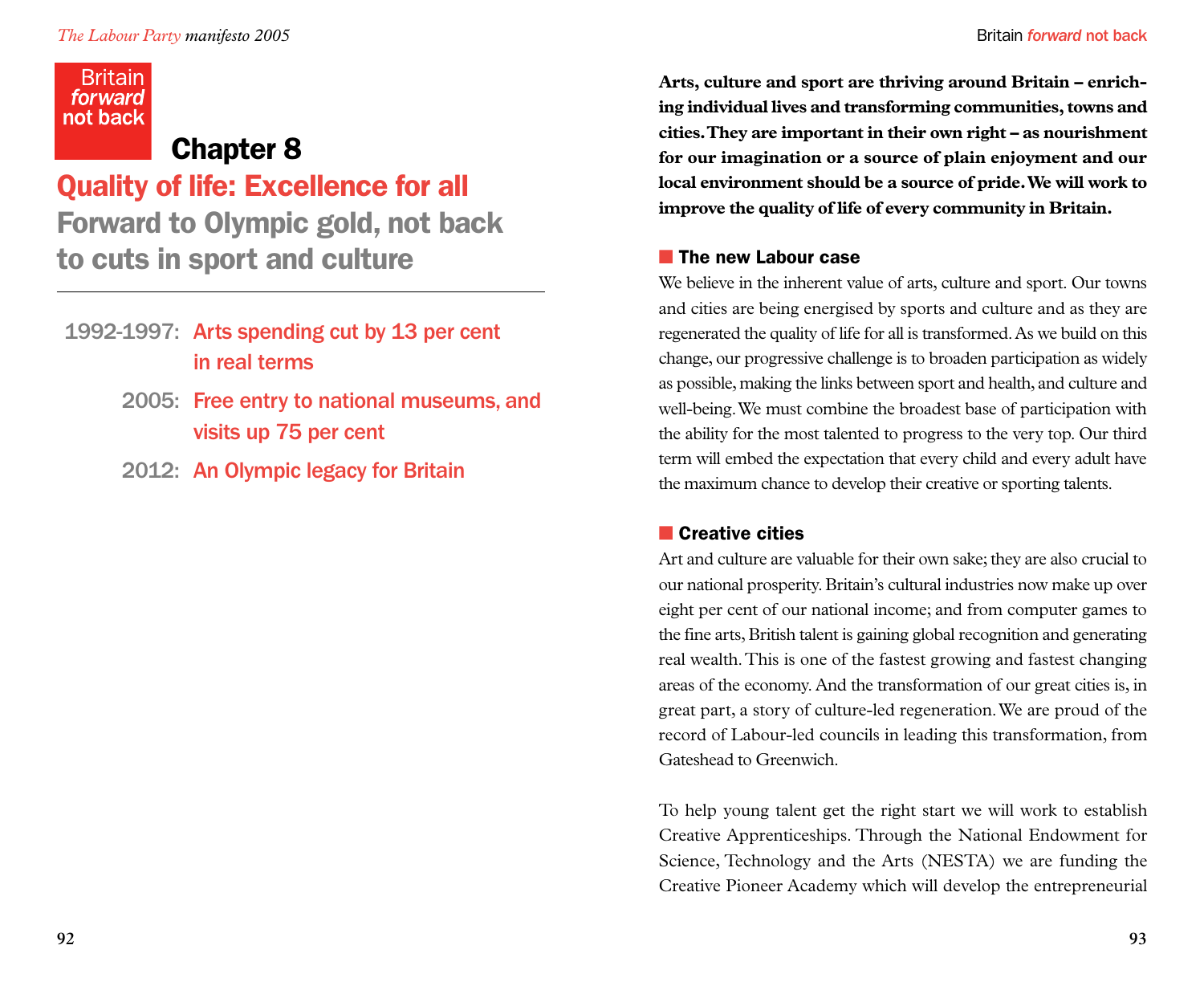skills of recent graduates with outstanding talents and original business ideas – and for some there will be the offer of up to  $\sqrt{.35,000}$  to start their own business.

From 2006 we will provide  $f<sub>12</sub>$  million over two years to the Arts Council England to promote leadership and management in the cultural sector.We want to invest in high-flyers developing commercial and business skills, encourage the talents of leading ethnic minority figures and improve the links between arts and business.

#### ■ **Arts, culture and museums**

Since 1997 we have increased funding for the arts by 73 per cent in real terms.We will continue to support our finest artists and institutions to achieve world-class standards.

Thanks to our policy of free admissions the number of people visiting formerly charging national museums and galleries has risen by 75 per cent over three years. Many are first-time visitors, with the biggest increases among children.

Victorian City leaders left us a legacy of great local and regional museums, and through our investment programme 'Renaissance in the Regions', we are re-creating them as centres of excellence. By 2008 we will have invested  $f(147)$  million in partnerships across the country, modernising museum collections,broadening access to new audiences and providing a comprehensive service to schools.We will explore further ways to encourage philanthropy to boost the quality of our public art collections.

We will legislate, as soon as time allows, to implement the findings of the Heritage Protection Review, which allows the public a greater say in listing decisions.

### ■ **Creative Sparks**

Our aim is that everyone should have the opportunity to participate in cultural life, and we want that involvement to start as early as possible. Creative Partnerships, our programme of support for art in schools in our most disadvantaged areas, has already reached over 150,000 children.We will build on this approach by rolling out our new programme Creative Sparks to guarantee that all children and young people will be given the chance to experience the very best of culture every year.

#### ■ **Sport for all**

Our aim is to increase participation in sport year on year. Central to this is having modern, high-quality facilities close to where people live. £1.5 billion is being invested in sports facilities in every community. By 2008 our aim is that almost everyone will be within 20 minutes of a good multi-sport facility.

Grassroots clubs are the lifeblood of sports in Britain, and week in, week out, they are sustained by an army of volunteers. Reform of Sport England will continue, to reduce overheads and ensure that more money reaches the grassroots.We have put sports clubs at the forefront of our investment plans with the  $f<sub>i</sub>100$  million Community Club Development Scheme and mandatory rate relief at 80 per cent for registered Community Amateur Sports Clubs already worth about  $f<sub>15</sub>$ million.As we review the operation of the new licensing regime we will ensure that there is not an unfair burden on local community groups, including sports clubs.

Investment in school sports will ensure that by 2010 all children will receive two hours high-quality PE or sport per week. Building on that, we pledge that by 2010 every child who wants it will have access to a further two to three hours sport per week.

Every child should have the chance to compete at school.We have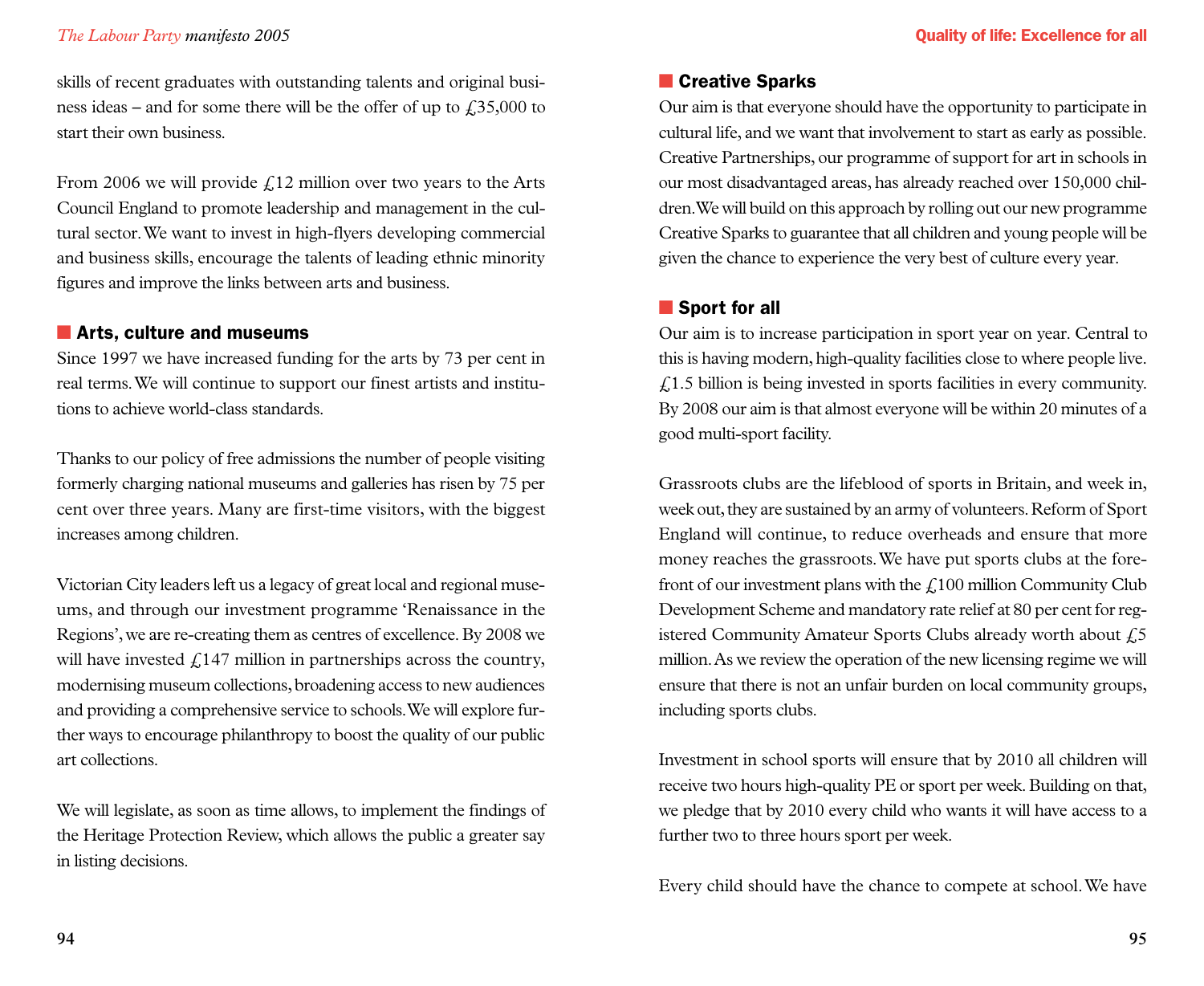clamped down on the sale of playing fields: 96 per cent of schools in School Sport Partnerships now hold at least one sports day or sports festival each year.All secondary schools will be expected to field teams in regular competitive fixtures.We will also establish individual and team rankings in all the main sports, with clear and transparent success criteria.

## ■ **Sport in the community**

To make it easier to get access to sports in your local area we will establish Sport Direct – a single point of access for sports in the UK. One website and one phone number will help you find out what's going on in your area. Together with  $f<sub>i</sub>$ , 155 million from the Big Lottery Fund, the Government will ensure that children who have had little access to play facilities and those with a disability have much better access to safe, modern playgrounds.

Building on the lessons of the Football Foundation, we will develop a National Sports Foundation to bring resources from the private and voluntary sectors together with public money to invest in grassroots sporting facilities.We will work with the Premier League and the FA to find innovative ways of assisting community sport, including Supporters Direct. Having passed the necessary legislation, we remain committed to completing the sale of the Tote to a Racing Trust.

## ■ **The Olympics**

Britain's medal hauls at the Sydney Olympics in 2000 and in Athens in 2004 were the best for over 80 years, and we maintained our position as one of the leading nations in the Paralympics. Now we are supporting the bid to bring the Olympics to London in 2012. Our plans would bring regeneration to the East End of London and will leave lasting sporting, economic and cultural legacies. As we approach the Olympics we will continue to invest in elite athletes through the Talented Athlete Scholarship Scheme for young athletes. In addition

*'Our towns and cities are being energised by sports and culture and as they are regenerated the quality of life for all is transformed.'*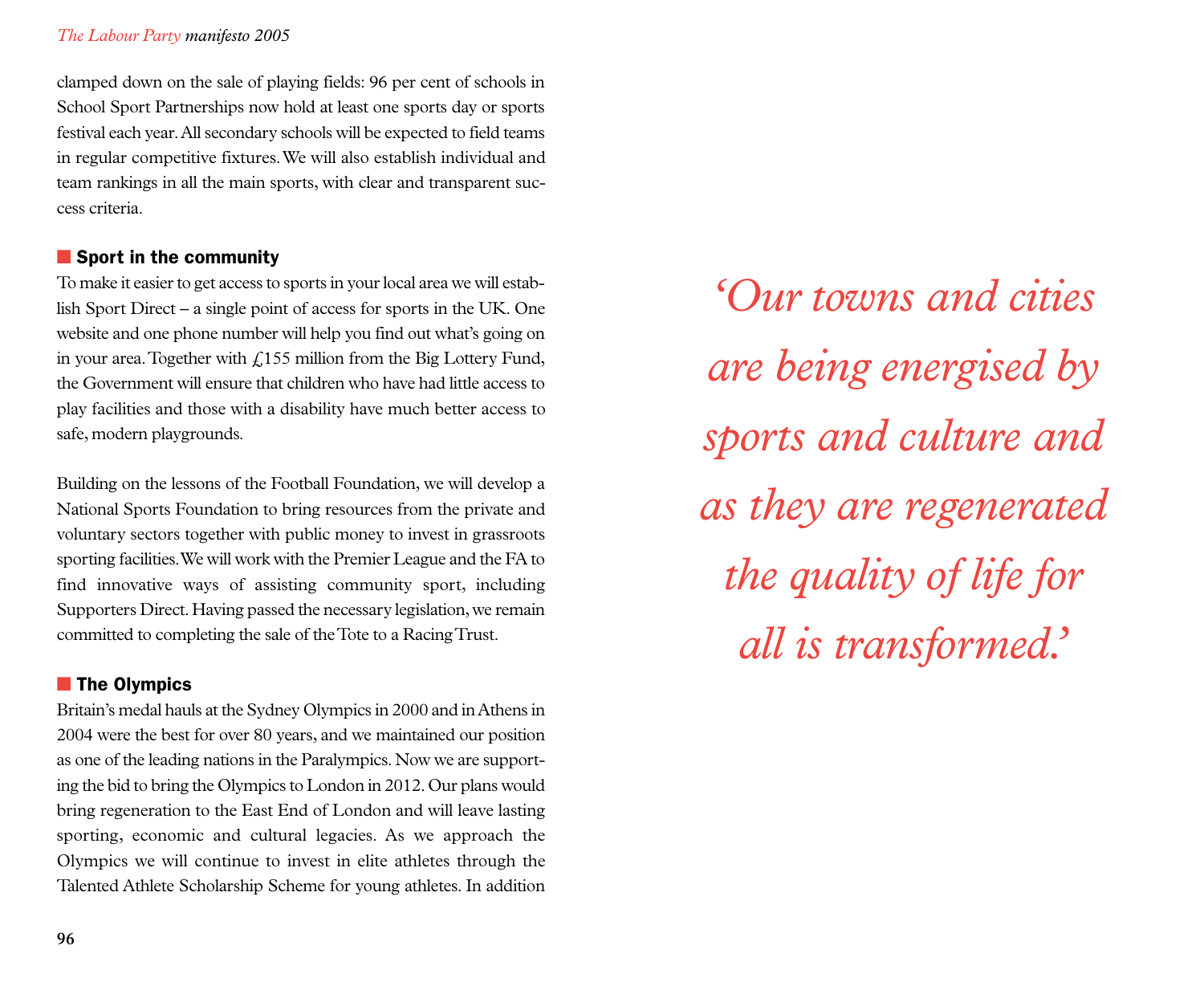we have launched 2012 Scholarships worth around  $f<sub>10,000</sub>$  a year each for our most talented 12- to 18-year-olds.

### ■ Libraries in the information age

Where they offer new services like childcare, after-school education for pupils, and IT learning our libraries are successful.We will develop a strategy for the modernisation of our libraries which builds on the best, strengthens library leadership, sharpens customer focus and harnesses local popular support.We will encourage further cooperation in back-office functions and identify the best ways to improve our library infrastructure.

#### ■ Public service broadcasting and the BBC

We support a strong, independent and world-class BBC with clearly defined public purposes at the heart of a healthy public broadcasting system.We will replace the BBC Governors with a BBC Trust to ensure that the BBC's governance and regulation is accountable to the licence-fee payers to whom it belongs.The licence fee will be guaranteed for the whole of the ten-year Royal Charter that will take effect on 1 January 2007.Channel 4 will continue to be a publicly owned broadcaster providing distinctive competition to the BBC.ITV and Five will also be retained in our public service broadcasting system.

## ■ **Digital switchover**

The success of satelite and cable television in driving take-up of digital shows how changes in technology bring real benefits – in terms of greater choice, and increasingly, in access to services. Our aim is to make those benefits available to all.We will achieve digital switchover between 2008 and 2012 ensuring universal access to high-quality, free-to-view and subscription digital TV.This will happen region by region, and we will make sure that the interests of elderly people and other vulnerable groups are protected.

## ■ **Digital challenge**

We will deliver our cross-government strategy for closing the digital divide and using ICT to further transform public services:

- *\* By 2006 every school supported to offer all pupils access to computers at home.*
- *\* A Digital Challenge for a local authority to be a national and international pathfinder in universal digital service provision.*
- *\* A new National Internet Safety Unit to make Britain the safest place in the world to access the internet.*

## ■ **Copyright in a digital age**

We will modernise copyright and other forms of protection of intellectual property rights so that they are appropriate for the digital age.We will use our presidency of the EU to look at how to ensure content creators can protect their innovations in a digital age. Piracy is a growing threat and we will work with industry to protect against it.

#### ■ **Film**

The strength of Britain's film industry is a source of pride, and employment.We will continue to make the UK the right place to invest in film production.We will legislate to provide new tax reliefs that will ensure support is delivered directly and efficiently to those who produce films.

We will work with the UK Film Council to achieve a higher priority for funding film festivals around the country, in particular for the Edinburgh Film Festival, the oldest in Britain.

## ■ **The Lottery**

Every single part of British life has been touched by the  $f<sub>i</sub>15$  billion generated for good causes by the Lottery.Labour has made the Lottery more inclusive and more in tune with people's priorities. We have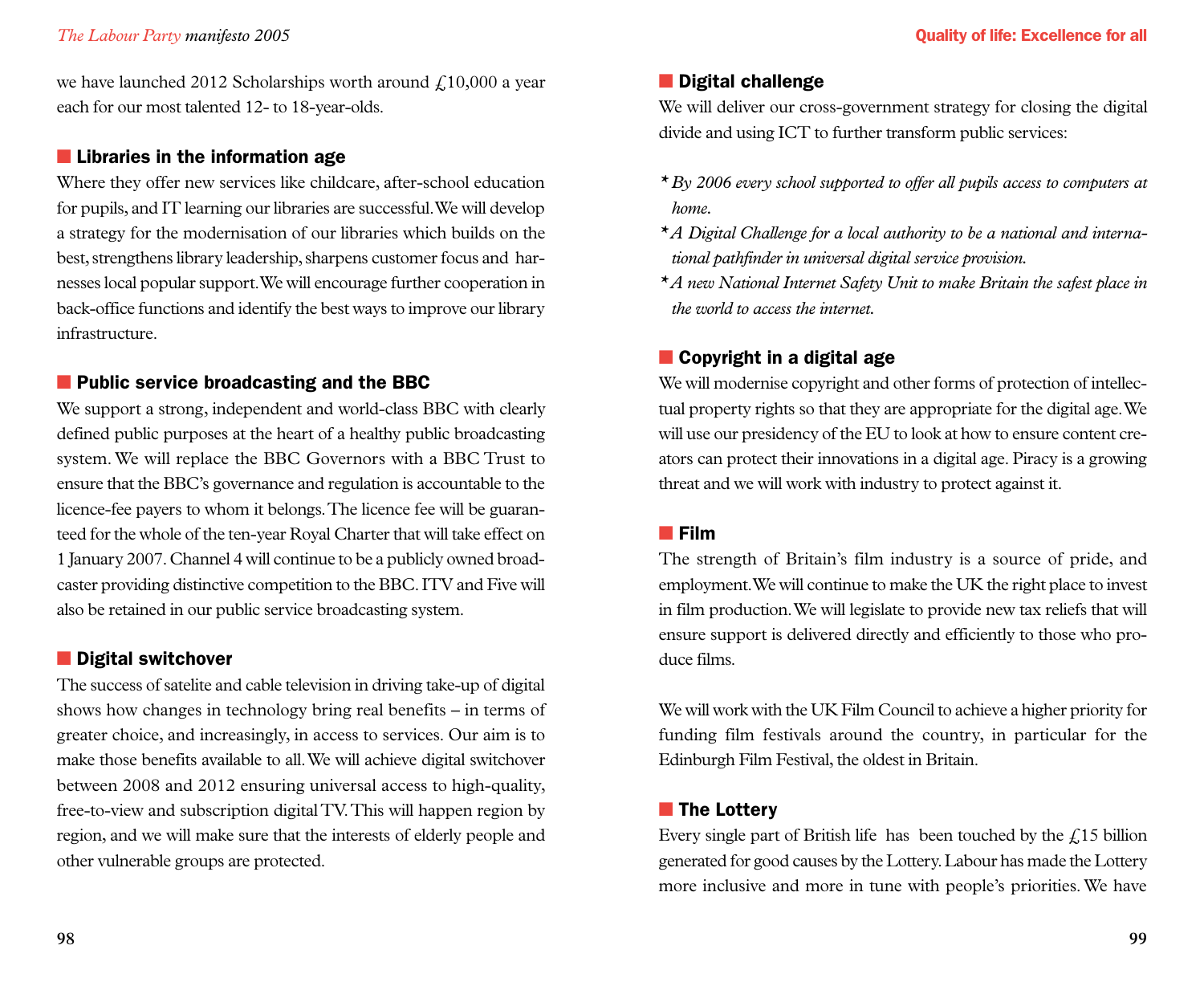#### **Quality of life: Excellence for all**

created the Big Lottery Fund and given it an explicit mandate to involve people not just in setting strategy but also in awarding grants. Our Lottery Bill will give a duty and a power to every Lottery distributor to involve the public more radically in decision-making at every level.

By the end of 2005 we will put in place a new, national consultation on the way that the National Lottery good causes proceeds are spent after the new Lottery Licence is awarded in 2009.

#### ■ **The local environment**

The quality of our local environment is vital to our well-being and our natural environment is a key part of our national heritage.

The environment starts at the front door, and we have made action to improve the cleanliness of public spaces and communities a priority. The 2005 Clean Neighbourhoods and Environment Act will give local authorities and regulators the powers they have asked for to tackle litter, graffiti, abandoned cars, fly-tipping, noise pollution and other environmental concerns.We will further crack down on environmental crime, minimising litter, cleaning up graffiti and tackling fly-tipping. We will extend kerbside collection of at least two types of recyclable materials to all households in England by 2010. Polluters will have the opportunity to invest in environmental remediation or new local environmental projects rather than just pay fines. Rather than 'polluter pays' this new system would mean the 'polluter improves'.

Britain's beaches, rivers and drinking water are now of the highest ever quality.We have added 30,000 hectares to the green belt while exceeding our target of building 60 per cent of new houses on brownfield sites.We have established the first National Park in England since the 1950s.To enhance our children's understanding of the environment we will give every school student the opportunity to experience outof-classroom learning in the natural environment.

All newly developed communities – such as the Thames Gateway Development – will be built to high environmental standards on issues such as energy efficiency and water use, and we will develop a clear plan to minimise the impact of new communities on the environment. From April 2006, all new homes receiving government funding will meet the new Code for Sustainable Buildings and we will encourage local authorities to apply similar standards to private homes.

Through a Marine Act, we will introduce a new framework for the seas, based on marine spatial planning, that balances conservation, energy and resource needs.To obtain best value from different uses of our valuable marine resources, we must maintain and protect the ecosystems on which they depend.

#### **The choice for 2010**

**The Tories have always neglected the arts, seeing them as an easy target for cuts.They do not understand the role that culture can play in the lives of individuals, in the futures of our towns and cities, and in the prosperity of our country.The choice is forward with new Labour to more sport in schools, arts for all children and young people,and continued investment in culture.Or back to the Tories and cuts of £207 million across culture, arts and sport.**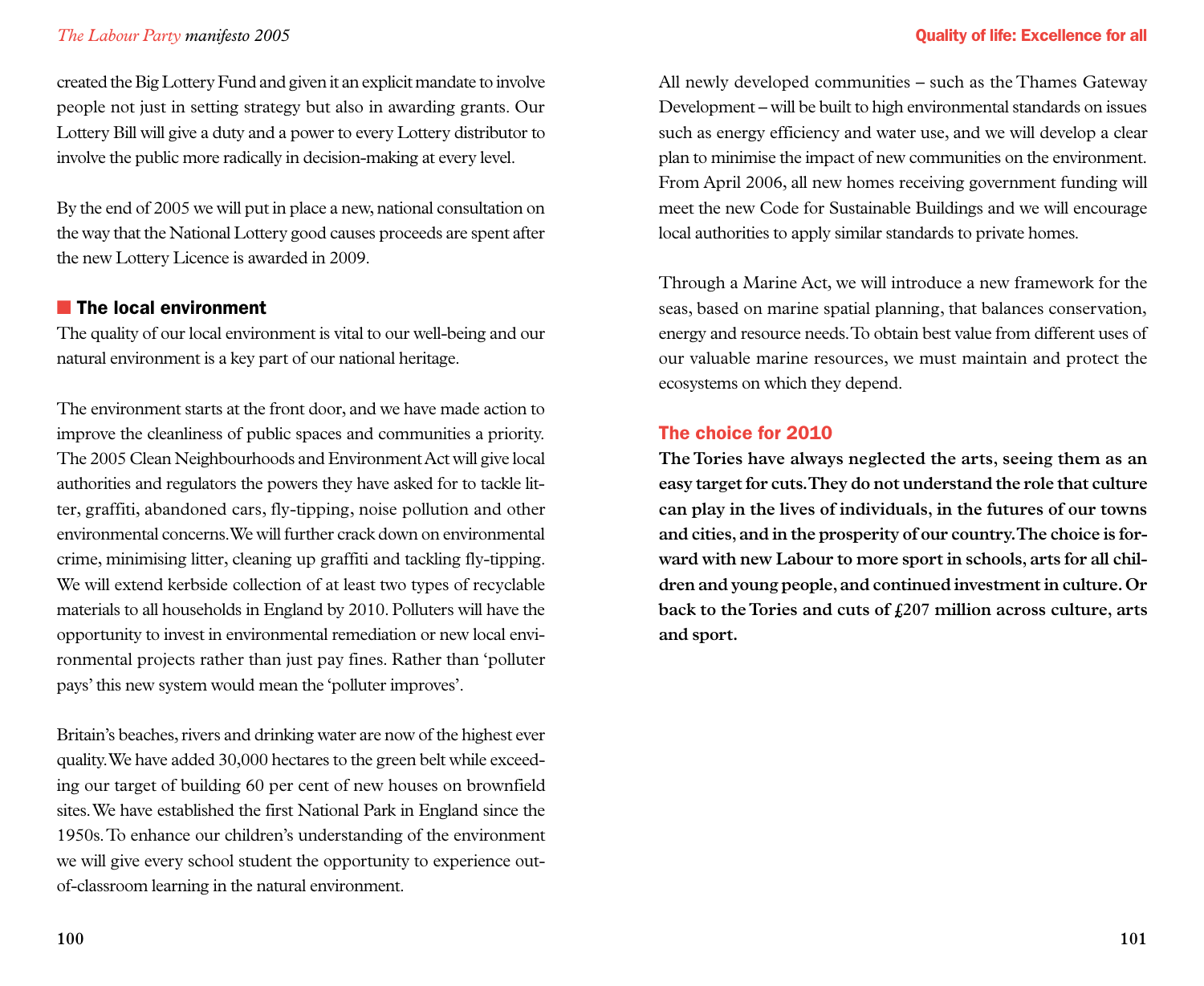

## **Chapter 9**

## **Democracy: Power devolved, citizens empowered**

**Forward to reform and decentralisation not back to opportunism and neglect**

- 1979-1997: Power centralised to Whitehall
- 1997-2005: Power devolved to Scotland, Wales, London
	- 2010: Stronger local government, with local communities able to make the key decisions about their own neighbourhoods

**In our first two terms we enshrined a new constitutional settlement between the nations of the United Kingdom. In our next term we will complete the reform of the House of Lords so that it is a modern and effective revising Chamber.And we will devolve more power to local authorities and local communities, giving people real power over the issues that matter most to them.**

## ■ **The new Labour case**

Widening access to power is as important as widening access to wealth and opportunity. National standards are important to ensure fairness. But the best way to tackle exclusion is to give choice and power to those left behind. Our political institutions – including our own party – must engage a population overloaded with information, diverse in its values and lifestyles, and sceptical of power. However, people are passionate about politics – when they see it affects them. So our challenge is to bridge the chasm between government and governed. Our third term will build upon our unprecedented programme of constitutional reform embedding a culture of devolved government at the centre and self-government in our communities.

## ■ **Building from the neighbourhood up**

People want a sense of control over their own neighbourhood. Not a new tier of neighbourhood government, but new powers over the problems that confront them when they step outside their front door – issues like litter, graffiti and anti-social behaviour.That is why we will offer neighbourhoods a range of powers from which they can choose, including:

- *\* New powers for parish councils to deal with anti-social behaviour.*
- *\* Powers for local people to trigger action in response to persistent local problems.*
- *\* Community funds for local neighbourhoods to spend on local priorities.*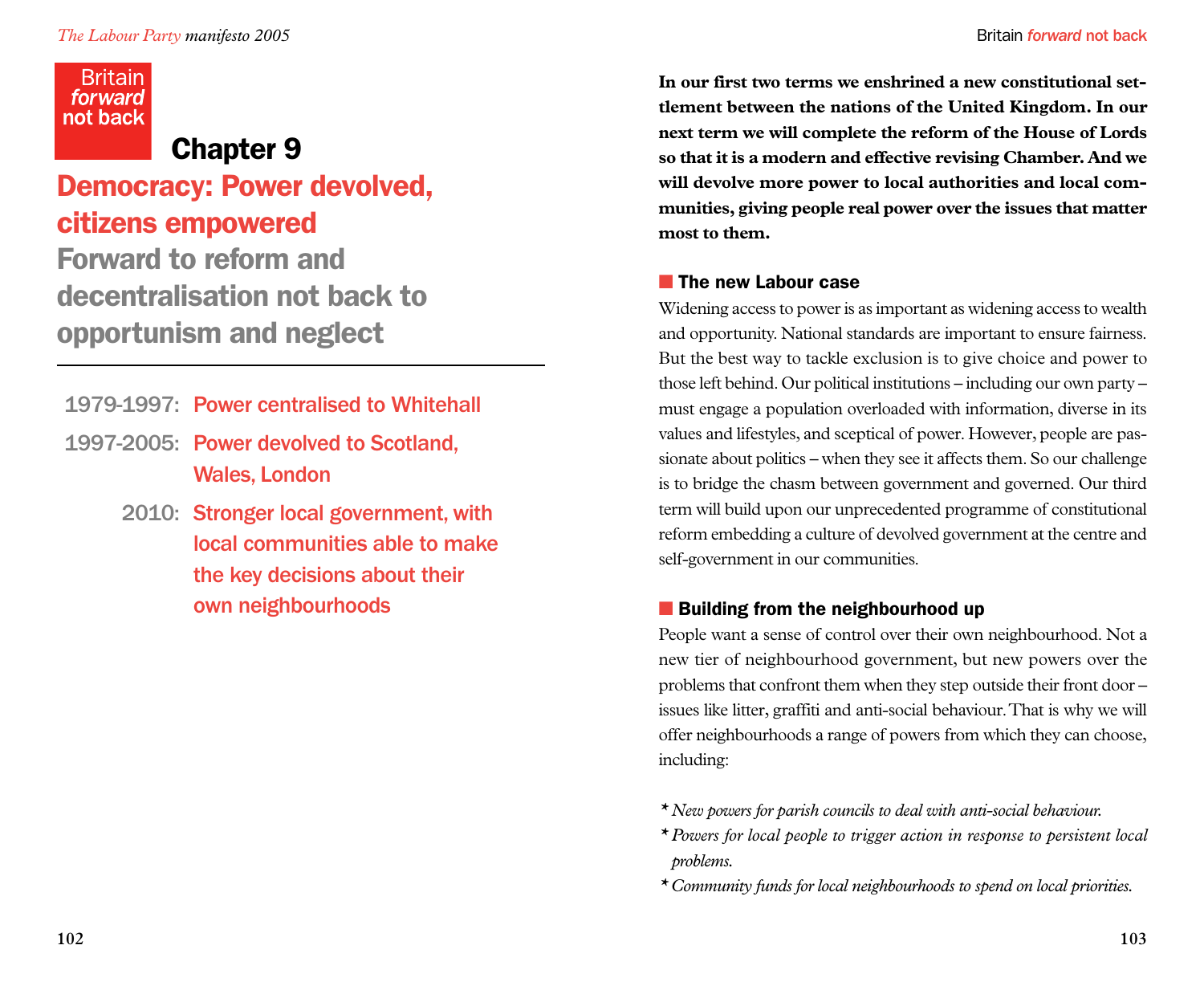*'Widening access to power is as important as widening access to wealth and opportunity. National standards are important to ensure fairness.'*

*\* New opportunities for communities to assume greater responsibility or even ownership of community assets like village halls,community centres, libraries or recreational facilities.*

Good parish councils engage communities and make a real difference, so we will extend the right to establish parish councils to communities in London.

## ■ **A vibrant civil society**

We believe that enterprises in the mutual and cooperative sector have an important role to play in the provision of local services, from health to education, from leisure to care for the vulnerable. As democratic, not-for-profit organisations, they can help to involve local people in shaping the services they want, unleash creativity and innovation, create jobs and provide new services – especially in neighbourhoods where traditional services have failed local people in the past.

We have introduced a new legal form – the Community Interest Company (CIC) – and want to support new enterprises. As a major stimulus to this sector, central government and local authorities will work with these 'social enterprises' wherever possible.Where services can be provided by mutuals, cooperatives or CICs to the required standards of quality and value for money, they should be positively encouraged to develop and be included in procurement policies. We will discuss with local authorities the best way to achieve this.

In a range of services the voluntary and community sector has shown itself to be innovative, efficient and effective. Its potential for service delivery should be considered on equal terms.We will continue to improve the context in which the gifting of time and resources to the voluntary sector takes place.We will reintroduce the widely supported reforms in the Charities Bill.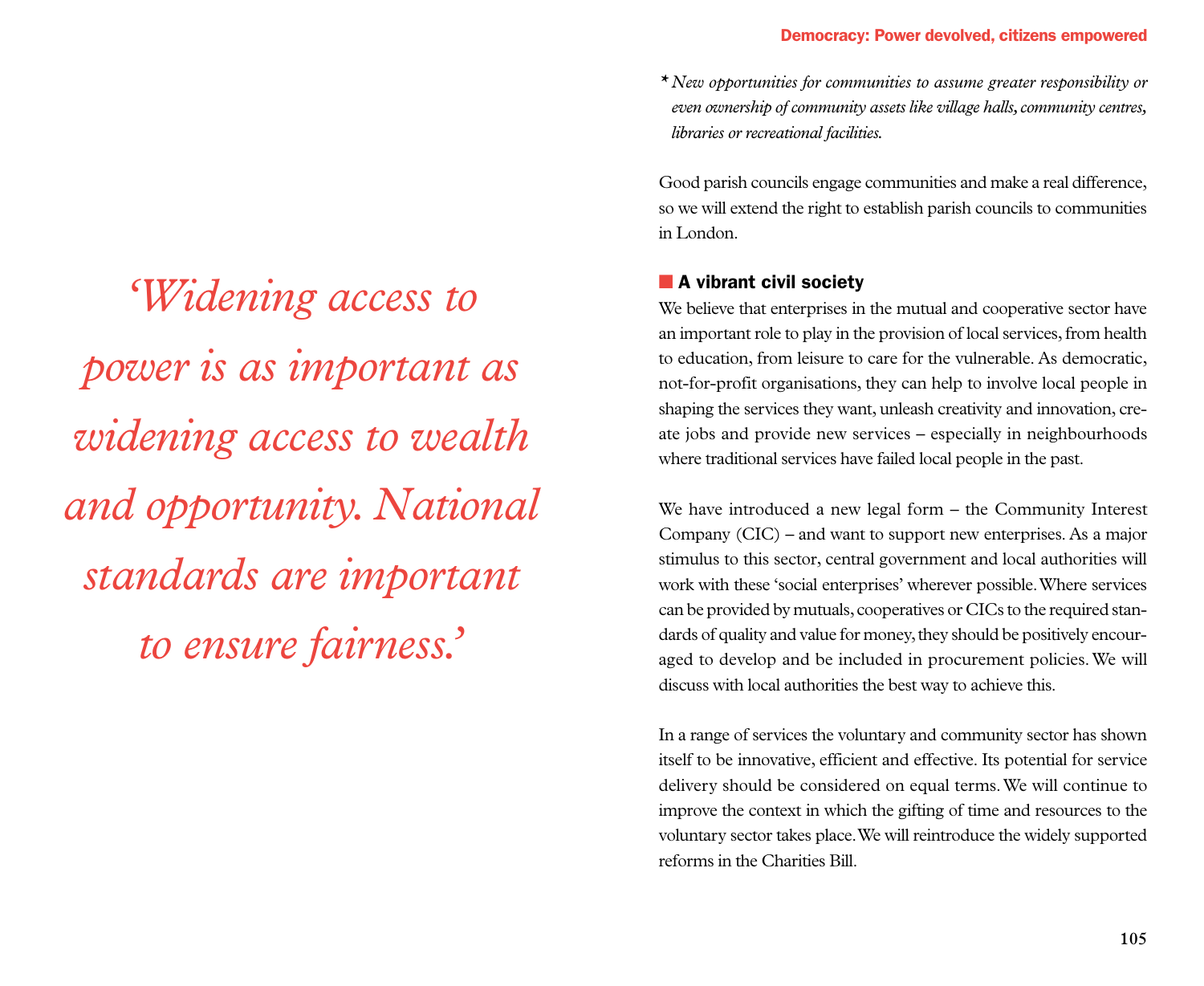We understand that often the spark for local innovation and change comes from one or two dedicated, visionary individuals.These people, sometimes dubbed 'social entrepreneurs', deserve our full support. We will develop a framework of incentives and rewards, to recognise the special people in every community whose voluntary efforts transform the lives of others.

## ■ **A** better alternative for young people

We know that parents and young people think that there should be more things to do and places to go for teenagers.We will publish plans to reform provision in order to ensure that all young people have access to a wider set of activities after the school day such as sport and the arts.We are determined that better provision will be allied to a stronger voice for the young themselves in designing and managing local provision.We will establish the first ever national framework for youth volunteering, action and engagement – a modern national youth community service, led by young people themselves – with an investment over the next three years of up to  $\ell$ , 100 million with matched funding from business, the voluntary sector and the Lottery.

## ■ **Councils: more freedom, less bureaucracy**

Strong communities ultimately require strong local government.We will give councils further freedoms to deliver better local services, subject to minimum national standards, with even greater freedoms for top-performing councils.We will reduce unnecessary bureaucracy by cutting both the cost of inspection and the total number of inspectorates, and we will dramatically simplify the many funding streams available to local areas through new Local Area Agreements.We will also give councils greater stability by providing three-year funding.We will continue to deliver efficiency savings and improvements to local services through joint procurement, shared services, streamlining administrative structures while promoting decision-making at the level that will make a difference.We will continue to strengthen the community leadership role of local authorities working in partnership with public, voluntary and private bodies.

## ■ **Stronger leadership**

Strong local government requires strong leadership.We will ensure that councils are organised in the most effective way to lead and support local partnerships and deliver high-quality services. We will explore giving people a more direct opportunity to express a view about whether they would like to have a directly elected mayor.We will also consult with city councils on the powers needed for a new generation of city mayors. And we will examine the case for simplifying the current local government election cycle by moving towards 'whole council' elections every four years.

## ■ **Council tax under control**

Labour recognises the concerns that have been raised about the level of council tax. This year we have delivered the lowest council tax increase in over a decade through a combination of extra investment and tough action to cap excessive increases.

We will continue to invest in local services with year-on-year increases in grants to local councils, and will not hesitate to use our capping powers to protect council taxpayers from excessive rises in council tax.

We remain concerned that many council taxpayers are not claiming reductions in their council tax bills to which they are already entitled. We will therefore introduce measures to make it easier for pensioners and people on low incomes to claim Council Tax Benefit.

In the longer term, we are committed to reforming council tax and will consider carefully the conclusions of the Lyons Review into local government finance.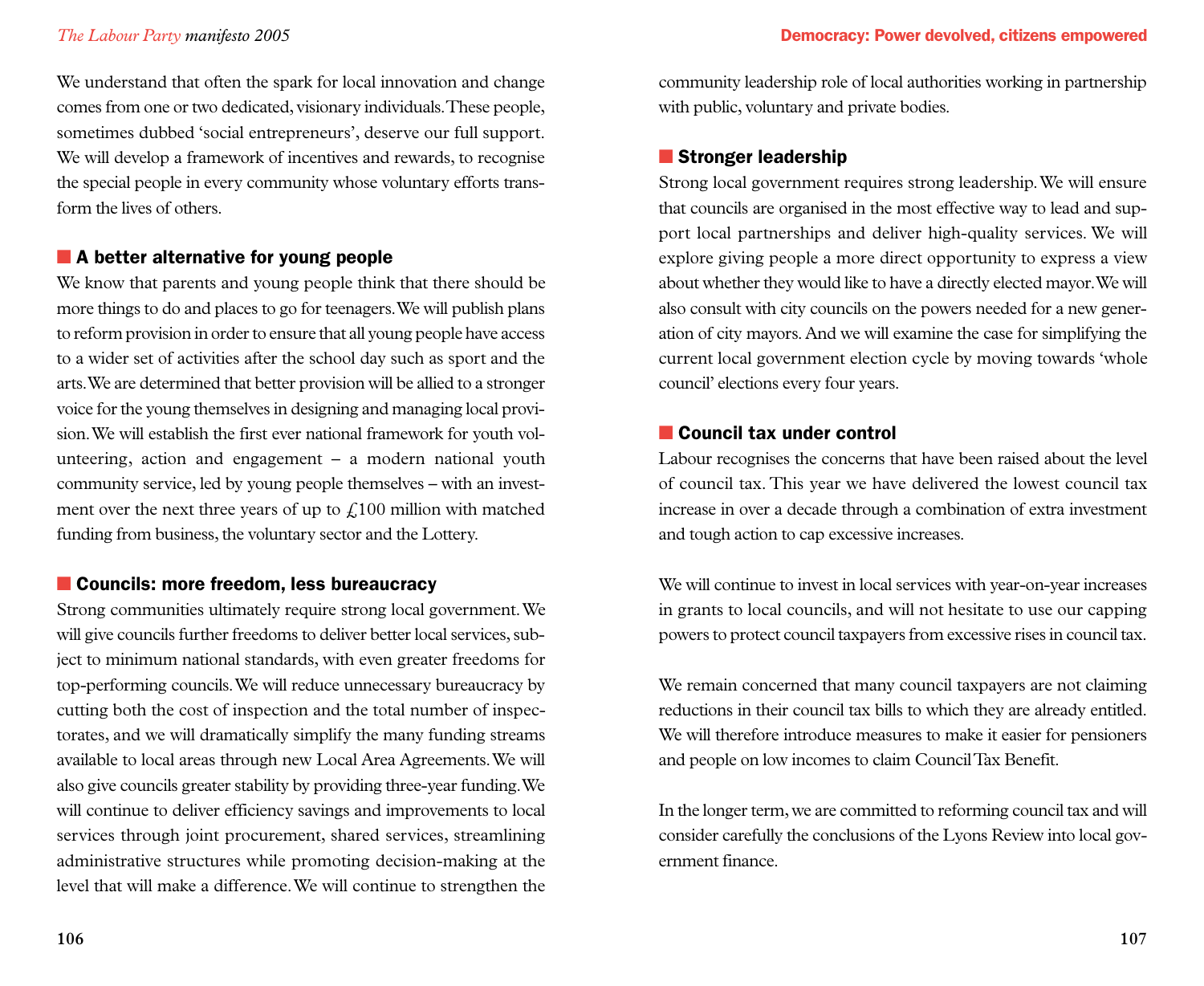## ■ **The nations and regions of the UK**

In our first term, we devolved power to Scotland and Wales and restored city-wide government to London. Britain is stronger as a result. In the next Parliament, we will decentralise power further. In Wales we will develop democratic devolution by creating a stronger Assembly with enhanced legislative powers and a reformed structure and electoral system to make the exercise of Assembly responsibilities clearer and more accountable to the public.We will also review the powers of the London Mayor and the Greater London Authority. And we will devolve further responsibility to existing regional bodies in relation to planning, housing, economic development and transport.

## ■ **Northern Ireland**

The Belfast Agreement on Good Friday 1998, was a remarkable achievement. Life in Northern Ireland is immeasurably better as a result. A huge programme of reform in policing, justice and rights, together with the lowest ever unemployment has helped address the inequalities of the past and has created a new confidence.

It is unacceptable that seven years after the agreement there are still paramilitary groups involved in criminality and punishment attacks. This has to end.The period of transition is over. Unionist politicians have made it clear that they are prepared to share power with nationalists and republicans if violence is ended once and for all. It is time for all groups in Northern Ireland to make it clear they will only use democratic and peaceful means to advance their aims.

We will work tirelessly with the parties in Northern Ireland and with the Irish government to re-establish the devolved institutions. But this can only happen on an inclusive basis if the IRA ends paramilitarism and criminality for good and decommissions its weapons. Bringing this about so that normal politics can take over in the Province will be our principal aim.

*'The best way to tackle exclusion is to give choice and power to those left behind.'*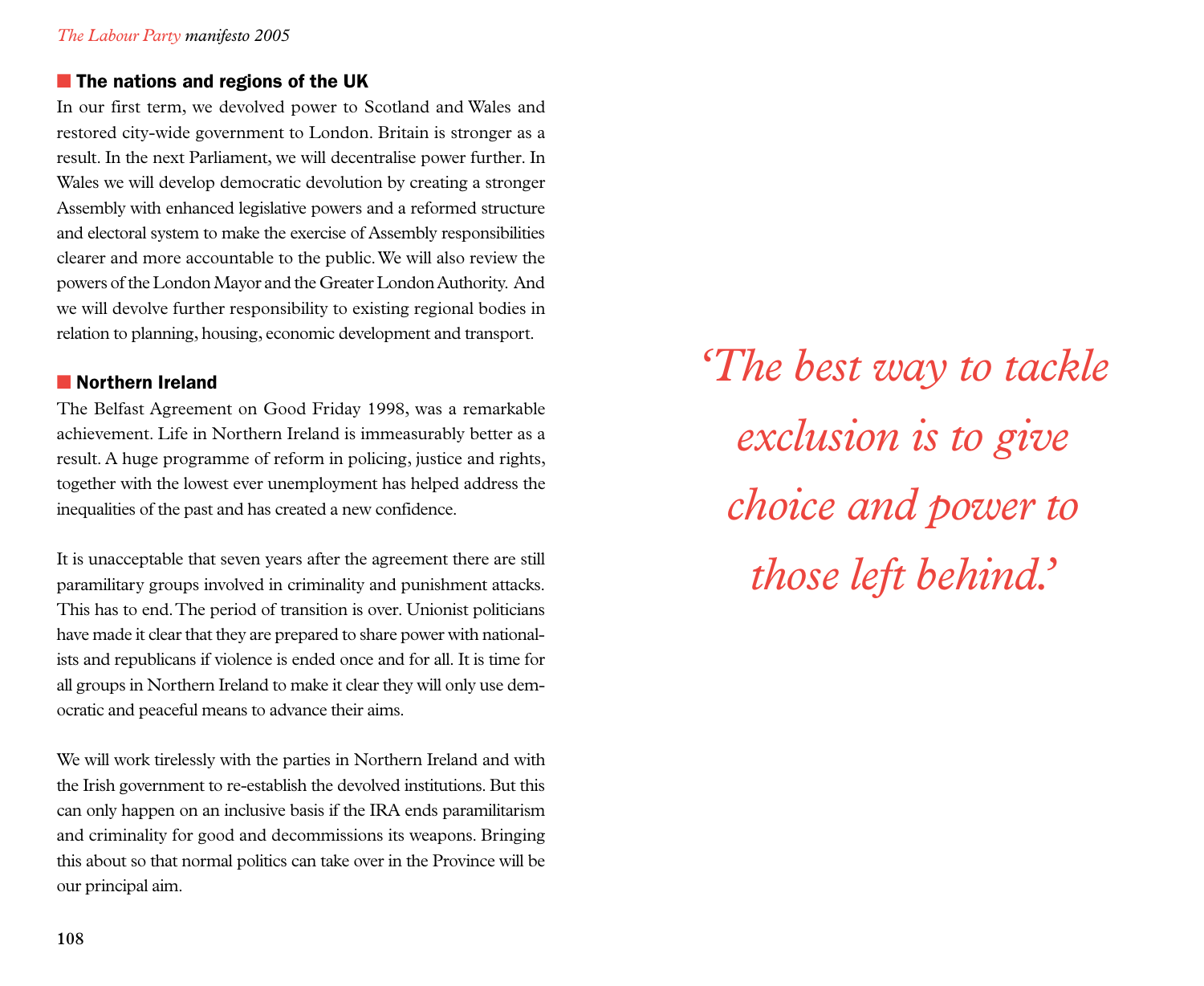#### **Democracy: Power devolved, citizens empowered**

Loyalist paramilitary violence and criminality is equally intolerable.We will ensure that it is dealt with severely while providing the assistance necessary to Loyalist communities to ensure that prosperity is spread throughout Northern Ireland.

## ■ **Parliamentary reform**

Labour has already taken steps to make the House of Commons more representative, through all-women shortlists. Labour will also continue to support reforms that improve parliamentary accountability and scrutiny led by the successful Modernisation Committee.

In our first term, we ended the absurdity of a House of Lords dominated by hereditary peers. Labour believes that a reformed Upper Chamber must be effective, legitimate and more representative without challenging the primacy of the House of Commons.

Following a review conducted by a committee of both Houses, we will seek agreement on codifying the key conventions of the Lords, and developing alternative forms of scrutiny that complement rather than replicate those of the Commons; the review should also explore how the upper chamber might offer a better route for public engagement in scrutiny and policy-making.We will legislate to place reasonable limits on the time bills spend in the second chamber – no longer than 60 sitting days for most bills.

As part of the process of modernisation, we will remove the remaining hereditary peers and allow a free vote on the composition of the House.

Labour remains committed to reviewing the experience of the new electoral systems – introduced for the devolved administrations, the European Parliament and the London Assembly. A referendum remains the right way to agree any change for Westminster.

Having been the first government to take action to clean up the funding of political parties, we will continue to work with the independent Electoral Commission to explore how best to support the vital democratic role of political parties while recognising that campaigning activity must always be funded by parties from their own resources.

Since 1997 there has been a flowering of innovative forms of public engagement, for example, the Citizens Council used by the National Institute for Clinical Excellence to advise on ethical dilemmas.With the growing importance of new public policy issues and dilemmas – particularly those arising from scientific advances – we will continue to explore new and innovative forms of public engagement raising their profile and status in policy-making.

#### ■ **A voice for all**

A fully democratic society depends on giving everyone a voice and stake. Only Labour governments have ever introduced race relations legislation, and laws passed in 2000 are ensuring that all public bodies promote diversity and tackle discrimination against black and Asian Britons.We will continue to promote civil rights for disabled people, ensuring full implementation of the new positive duty on the public sector to promote equality of opportunity for disabled people.We will also introduce a similar duty to promote equality of opportunity between women and men, and will further extend protection against discrimination on the grounds of religion and belief.We are committed to improving the rights and opportunities of gays and lesbians, that's why we brought in legislation on civil partnerships, reducing the age of consent, repealed Section 28 and reformed the sexual offences legislation so that it was no longer discriminatory.

It remains our firm and clear intention to give people of all faiths the same protection against incitement to hatred on the basis of their religion.We will legislate to outlaw it and will continue the dialogue we